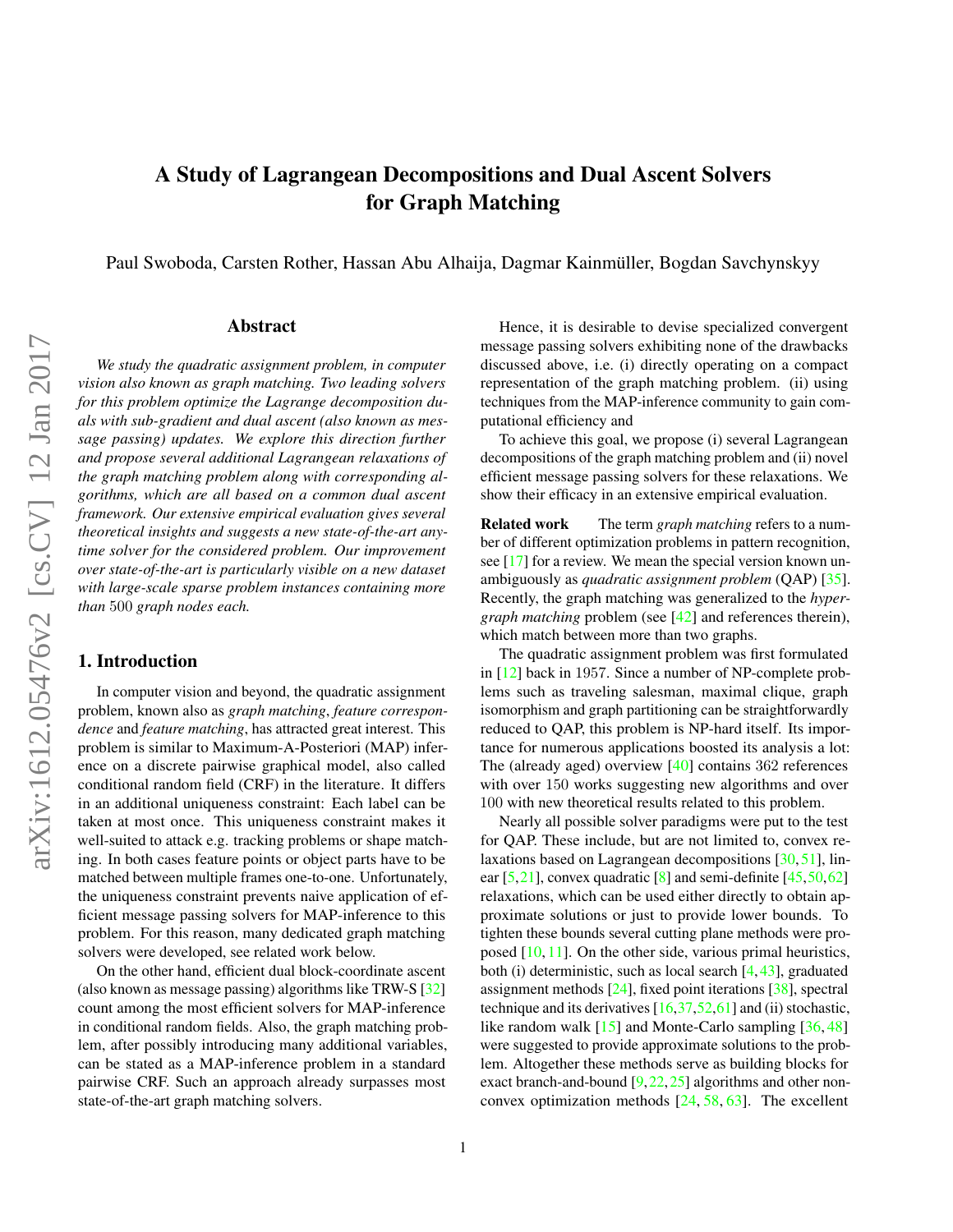<span id="page-1-1"></span>surveys [\[14,](#page-8-17) [40\]](#page-9-1) contain further references.

As is usual for NP-hard problems, no single method can efficiently address all QAP instances. Different applications require different methods and we concentrate here on problem instances specific for computer vision. Traditionally within this community predominantly primal heuristics are used, since demand for low computational time usually dominates the need to obtain optimality guarantees. However, two recently proposed solvers [\[51,](#page-9-2) [60\]](#page-9-15) based on Lagrangean decomposition (also known as *dual decomposition* in computer vision) have shown superior results and surpassed numerous state-of-the-art primal heuristics.

*The dual decomposition solver* [\[51\]](#page-9-2) represents the problem as a combination of MAP-inference for binary CRFs, the linear assignment problem and a number of small-sized QAPs over few variables; Lagrangean multipliers connecting these subproblems are updated with the sub-gradient method. Although the solver demonstrates superior results on computer vision datasets, we suspect that its efficiency can be further improved by switching to a different update method, such as bundle  $[29,31]$  $[29,31]$  or block-coordinate ascent  $[56]$ . This suspicion is based on comparison of such solvers for MAPinference in CRFs [\[28\]](#page-8-20) and similar observation related to other combinatorial optimization problems (see e.g. [\[44\]](#page-9-17)).

*Hungarian Belief Propagation (HBP)* [\[60\]](#page-9-15) considers a combination of a multilabel CRF and a linear assignment as subproblems; Lagrange mutipliers are updated by a blockcoordinate ascent (message passing) algorithm and the obtained lower bounds are employed inside a branch-andbound solver. It is known  $[33]$ , however, that efficiency of message passing significantly depends on the schedule of sending messages. Specifically, efficiency of dual ascent algorithms depends on selecting directions for the ascent (blocks of variables to optimize over) and the order in which these ascent operations are performed. Arguably, the underlying multilabel CRF subproblem is crucial and the message passing must deal with it efficiently. However, HBP [\[60\]](#page-9-15) uses a message passing schedule similarly as in the MPLP algorithm  $[23]$ , which was shown  $[28, 33]$  $[28, 33]$  $[28, 33]$  to be significantly slower than the schedule of SRMP (TRW-S) [\[33\]](#page-8-21).

Contribution We study several Lagrangean decompositions of the graph matching problem. Some of these are known, e.g. the one used in the HBP algorithm  $[60]$  and the one corresponding to the local polytope relaxation of the pairwise CRF representation of graph matching. The others have not been published so far, to our knowledge. For all these decompositions we provide efficient message passing (dual ascent) algorithms based on a recent message passing framework [\[49\]](#page-9-18). In the case of the local polytope relaxation our algorithm coincides with the SRMP method [\[33\]](#page-8-21), a higher-order generalization of the famous TRW-S algorithm [\[32\]](#page-8-0).

Our experimental evaluation suggests a new state-of-the-

art method for the graph matching problem, which outperforms both the dual decomposition  $[51]$  and the HBP  $[60]$ solvers. We propose tighter convex relaxations for all our methods. Also, we significantly improve performance of the HBP algorithm by changing its message passing schedule.

Proofs are given in the appendix. Code and datasets are availabe at [http://github.com/pawelswoboda/](http://github.com/pawelswoboda/LP_MP) [LP\\_MP](http://github.com/pawelswoboda/LP_MP).

Notation. Undirected graphs are denoted by  $G =$  $(V, E)$ , where V is a finite *node set* and  $E \subseteq {V_2 \choose 2}$  $\binom{V}{2}$  is *the edge set*. The set of neighboring nodes of  $v \in V$  w.r.t. graph G is denoted by  $\mathcal{N}_G(v) := \{u : uv \in E\}$ . The convex hull of a set  $X \subset \mathbb{R}^n$  is denoted by  $\text{conv}(X)$ .

### 2. CRFs and Graph Matching

First, we introduce conditional random fields and state the graph matching problem as one with additional uniqueness constraints. Second, we consider an inverse formulation of the graph matching problem, which, after being coupled with the original formulation, often leads to faster algorithms.

**Conditional random fields (CRF).** Let  $G = (V, E)$  be an undirected graph. With each node  $u \in V$  we associate a variable  $x_u$  taking its values in a finite *set of labels*  $X_u \subseteq$  $\{(1, 0, \ldots, 0), (0, 1, 0, \ldots, 0), \ldots, (0, \ldots, 0, 1)\}.$  Hence, each label corresponds to a unit vector. Notation  $X_A$  denotes the Cartesian product  $\prod_{u \in A \subseteq V} X_u$ . A vector  $x \in X_V$ with coordinates  $(x_u)_{u \in V}$  is called a *labeling*. Likewise, we use the notation  $x_A \in X_A$  (a special case being  $x_{uv} \in$  $X_{uv} \equiv X_u \times X_v$ ) to indicate part of a labeling. Functions  $\theta_u \colon X_u \to \mathbb{R}, u \in V$ , and  $\theta_{uv} \colon X_{uv} \to \mathbb{R}, uv \in \mathsf{E}$ , are *potentials*, which define a local quality of labels and label pairs.

The *energy minimization* or *MAP-inference* problem for CRFs is

<span id="page-1-0"></span>
$$
\min_{x \in X_V} \sum_{u \in V} \theta_u(x_u) + \sum_{uv \in E} \theta_{uv}(x_{uv}). \tag{1}
$$

The objective in [\(1\)](#page-1-0) is called *energy* of the CRF.

A great number of applied problems can be efficiently cast in the format  $(1)$ , see e.g.  $[28, 53]$  $[28, 53]$  $[28, 53]$ . This defines its importance for computer vision, machine learning and a number of other branches of science [\[53\]](#page-9-19). While problem [\(1\)](#page-1-0) is NP-hard in general, many exact and approximate solvers were proposed [\[28\]](#page-8-20).

Graph Matching. Although the format of Problem [\(1\)](#page-1-0) allows us to express many practically important optimization tasks efficiently, some applications require the resulting labelings  $x$  to satisfy additional constraints. In particular, for the graph matching problem no label may be taken twice.

Let a *common universe*  $\mathcal L$  of labels be given such that  $X_u \subseteq \mathcal{L} \ \forall u \in \mathsf{V}$ . We require each label  $s \in \mathcal{L}$  to be taken at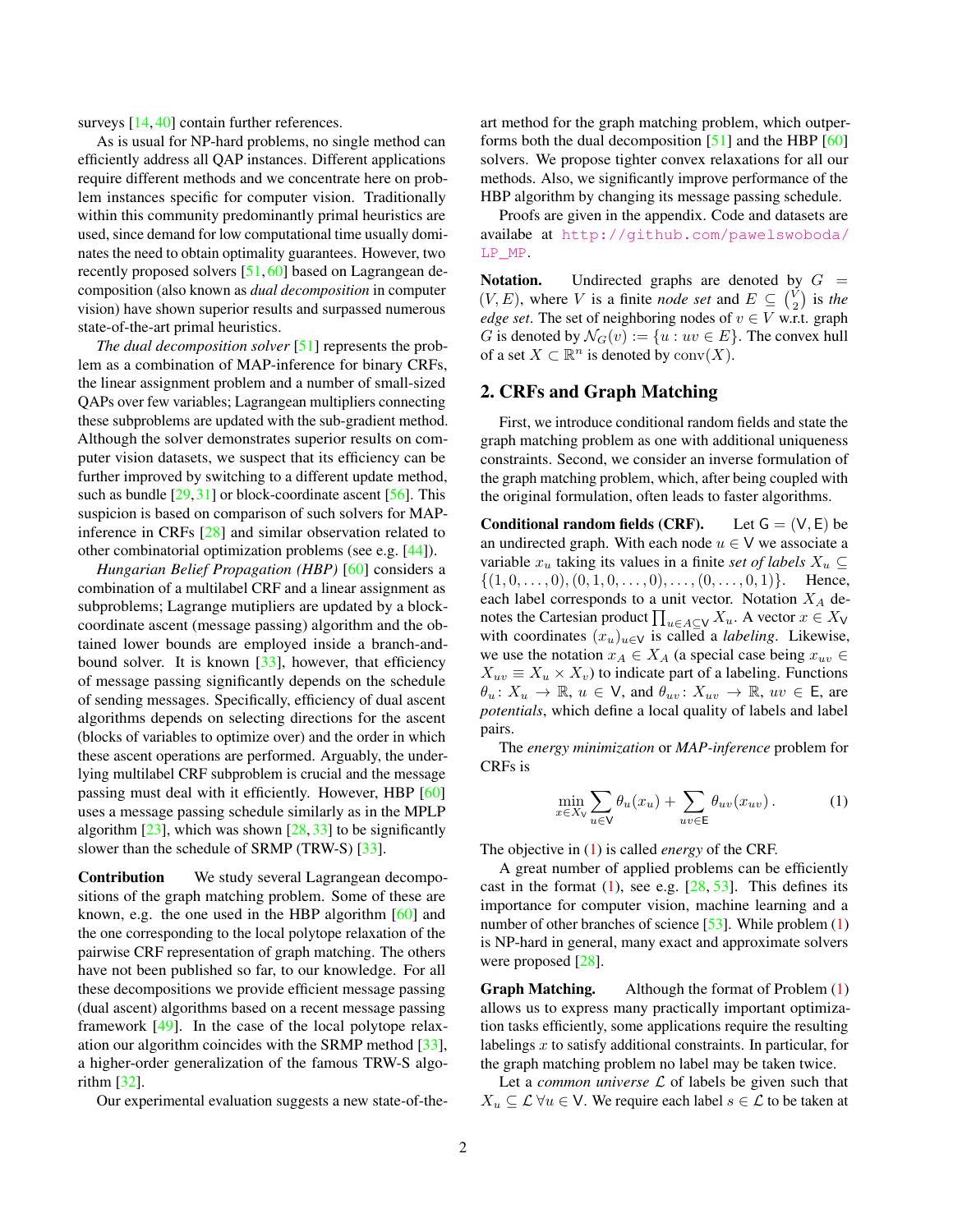<span id="page-2-5"></span>most once, i.e.  $|\{u \in V : x_u = s\}| \leq 1$ . In other words, we seek an injective mapping  $(x_u)_{u \in V} : V \to L$ . This problem can be stated as

<span id="page-2-0"></span>
$$
\min_{x \in \mathcal{X}_V} \sum_{u \in V} \theta_u(x_u) + \sum_{uv \in E} \theta_{uv}(x_{uv}) \quad \text{s.t. } x_u \neq x_v \,\forall u \neq v \,.
$$
\n(2)

Graph matching is NP-hard, since it is equivalent to MAPinference for CRFs [\(1\)](#page-1-0) in the trivial case, when nodes of the graph contain mutually non-intersecting sets of labels.

Inverse Graph Matching A special case arises if the universe  $\mathcal L$  of labels to be matched has the same size as the set of nodes of the graph  $|\mathcal{L}| = |V|$ . Then every injective mapping  $(x_u)_{u \in V} : V \to L$  must also be a bijection. Hence, every feasible labeling  $x \in X_V$  corresponds to a permutation of V. The graph matching problem [\(2\)](#page-2-0) can in this case also be approached in terms of the inverse permutation. To this end let the *inverse graph*  $G' = (V', E')$  be given by  $V' = \mathcal{L}$ ; the *inverse label set*  $X'_s = \{v \in V : s \in X_v\}$ is associated with each node  $s \in V'$ ; respectively  $X'_{\mathcal{L}} =$  $\prod_{s \in \mathcal{L}} X'_s$  is the set of *inverse labelings* and  $X'_{st}$  denotes  $X_s \times X_t$ ; the set of edges of the inverse graph is defined as  $E' = \{st \in V' \times V' : \exists x_{st} \in X'_{st} \text{ s.t. } x_s x_t \in E\}.$  The *inverse costs*  $\theta'$  for  $s, s' \in V', x_s \in X'_s$  read:

$$
\theta'_s(x_s) = \theta_{x_s}(s), \ \theta'_{st}(x_{st}) = \begin{cases} \ \theta_{x_{st}}(s,t), & x_{st} \in \mathsf{E} \\ \ 0, & \text{otherwise.} \end{cases}
$$

Consider the resulting *inverse graph matching* problem

<span id="page-2-1"></span>
$$
\min_{x \in X'_{\mathcal{L}}} \sum_{s \in \mathcal{L}} \theta'_s(x_s) + \sum_{st \in \mathsf{E}'} \theta'_{st}(x_{st}) \quad \text{s.t. } x_s \neq x_t \,\forall s \neq t \,. \tag{3}
$$

Labeling  $x \in X_V$  and inverse labeling  $y \in X'_\mathcal{L}$  correspond to each other iff  $x_u = s \in V \Leftrightarrow y_s = u \in V$ .

Note that when the edge set E is sparse, the inverse edge set  $E'$  may be not. In such a case, computational complexity of the inverse problem is higher than of the original one.

#### 3. Lagrangean Decompositions

Since the graph matching problem [\(2\)](#page-2-0) is NP-hard, it is common to consider convex relaxations. Below, we present three Lagrangean decompositon based relaxations of the problem. These can be applied to the original graph matching problem  $(2)$ , to the inverse one  $(3)$  and to a combination of both. Since all these relaxations are based on the famous local polytope relaxation [\[46,](#page-9-20) [54\]](#page-9-21) of the MAP-inference for CRFs [\(1\)](#page-1-0), we give a short overview of this relaxation first.

Local Polytope for CRFs. The MAP-inference problem [\(1\)](#page-1-0) can be represented as an integer linear program (ILP) [\[34\]](#page-8-23) using an *overcomplete representation* [\[53\]](#page-9-19) by grouping potentials corresponding to each node and edge into separate vectors. That is,  $\theta_w(x_w)$ ,  $w \in V \cup E$  stands for

a vector with coordinates  $(\theta_w(x_w))_{x_w \in X_w}$ . The real-valued vectors  $\mu_w$  have the same dimensionality as  $\theta_w$  and stand for the "relaxed" version of  $x_w$ . The corresponding linear programming (LP) relaxation reads:

<span id="page-2-2"></span>
$$
\min \sum_{w \in \mathsf{V} \cup \mathsf{E}} \langle \theta_w, \mu_w \rangle
$$
\n
$$
\sum_{\substack{x_w \in X_w \\ x_w \in X_w}} \mu_w(x_w) = 1, \ \mu_w(s) \ge 0, \ w \in \mathsf{V} \cup \mathsf{E}, s \in X_w,
$$
\n
$$
\sum_{x_v \in X_v} \mu_{uv}(x_{uv}) = \mu_u(x_u), \ uv \in \mathsf{E}, \ u \in uv, \ x_u \in X_u.
$$
\n(4)

Constraints of [\(4\)](#page-2-2) define the *local polytope* L<sub>G</sub>. Note that adding integrality constraints  $\mu_w \in \{0, 1\}^{|X_w|}$  makes the problem [\(4\)](#page-2-2) equivalent to its combinatorial formulation [\(1\)](#page-1-0).

Integer Relaxed Pairwise Separable Linear Programs (IRPS-LP) Below we describe a general problem format studied in [\[49\]](#page-9-18), which generalizes the local polytope relaxation [\(4\)](#page-2-2). Importantly, the same format fits also the Lagrangean decompositions of the graph matching problem, which we consider below. This makes it possible to consider all these relaxations at once from a general viewpoint.

Let a *factor graph*  $\mathcal{G} = (\mathbb{F}, \mathbb{E})$  consist of nodes  $\mathbb{F} =$ {1, . . . , k}, called *factors* and edges <sup>E</sup>, called *factor-edges*. Let  $X_i \subset \{0,1\}^{\dim(X_i)}, i \in \mathbb{F}$ , be sets of binary vectors and (ii)  $A_{(i,j)} \subset \{0,1\}^{\dim(X_i)\times K_{ij}}, \, ij \in \mathbb{E}, \, K_{ij} \in \mathbb{N}$  be matrices with binary entries, which map binary vectors from  $X_i$  into binary vectors from  $\{0,1\}^{K_{ij}}$ , i.e.,  $A_{(i,j)}: X_i \to$  $\{0, 1\}^{K_{ij}}$ . The IRPS-LP is a class of problems, which factorize according to G.

$$
\min_{\mu \in \Lambda_{\mathbb{G}}} \sum_{i \in \mathbb{F}} \langle \theta_i, \mu_i \rangle
$$
\n
$$
\Lambda_{\mathbb{G}} := \left\{ \begin{pmatrix} \mu_1 & \dots & \mu_i \in \text{conv}(X_i) & i \in \mathbb{F} \\ \mu_1 & \dots & \mu_k \end{pmatrix} : \begin{pmatrix} \mu_i \in \text{conv}(X_i) & i \in \mathbb{F} \\ A_{(i,j)}\mu_i = A_{(j,i)}\mu_j & \forall i j \in \mathbb{E} \end{pmatrix} \right\}
$$
\n
$$
(5)
$$

<span id="page-2-3"></span>.

Constraints  $A_{(i,j)}\mu_i = A_{(j,i)}\mu_j$  are associated with each factor-edge and are called *coupling constraints*. When representing the local polytope relaxation  $(4)$  as  $(5)$  we assume  $\mathbb{F} = \mathsf{V} \cup \mathsf{E}$  and  $\mathbb{E} = \{ \{u, uv\}, \{v, uv\} : uv \in \mathsf{E} \}.$  The convex hull of  $X_w$  is fully defined by the first line of constraints in [\(4\)](#page-2-2), since  $X_w$  constitutes a set of unit binary vectors. The second line of constraints in [\(4\)](#page-2-2) defines the coupling constraints.

We use variable names  $\mu$  for (in general) non-binary vectors  $\mu_i \in \text{conv}(X_i)$  and x for binary ones  $x_i \in X_i$ ,  $i \in \mathbb{F}$ .

#### <span id="page-2-4"></span>3.1. Graph Matching Problem Relaxations.

Below, we describe three relaxations of the graph matching [\(2\)](#page-2-0) problem, which fit the IRPS-LP [\(5\)](#page-2-3) format. The first one results in a standard local polytope relaxation [\(4\)](#page-2-2) of a specially constructed CRF, the second one utilizes additional coupling constraints on top of [\(4\)](#page-2-2), while the third approach uses a network flow subproblem. Additionally, we use the inverse formulation [\(3\)](#page-2-1) and build two additional IRPS-LPs.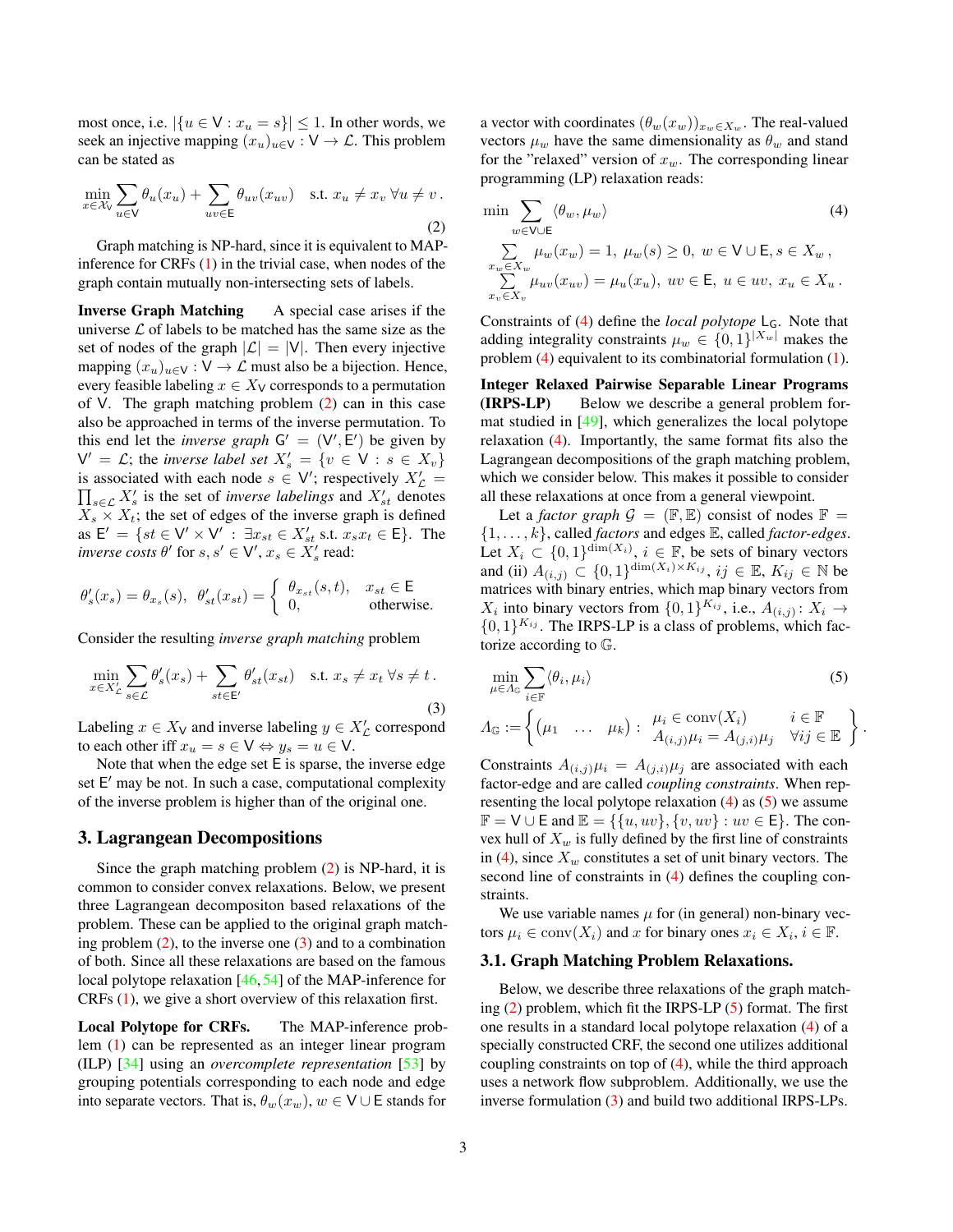<span id="page-3-3"></span>(R1) Graph Matching as CRF. To build a CRF equivalent to the graph matching we start with the underlying CRF as in [\(2\)](#page-2-0) and express the uniqueness constraints in the edge factors. To this end we (i) extend the edge set E with new edges connecting any two nodes having at least one common label, i.e.  $\hat{\mathsf{E}} := \bar{\mathsf{E}} \cup \{ uv \in \binom{\mathsf{V}}{2} : X_u \cap X_v \neq \emptyset \};$  (ii) assign edge potentials  $\theta_{uv} \equiv 0$  to all new edges  $\hat{\mathsf{E}} \setminus \mathsf{E}$ ; (iii) for all  $uv \in \mathsf{E}$  we assign  $\theta_{uv}(x, x) := \infty \ \forall x \in X_u \cap X_v$ . Any solution of the resulting CRF [\(1\)](#page-1-0) with cost  $< \infty$  is an assignment. The relaxation in terms of an IRPS-LP is the local polytope [\(4\)](#page-2-2).

This approach results in general in a quadratic number of additional edge potentials, which may become intractable as the size of the graph matching problem grows.

(R2) Relaxation with Label Factors. For each label  $s \in \mathcal{L}$  we introduce an additional *label factor*, which keeps track of nodes which assign label  $s$ . The label set of this factor  $X_s := \{u \in \mathsf{V} : s \in X_u\} \cup \{\#\}$  consists of those nodes  $u \in V$  which can be assigned label s and an additional dummy node  $#$  representing non-assignment of label s. Label # is necessary, as not every label needs to be taken. The set of factors becomes  $\mathbb{F} = \mathsf{V} \cup \mathsf{E} \cup \mathcal{L}$ , with the coupling constraint set  $\mathbb{E} = \{ \{u, uv\}, \{v, uv\} : uv \in \mathsf{E} \} \cup \{ \{u, l\} :$  $u \in V, l \in X_u$ . The resulting IRPS-LP formulation reads

$$
\min \sum_{w \in \mathsf{V} \cup \mathsf{E}} \langle \theta_w, \mu_w \rangle + \sum_{s \in \mathcal{L}} \langle \tilde{\theta}_s, \tilde{\mu}_s \rangle \tag{R2}
$$
\n
$$
\mu \in \mathsf{L}_{\mathsf{G}} \\
\tilde{\mu}_s \in \text{conv}(X_s), \quad s \in \mathcal{L} \\
\mu_u(s) = \tilde{\mu}_s(u), \quad s \in X_u.
$$

Here we introduced additional potentials  $\hat{\theta}_s$  for the label factor. Initially, we set  $\tilde{\theta}_s \equiv 0$ .

(R3) Relaxation with a Network Flow Factor. If one ignores the edge potentials  $\theta_{uv}$  in [\(2\)](#page-2-0), the problem can be equivalently reformulated as bipartite matching [\[6\]](#page-8-24):

$$
\min_{\mu \in \mathcal{M}} \sum_{u \in \mathcal{V}} \langle \theta_u, \mu_u \rangle, \quad \text{where} \tag{6}
$$
\n
$$
\mathcal{M} = \left\{ (\mu_u)_{u \in \mathcal{V}} \ge 0: \sum_{u \in \mathcal{V}, s \in X_u} \mu_u(s) = 1, u \in \mathcal{V} \right\}
$$
\n
$$
\mathcal{M} = \left\{ (\mu_u)_{u \in \mathcal{V}} \ge 0: \sum_{u \in \mathcal{V}, s \in X_u} \mu_u(s) \le 1, s \in \mathcal{L} \right\}
$$

Here we substituted the uniqueness constraints with the lin-  
ear inequalities 
$$
\sum_{u \in V, s \in X_u} \mu_u(s) \le 1
$$
, which is equivalent  
for  $\mu_u \in \{0,1\}^{|X_u|}$ . It is known that M is the convex hull  
of all binary vectors satisfying the conditions of M [6], i.e.  
conv $(M \cap \{0,1\}^{\dim(M)}) = M$ . Therefore M fits into the

IRPS-LP framework. Crucially for an efficient implementation, [\(6\)](#page-3-0) can be efficiently solved by minimum cost flow solvers [\[6\]](#page-8-24).

Below we treat  $(6)$  as a separate factor M and link it with [\(4\)](#page-2-2) to obtain an IRPS-LP. Its factor graph is defined

by  $\mathbb{F} = \mathsf{V} \cup \mathsf{E} \cup \{\mathcal{M}\}\$ and  $\mathbb{E} = \{\{u, uv\}, \{v, uv\} : uv \in$ E}∪{{u, M} :  $u \in V$ }. The resulting IRPS-LP formulation is

<span id="page-3-1"></span>
$$
\min \sum_{w \in \mathsf{V} \cup \mathsf{E}} \langle \theta_w, \mu_w \rangle + \sum_{u \in \mathsf{V}} \langle \tilde{\theta}_u, \tilde{\mu}_u \rangle \tag{R3}
$$
\n
$$
\mu \in \mathsf{L}_{\mathsf{G}}, \ \tilde{\mu} \in \mathcal{M},
$$
\n
$$
\tilde{\mu}_u(s) = \mu_u(s), \ u \in \mathsf{V}, \ s \in X_u.
$$

Initially, we set  $\tilde{\theta} \equiv 0$ .

Representation  $(6)$  for the uniqueness constraints has been already used e.g., in [\[19\]](#page-8-25). However their optimization technique lacks both convergence guarantees and monotonicity of a lower bound, which our methods possess. The work  $[60]$  considered the Lagrange dual of  $(R3)$  as a relaxation the graph matching problem. Their relaxation is equivalent to  $(R<sub>3</sub>)$ , but their algorithm differs from ours. We refer to Section [5](#page-5-0) for a discussion of the differences and to Section [6](#page-6-0) for an experimental comparison.

(R4-R5) Coupling Original Graph Matching [\(2\)](#page-2-0) and its **Inverse** [\(3\)](#page-2-1). In the special case when  $|\mathcal{L}| = |V|$  we may solve the inverse graph matching problem [\(3\)](#page-2-1) instead of the original one [\(2\)](#page-2-0). Another alternative is to solve both problems simultaneously and couple them together by requiring that the labeling of  $(2)$  is the inverse permutation for the labeling from [\(3\)](#page-2-1). Such an approach doubles the problem size, yet it may result in a smaller number of iterations required to obtain convergence. This approach works both for relaxations  $(R2)$  and  $(R3)$ .

<span id="page-3-2"></span>The resulting coupled IRPS-LP for  $(R2)$  reads

$$
\min_{\mu,\mu'} \sum_{w \in \mathsf{V} \cup \mathsf{E}} \langle \theta_w, \mu_w \rangle + \sum_{w \in \mathsf{V}' \cup \mathsf{E'}} \langle \theta'_w, \mu'_w \rangle \qquad \text{(R4)}
$$
\n
$$
\mu \in \mathsf{L}_{\mathsf{G}}, \ \mu' \in \mathsf{L}_{\mathsf{G'}}
$$
\n
$$
\forall u \in \mathsf{V}, u' \in X_u : \mu_u(u') = \mu'_{u'}(u) \, .
$$

<span id="page-3-0"></span>Here the role of label factors in  $(R2)$  has been taken over by the node factors of the inverse graph matching  $(3)$ . We distribute the costs equally among  $\theta$  and  $\theta'$  initially.

Another coupled IRPS-LP, corresponding to [\(R3\)](#page-3-1) reads

$$
\min_{\mu,\mu',\tilde{\mu}} \sum_{w \in \mathsf{V} \cup \mathsf{E}} \langle \theta_w, \mu_w \rangle + \sum_{w \in \mathsf{V'} \cup \mathsf{E'}} \langle \theta'_w, \mu'_w \rangle + \sum_{u \in \mathsf{V}} \langle \tilde{\theta}_u, \tilde{\mu}_u \rangle
$$
\n
$$
\mu \in \mathsf{L}_{\mathsf{G}}, \ \mu' \in \mathsf{L}_{\mathsf{G'}}, \tilde{\mu} \in \mathcal{M} \tag{R5}
$$
\n
$$
\forall u \in \mathsf{V}, u' \in X_u: \mu_u(u') = \tilde{\mu}_u(u'), \ \mu'_{u'}(u) = \tilde{\mu}_u(u')
$$

Here the network flow factor  $M$  controls consistency of the original  $\mu$  and inverse labelings  $\mu'$ . Initially, we set  $\tilde{\theta} \equiv 0$ and distribute costs in  $\theta$  and  $\theta'$  equally.

The optimal values obtained by relaxations  $(R1) - (R5)$ may deliver differing bounds to [\(2\)](#page-2-0), as characterized below.

<span id="page-3-4"></span>Proposition 1. *(R2) = (R3) and (R4) = (R5). Relaxation (R1) is weaker than (R2) and (R3).*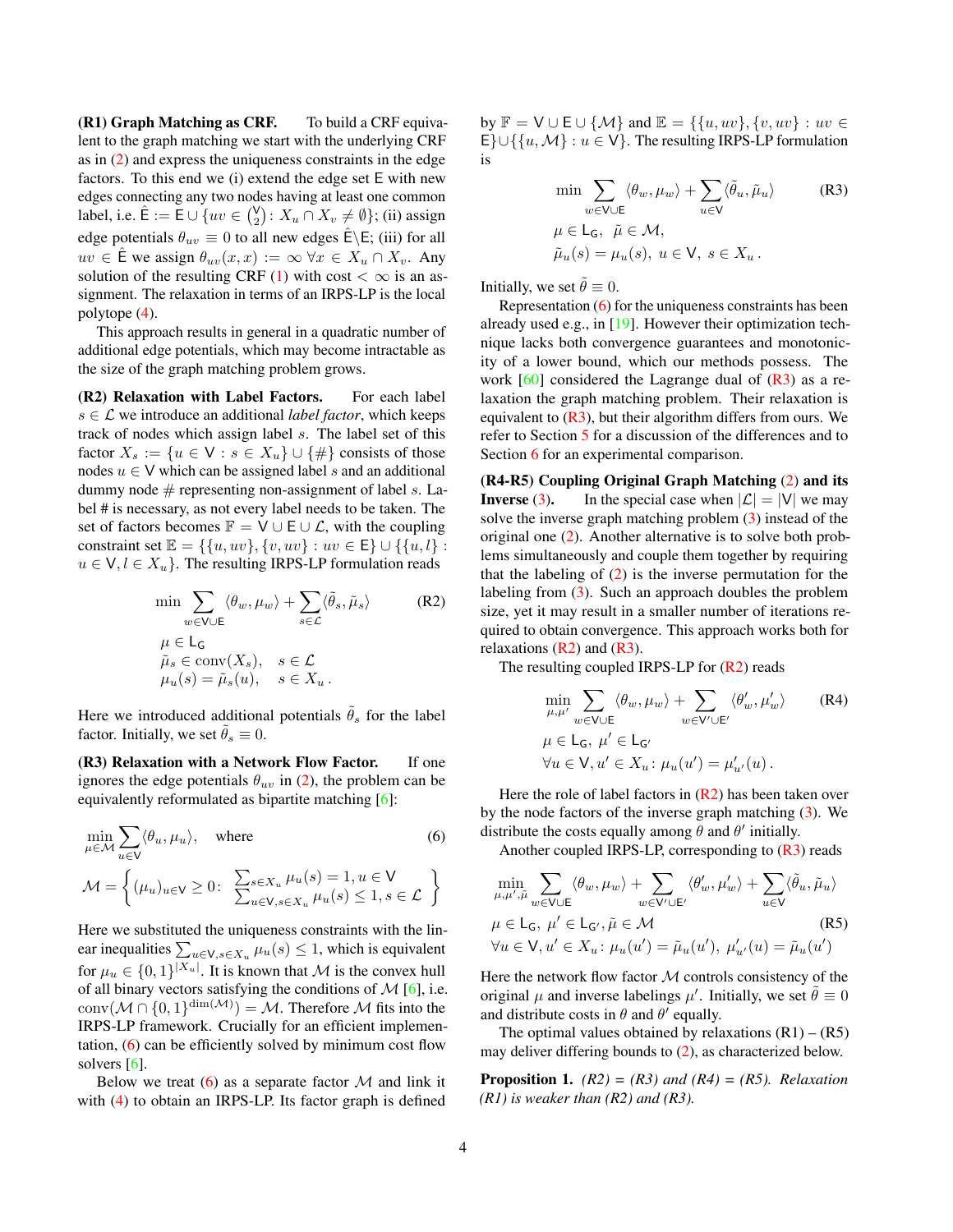#### <span id="page-4-11"></span>4. General Algorithm

In this section we define a general algorithm for IRPS-LP problems  $(5)$ , which is applicable to the decompositions (R1)–(R5) of the graph matching problem considered in Section [3.1.](#page-2-4) Our algorithm is a simplified version of the algorithm [\[49\]](#page-9-18), where we fixed several parameters to the values common to the relaxations (R1)–(R5).

Instead of optimizing IRPS-LP [\(5\)](#page-2-3) directly, we consider its Lagrangean dual w.r.t. the coupling constraints  $A_{(i,j)}\mu_i = A_{(j,i)}\mu_j$ . The IRPS-LP problem [\(5\)](#page-2-3) can be shortly written as  $\min_{\mu} \{ \langle \theta, \mu \rangle, \text{ s.t. } A\mu = 0, \mu \in P \}$ , where  $\mu$  stands for  $(\mu_i)_{i=1}^k$ ,  $A\mu = 0$  represents all coupling constraints  $A_{(i,j)}\mu_i - A_{(j,i)}\mu_j = 0$  and P denotes a polytope encapsulating the rest of constraints. By dualizing  $A\mu = 0$ with a vector of Lagrange multipliers  $\Delta$  one obtains the Lagrange function  $\langle \theta, \mu \rangle - \langle \Delta, A\mu \rangle = \langle \theta - A^{\top} \Delta, \mu \rangle$ . After introducing  $\theta^{\Delta} := \theta - A^{\top} \Delta$  the dual objective reads  $D(\Delta) = \min_{\mu} \{ \langle \theta^{\Delta}, \mu \rangle, \text{ s.t. } \mu \in P \}.$  It is well-known [\[13\]](#page-8-26) that  $D(\Delta) \le \langle \theta, \mu \rangle$  for any feasible  $\mu$  and the dual problem consists in maximizing  $D(\Delta)$  over  $\Delta$ . Going from  $\theta$  to  $\theta^{\Delta}$ is called an *equivalent transformation* or *reparametrization* in the literature. In the CRF-literature it is also known as *message passing*.

Now we apply the above considerations to the general IRPS-LP problem [\(5\)](#page-2-3). Specifically, let  $i, j \in \mathbb{F}$  be two neighboring factors in the factor-graph  $\mathbb G$ . Then for any  $\mu_i$ and  $\mu_i$  satisfying the coupling constraint for edge  $ij \in \mathbb{E}$ 

$$
\begin{aligned}\n&\langle \theta_i, \mu_i \rangle + \langle \theta_j, \mu_j \rangle \\
&= \langle \theta_i, \mu_i \rangle + \langle \theta_j, \mu_j \rangle + \underbrace{\langle \Delta_{(i,j)}, A_{(i,j)}\mu_i - A_{(j,i)}\mu_j \rangle}_{\mathcal{F}} \\
&= \langle \theta_i + A_{(i,j)}^\top \Delta_{(i,j)}, \mu_i \rangle + \langle \theta_j - A_{(i,j)}^\top \Delta_{(i,j)}, \mu_j \rangle.\n\end{aligned}
$$

The values and sign of the Lagrange multiplies  $\Delta(i,j)$  define how much cost is "sent" from  $j$  to  $i$  or the other way around. When we consider a subset  $J \subseteq \mathcal{N}_{\mathbb{G}}(i)$  of the neighboring factors for  $i$ , the resulting equivalent transformation reads:

<span id="page-4-0"></span>
$$
\theta_i \to \theta_i + \sum_{j \in J} A_{(i,j)}^{\top} \Delta_{(i,j)}
$$
 and  $\theta_j \to \theta_j - A_{(j,i)}^{\top} \Delta_{(i,j)}$ . (7)

We are interested in  $\Delta_{(i,j)}$  which improve the dual. Below we define a subclass of such messages for the same setting as in  $(7)$ :

<span id="page-4-1"></span>**Definition 1.** *Messages*  $\Delta(i, j)$ ,  $j \in J$ , are called admissible, *if there exists*  $x_i^* \in \operatorname{argmin}_{\theta} \langle \theta_i, \mu_i \rangle \cap \operatorname{argmin}_{\theta_i} \langle \theta_i^{\Delta}, \mu_i \rangle$  $x_i \in X_i$  $x_i \in X_i$ *and additionally*

<span id="page-4-2"></span>
$$
\Delta_{(i,j)}(s) \begin{cases} \geq 0, & \nu(s) = 1 \\ \leq 0, & \nu(s) = 0 \end{cases}, where \nu := A_{(i,j)} x_i^* \, . \quad (8)
$$

We denote the set of admissible vectors by  $AD(\theta_i, x_i^*, J)$ .

<span id="page-4-9"></span>Lemma 1 ( [\[49\]](#page-9-18)). *Admissible messages do not decrease the dual value, i.e.,*  $\Delta \in AD(\theta_i^{\phi}, x_i^*, J)$  *implies*  $D(0) \leq D(\Delta)$ *.* 

<span id="page-4-8"></span>Example 1. Let us apply Definition [1](#page-4-1) to the local polytope relaxation [\(4\)](#page-2-2) of CRFs. Let ij correspond to  $\{u, uv\}$ , where  $u \in V$  is some node and  $uv \in E$  is any of its incident edges and  $J = \{j\}$ . Then  $x_i^*$  corresponds to a locally optimal label  $x_u^* \in \arg \min_{s \in X_u} \theta_u(s)$  and  $\nu(s) = \llbracket s = x_u^* \rrbracket$ . Therefore we may assign  $\Delta_{u,uv}(s)$  to any value from  $[0, \theta_u(x_u^*) \theta_u(s)$ ]. This assures that [\(8\)](#page-4-2) is fulfilled and  $x^*_u$  remains a locally optimal label after reparametrization even if there are multiple optima in  $X_u$ .

Sending Messages. Procedure [1](#page-4-3) represents an elementary step of our optimization algorithm. It consists of sending messages from a node  $i$  to a subset of its neighbors  $J$ .

<span id="page-4-12"></span><span id="page-4-7"></span><span id="page-4-4"></span><span id="page-4-3"></span>

| <b>Procedure 1:</b> Send messages from $i \in \mathbb{F}$ to $J \subseteq \mathcal{N}_{\mathbb{G}}(i)$                                                                     |  |  |  |  |  |
|----------------------------------------------------------------------------------------------------------------------------------------------------------------------------|--|--|--|--|--|
| <b>1 Optimize factor:</b> $x_i^* \in \operatorname{argmin} \langle \theta_i, \mu_i \rangle$                                                                                |  |  |  |  |  |
| $x_i \in X_i$<br><b>2 Choose</b> $\delta \in \mathbb{R}^{d_i}$ s.t. $\delta(s)$ $\begin{cases} \geq 0, & x_i^*(s) = 1 \\ \leq 0, & x_i^*(s) = 0 \end{cases}$               |  |  |  |  |  |
| 3 Maximize admissible messages to $J$ :                                                                                                                                    |  |  |  |  |  |
| $\Delta_{(i,J)} := (\Delta_{(i,j)})_{j \in J} \in \mathop{\rm argmax}_{\hat{\Delta} \in D(\theta_i^{\phi}, x_i^*, J)} \langle \delta, \theta_i^{\hat{\Delta}} \rangle$ (9) |  |  |  |  |  |

<span id="page-4-6"></span><span id="page-4-5"></span>4 Update  $\theta^i$  and  $\theta_j, j \in J$ , according to [\(7\)](#page-4-0)

Procedure [1](#page-4-3) first computes an optimal labeling for the factor  $i$  in line [1,](#page-4-4) then computes message updates in  $(9)$  and finally updates the costs  $\theta$  in line [4.](#page-4-6) The costs  $\delta$  in line [2](#page-4-7) are chosen as  $\pm 1$ , except when  $i = M$  is the network flow factor for (R3) and (R5). In this case, we choose  $\delta(u, x_u)$  =  $\sqrt{2}$ 0,  $x_u = x_u^*$ .

$$
\left(1 - |X_u|, \quad x_u \neq x_u^* \right)
$$

 $1 - |X_u|$ ,  $x_u \neq x_u^*$ <br>Computation [\(9\)](#page-4-5) provides a maximally possible admissible message from i to  $\{J\}$ . Essentially, it makes the cost vector of the factor  $i$  as uniform as possible. So, in the setting of Example [1](#page-4-8)  $\Delta_{u,uv}(s)$  becomes equal to  $\theta_u(x_u^*) - \theta_u(s)$ and therefore  $\theta_i^{\Delta}(s) = \theta_u(x_u^*)$  for all  $s \in X_u$ . Since the result of [\(9\)](#page-4-5) is an admissible message, Procedure [1](#page-4-3) never decreases the dual objective, as follows from Lemma [1.](#page-4-9)

Dual Ascent Algorithm. Let the notation  $\{j_1, \ldots, j_n\}$  stand for an ordered set such that  $j_k < j_{k+1}$ ,  $k = 1, \ldots, n$ . Algorithm [2](#page-4-10) below goes over some of the factors  $i \in \mathbb{F}$  in a pre-specified order and calls Procedure [1](#page-4-3) to send or receive messages to/from some of the neighbors.

<span id="page-4-10"></span>Algorithm [2](#page-4-10) works as follows: We choose an ordered subset of factors  $\{i_1, \ldots, i_k\}_<$ . For each factor  $i \in \mathbb{F}$  we select a neighborhood  $J_r(i) \subseteq \mathcal{N}_{\mathbb{G}}(i)$  of factors from which to receive messages and a neighborhood  $J_s(i)$  to which messages are sent by Procedure [1.](#page-4-3) We run Algorithm [2](#page-4-10) on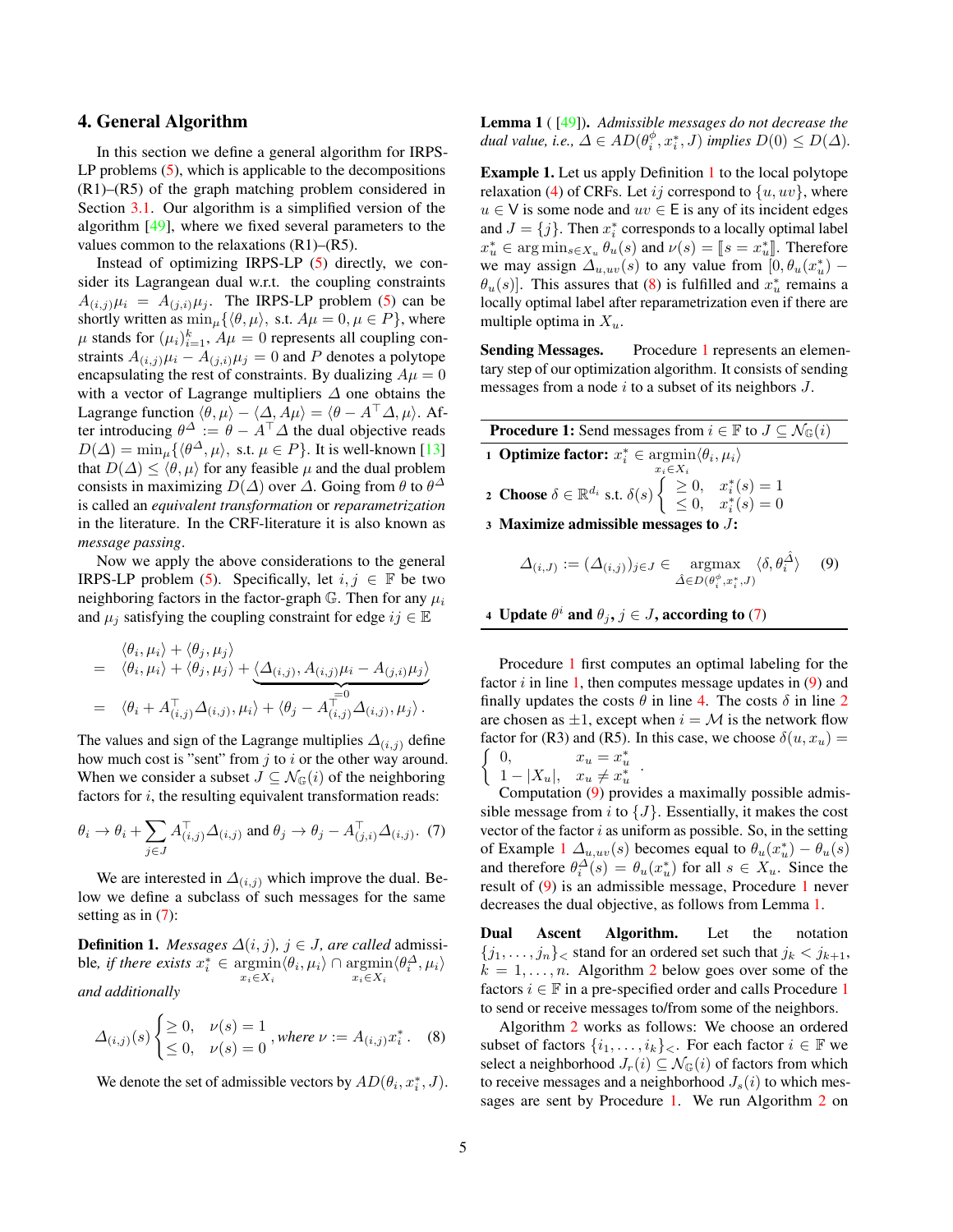<span id="page-5-2"></span>

| <b>Algorithm 2:</b> Dual Ascent for IRPS-LP                                                                                 |  |  |  |  |  |  |
|-----------------------------------------------------------------------------------------------------------------------------|--|--|--|--|--|--|
| 1 Input: $I = \{i_1, \ldots, i_k\}_\le \subseteq \mathbb{F}$ , $(J_r(i) \subseteq \mathcal{N}_{\mathbb{G}}(i))_{i \in I}$ , |  |  |  |  |  |  |
| $(J_s(i) \subseteq \mathcal{N}_{\mathbb{G}}(i))_{i \in I}$                                                                  |  |  |  |  |  |  |
| 2 for $iter = 1, \ldots$ do                                                                                                 |  |  |  |  |  |  |
| for $i = i_1, \ldots, i_k$ do<br>3                                                                                          |  |  |  |  |  |  |
| Receive messages:<br>$\overline{\mathbf{4}}$                                                                                |  |  |  |  |  |  |
| for $j \in J_r(i)$ do<br>$\overline{\mathbf{5}}$                                                                            |  |  |  |  |  |  |
| Call Algorithm 1 with input $(j, \{i\})$ .<br>6                                                                             |  |  |  |  |  |  |
| end<br>7                                                                                                                    |  |  |  |  |  |  |
| Send messages:<br>8                                                                                                         |  |  |  |  |  |  |
| Call Algorithm 1 with input $(i, J_s(i))$ .<br>9                                                                            |  |  |  |  |  |  |
| end<br>10                                                                                                                   |  |  |  |  |  |  |
| Reverse the order of $i_1, \ldots, i_k$ and exchange $J_r \leftrightarrow J_s$<br>11                                        |  |  |  |  |  |  |
| 12 end                                                                                                                      |  |  |  |  |  |  |

 $\{i_1, \ldots, i_k\}$  (forward direction) and  $\{i_k, \ldots, i_1\}$  (backward direction) alternatingly until some stopping condition is met. Since Algorithm [2](#page-4-10) reparametrizes the problem by Procedure [1](#page-4-3) only and the latter is guaranteed to not decrease the dual, so is Algorithm [2.](#page-4-10) We refer to [\[49\]](#page-9-18) for further theoretical properties of Algorithm [2.](#page-4-10)

## <span id="page-5-0"></span>5. Graph matching algorithms.

For each of the relaxations (R1)-(R5) of the graph matching problem we detail parameters of Algorithm [2](#page-4-10) used in our experiments: we define the sets I,  $J_r(i)$ ,  $J_s(i)$ .

Algorithm Names. We use the following shortcuts for specializations of Algorithm  $2$  to the relaxations (R1)-(R5): GM corresponds to (R1), AMP to (R2), AMCF to (R3). To obtain the relaxations (R1-R3) we use either the original graph, as in  $(2)$ , or an inverse one, as in  $(3)$ . These options are denoted by suffixes -O and -I respectively. Additionally, the two coupled relaxations  $(R4)$  and  $(R5)$ , are addressed by algorithms AMP-C and AMCF-C respectively. All in all, we have eight algorithms GM-O, GM-I, AMP-O, AMP-I, AMP-C, AMCF-O, AMCF-I and AMCF-C.

**The sets** I,  $J_r(i)$  and  $J_s(i)$  are defined in Table [5.](#page-5-1) For algorithms with the suffix -I the values are the same as for those with -O, but corresponding to the inverse graph.

We assume the order of graph nodes  $V := \{u_1, \ldots, u_n\}$ and labels  $\mathcal{L} := \{s_1, \ldots, s_{|\mathcal{L}|}\}\)$  to be given a priori. We define  $u_n < M < s_1$  for the matching factor M and  $u <$  $uv < v$  for the edge factors  $uv \in E$ . Similarly, we define  $s < ss' < s'$  for all edge factors  $ss' \in E'$  in the inverse graph. We extend the resulting partial order to a total one, e.g., by topological sort. For  $i \in \mathbb{F}$  we define  $\mathcal{N}_{\mathbb{G}}(i)_{< \mathbb{F}}$  ${j \in \mathcal{N}_{\mathbb{G}}(i) : j < i}$  and  $\mathcal{N}_{\mathbb{G}}(i)_{>} := \mathcal{N}_{\mathbb{G}}(i) \backslash J_r(i)$  as the sets of preceding and subsequent factors.

Sending a message by some factor automatically implies receiving this message by another, coupled factor. There-

| Algorithm | Ordered set $I$                                                   | $J_r(i)$                                                     | $J_s(i)$                          |
|-----------|-------------------------------------------------------------------|--------------------------------------------------------------|-----------------------------------|
| GM-O      | $\{u_1,\ldots,u_n\}_{\lt}$                                        | $\mathcal{N}_{\mathbb{G}}(i)_{\lt}$                          | $\mathcal{N}_{\mathbb{G}}(i)$     |
| $AMP-O$   | ${u_1, \ldots, u_n, s_1, \ldots, s_{ \mathcal{L} }}$              | $\mathcal{N}_{\mathbb{G}}(i)_{\lt}$                          | $\mathcal{N}_{\mathbb{G}}(i)$     |
| AMCF-O    | ${u_1,\ldots,u_n,\mathcal{M}}_{\leq 1}$                           | $\mathcal{N}_{\mathbb{G}}(i)_{< \mathbb{C}} \cap \mathsf{E}$ | $\mathcal{N}_{\mathbb{G}}(i)$     |
| $AMP-C$   | ${u_1, \ldots, u_n, s_1, \ldots, s_{ \mathcal{L} }}$              | $\mathcal{N}_{\mathbb{G}}(i)_{<}$                            | $\mathcal{N}_{\mathbb{G}}(i)_{>$  |
| AMCF-C    | ${u_1, \ldots, u_n, \mathcal{M}, l_1, \ldots, l_{ \mathcal{L} }}$ | $\mathcal{N}_{\mathbb{G}}(i)_{< \mathbb{C}} \mathsf{E}$      | $\mathcal{N}_{\mathbb{G}}(i)_{>}$ |

<span id="page-5-1"></span>Table 1. Input sets for specializations of Algorithm [2.](#page-4-10) For algorithms with the suffix -I the sets are the same as for those with -O, but correspond to the inverse graph.

fore, there is no need to go over all factors in Algorithm [2.](#page-4-10) In particular, edge-factors are coupled to node-factors only, therefore processing all node factors in Algorithm [2](#page-4-10) automatically means updating all edge-factors as well. In the processing order and selection of the sets  $J_r(i)$  and  $J_s(s)$ we follow the most efficient MAP-solvers TRWS [\[32\]](#page-8-0) and SRMP [\[33\]](#page-8-21) (the latter is a generalization of TRW-S to higher order models and has a slightly different implementation for pairwise CRFs  $(1)$ ). In the special case when all nodes contain disjoint subsets of labels the graph matching problem [\(2\)](#page-2-0) turns into MAP-inference in CRFs [\(1\)](#page-1-0). Then all our algorithms GM, AMP and AMCF reduce to SRMP [\[33\]](#page-8-21).

It is worth mentioning that for CRFs there exist algorithms, such as MPLP [\[23\]](#page-8-22), which go over edge-factors only and in this way implicitly process also node-factors. As empirically shown in SRMP [\[33\]](#page-8-21), MPLP is usually slower than SRMP. In Section [6](#page-6-0) we show that our methods also favorably compare to the recently proposed HBP [\[60\]](#page-9-15), which is similar to AMCF-O, but uses an MPLP-like processing schedule.

**Optimization Subproblems of Procedure [1.](#page-4-3)** For each call of Procedure [1](#page-4-3) one must find the best factor element in line [1](#page-4-4) and compute the best messages by solving [\(9\)](#page-4-5). The first subproblem is solved by explicitly scanning all elements of the factor for node-, edge- and label-factors. For optimizing over  $M$ , we use a min-cost-flow solver. Solving [\(9\)](#page-4-5) for all choices of factors and neighborhoods is possible through closed-form solutions or calling a mainimum cost flow solver and is described in the appendix.

**Primal Rounding.** Algorithm [2](#page-4-10) only provides lower bounds to the original problem [\(2\)](#page-2-0). To obtain a primal solution one may ignore the edge potentials  $\theta_{uv}$  and solve the resulting reparametrized bipartite matching problem [\(6\)](#page-3-0) with a minimum cost flow solver, as done in [\[60\]](#page-9-15). Empirically we found that it is better to interleave rounding and message passing, similarly as in TRWS [\[32\]](#page-8-0) and SRMP [\[33\]](#page-8-21). Assume we have already computed a primal integer solution  $x_v^*$  for all  $v < u$  and we want to compute  $x_u^*$ . To this end, between lines 4 and 5 of Algorithm [2](#page-4-10) for  $i = u$  we assign

$$
x_u^* \in \underset{x_u:x_u \neq x_v^* \forall v < u}{\text{argmin}} \theta_u(x_u) + \sum_{v < u:uv \in \mathsf{E}} \theta_{uv}(x_u, x_v^*) \tag{10}
$$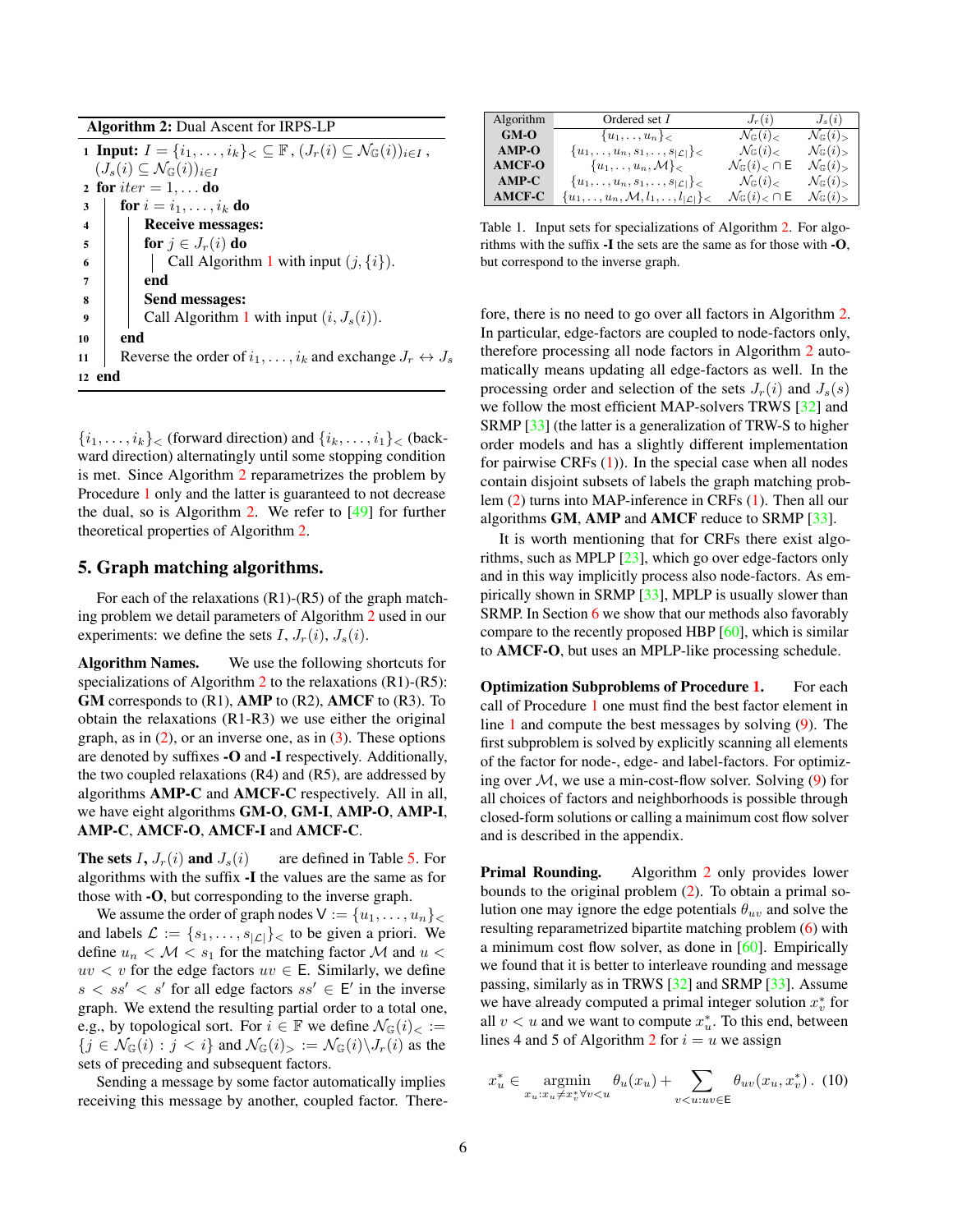<span id="page-6-3"></span>**Time complexity** If  $X_u = \mathcal{L} \forall u \in V$ , time complexity per iteration is  $O(|\mathcal{L}||V| + |\mathcal{L}|^2|\mathsf{E}|)$  for **GM**. For **AMP** we must add  $|\mathcal{L}|^3$  and for **AMCF** the time to solve [\(6\)](#page-3-0) (possible in  $O(\mathcal{L}^3)$ ). Details and speedups are in the appendix.

Higher Order Extensions. Our approach is straightforwardly extendable to the graph matching problem with higher order factors, a special case being third order: Let  $\mathsf{T} \subseteq \binom{\mathsf{V}}{3}$  be a subset ot triplets of nodes and  $\theta_{uvw} : X_{uvw} \rightarrow$ R be corresponding triplet potentials. The corresponding third order graph matching problem reads

$$
\min_{x \in \mathcal{X}_V} \sum_{u \in V} \theta_u(x_u) + \sum_{uv \in E} \theta_{uv}(x_{uv}) + \sum_{uvw \in T} \theta_{uvw}(x_{uvw})
$$
\n
$$
\text{s.t. } x_u \neq x_v \,\forall u \neq v. \tag{11}
$$

The associated IRPS-LP can be constructed by including additional factors for all triplets in an analoguous fashion as in [\(4\)](#page-2-2), see e.g. [\[55\]](#page-9-22) for the corresponding relaxation.

For relaxations  $(R1) - (R5)$  we use third order factors to enforce cycle inequalities, which we add in a cutting plane approach as in [\[47\]](#page-9-23). For this we set  $\theta_{uvw} \equiv 0$  at the beginning. By this construction  $(11)$  is equivalent to  $(2)$ , however the corresponding IRPS-LP are not: Triplet potentials make the relaxation tighter.

## <span id="page-6-0"></span>6. Experiments

Algorithms. We compare against the two Lagrangean decomposition based solvers [\[51,](#page-9-2) [60\]](#page-9-15) described in Section [1.](#page-0-0)

- The dual decomposition solver **DD** [\[51\]](#page-9-2). We use local subproblems containing 4 nodes. Note that the comparison in [\[60\]](#page-9-15) was made with subproblems of size 3, hence DD's relaxation was weaker there.
- "Hungarian belief propagation" **HBP** [\[60\]](#page-9-15). In [60] a branch and bound solver is used on top of the dual ascent solver. For a fair comparison our reimplementation uses only the dual ascent component. As for AMP and AMCF, we append to HBP the suffixes -O and -C to denote the relaxations we let HBP run on.

According to [\[51,](#page-9-2) [60\]](#page-9-15), these two algorithms outperformed competitors [\[15,](#page-8-13)[18,](#page-8-27)[19,](#page-8-25)[24,](#page-8-11)[26,](#page-8-28)[37,](#page-9-8)[38,](#page-9-7)[41,](#page-9-24)[45,](#page-9-3)[50,](#page-9-4)[57,](#page-9-25)[63\]](#page-9-14) at the time of their publication, hence we do not compare against the latter ones.

We set a hard threshold of 1000 iterations for each algorithm, exiting earlier when the primal/dual gap vanishes or no dual progress was observed anymore. We compute primal solutions every 5-th iteration in our algorithms. For **GM**, AMP, AMCF and HBP we use the tightening extension discussed in Section [5](#page-5-0) to improve the dual lower bound. We tighten our relaxation whenever no dual progress occurs.

Datasets. We have compared on six datasets:

• house  $\lceil 3 \rceil$  and hotel  $\lceil 2 \rceil$  with costs as in  $\lceil 51 \rceil$ . The task is to find matching feature points between images capturing an object from different viewpoints.

| dataset    | #I  | #V     | #L        | C      |
|------------|-----|--------|-----------|--------|
| house      | 105 | 30     | 30        | dense  |
| hotel      | 105 | 30     | 30        | dense  |
| car        | 30  | 19-49  | 19-49     | dense  |
| motor      | 20  | 15-52  | $15 - 52$ | dense  |
| graph flow | 6   | 60-126 | $2 - 126$ | sparse |
| worms      | 30  | 600    | $20-60$   | sparse |

<span id="page-6-2"></span>Table 2. Dataset description. #I denotes number of instances, #V the number of nodes  $|V|$ , #L the number  $|X_u|$  of labels a node  $u \in V$  can be matched to and C the connectivity of the graph.

- <span id="page-6-1"></span>• car and motor, both used in [\[39\]](#page-9-26), containing pairs of cars and motorbikes with keypoints to be matched. The images are taken from the VOC PASCAL 2007 challenge [\[20\]](#page-8-31). Costs are computed from features as in [\[39\]](#page-9-26).
- The graph flow dataset [\[1\]](#page-7-0) comes from a tracking problem with large displacements [\[7\]](#page-8-32). Keypoints in frames of RGB-D images obtained by a Kinect camera [\[59\]](#page-9-27) are matched. The depth information provided by the Kinect camera is taken into account when computing the potentials  $\theta$ .
- The worms dataset  $[27]$  from bioimaging. The goal is to annotate nuclei of C. elegans, a famous model organism used in developmental biology, by finding the corresponding nuclei in a precomputed model. The instances of worms are, to our knowledge, the largest graph matching datasets ever investigated in the literature.

Whereas the first 5 datasets are publicly available, the worms dataset was kindly given to us by the authors of  $[27]$ and will be published. A summary of dataset characteristics can be found in Table [2.](#page-6-2) Previous computational studies concentrated on small-scale problems having up to 60 nodes and labels. We have included the worms dataset with up to 500 nodes and  $|\mathcal{L}| = 1500$  labels.

Results. Fig. [2](#page-12-0) shows performance of the algorithms on all 6 considered datasets. Among all variants -O, -I, -C corresponding respectively to the original, inverse and coupled formulations we plotted only the best one. As expected, for dense graphs (datasets house, hotel, car, motor) the variant -C with coupling provided most robust convergence, being similar to the best of -O either -I and therefore is presented on the plots. For sparse graphs, the inverse representation becomes too expensive, as the inverse edge set E' may be dense even though  $E$  is sparse in  $(3)$ . Therefore we stick to the original problem -O.

- hotel and house are easy datasets, and many instances needed < 5 iterations for convergence. AMP, AMCF and DD were able to solve all instances to optimality within few seconds or even faster. However, DD is the fastest method for this data.
- car and motor were already harder and the 1000 iteration limit did not allow to ascertain optimality for all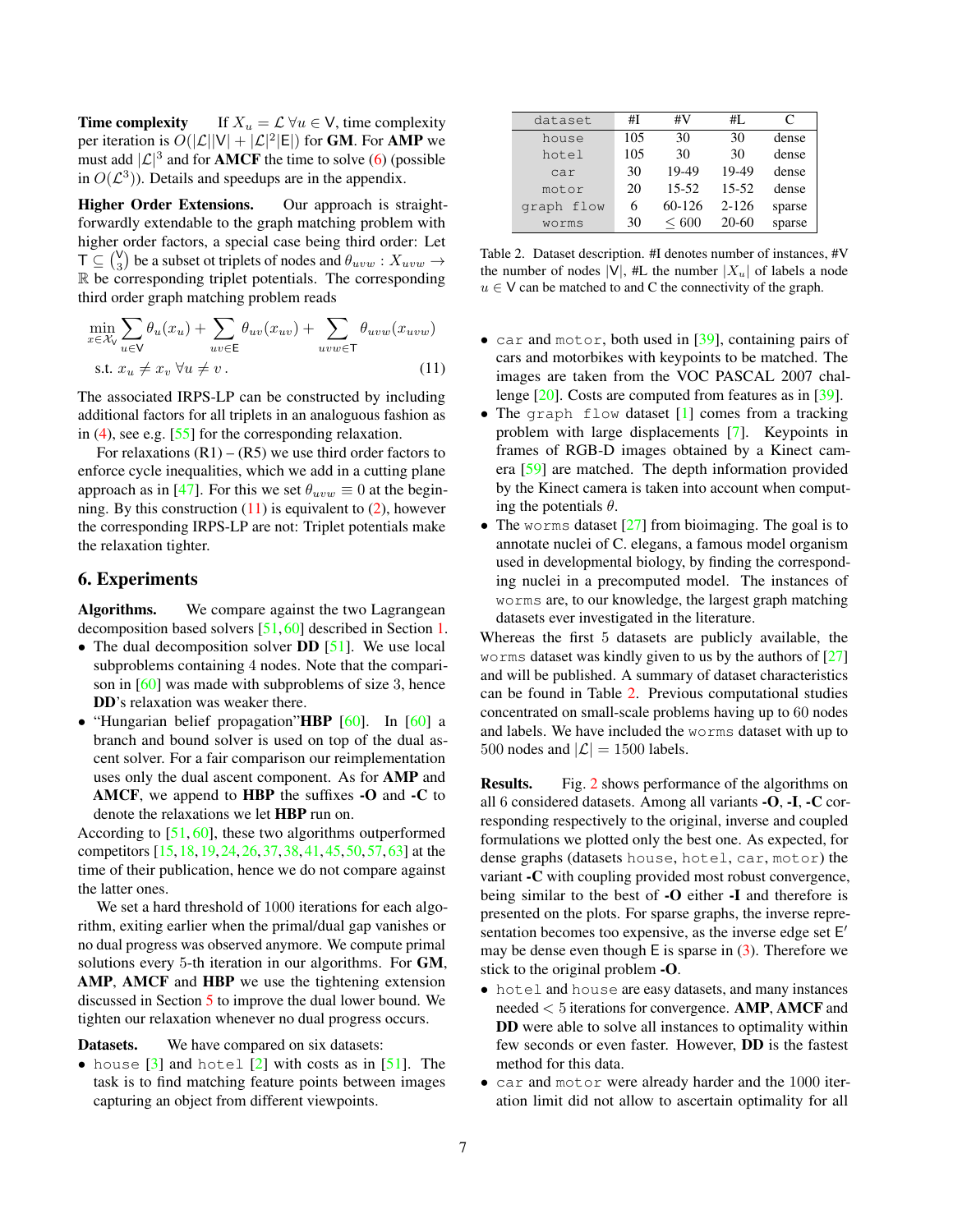

Figure 1. Plots showing convergence over time for house, hotel, car, motor, graph flow and worms datasets. Values denote log(upper bound − lower bound). Values are averaged over all instances of the dataset. The x-axis and y-axis are logarithmic.

instances. AMP significantly outperforms its competitors, DD is significantly slower than the rest, whereas other algorithms show comparable results.

- on worms again AMP significantly outperforms its competitors, AMCF and HBP converge to similar duality gap, although AMCF does it one-two orders of magnitude faster, GM and DD return results which are hardly competitive.
- graph flow is the only dataset, where DD clearly overcomes all competitors, followed by AMP. We attribute it to DD's tighter relaxation, (its "local" subproblems contain 4 variables, whereas our subproblems have at most 3 variables after tightening.)

#### Insights and Conclusions

- AMP shows overall best performance for both small dense and large sparse datasets. It is the best anytime solver: it has the best performance in the first iterations. This is beneficial (i) if the run-time is limited or (ii) in branchand-bound procedures, where a good early progress helps to efficiently eliminate non-optimal branches fast.
- Although AMP, AMCF and HBP address equivalent relaxations (having the same maximal dual value) their convergence speed is different. AMCF and HBP are generally slower than AMP, which we attribute to the suboptimal redistribution of the costs by the min-cost-flow factors  $\{M\}$  when maximizing messages in [\(9\)](#page-4-5).
- DD's relatively good performance is probably due to the large subproblems used by this method. First, this decreases the number of dual variables, which accelerates bound convergence; second, this makes the relaxation tighter, which decreases the duality gap. We attribute slow convergence of DD to the subgradient method.
- Summarizing, larger subproblems are profitable for the sub-gradient method, but not for message passing.
- AMCF outperforms HBP due to better message scheduling.
- We attribute the inferior performance of GM mostly to the weakest relaxation it optimizes. Even under this condition, due to a good message scheduling and fast message passing it outperforms DD and HBP on several datasets. A detailed evaluation of all instances is in the appendix.

## 7. Acknowledgments

The authors would like to thank Vladimir Kolmogorov for helpful discussions. This work is partially funded by the European Research Council under the European Unions Seventh Framework Programme (FP7/2007-2013)/ERC grant agreement no 616160.

#### References

<span id="page-7-0"></span>[1] Graph flow dataset. [http://cvlab-dresden.de/](http://cvlab-dresden.de/research/iamge-matching/graphflow/) [research/iamge-matching/graphflow/](http://cvlab-dresden.de/research/iamge-matching/graphflow/). [7](#page-6-3)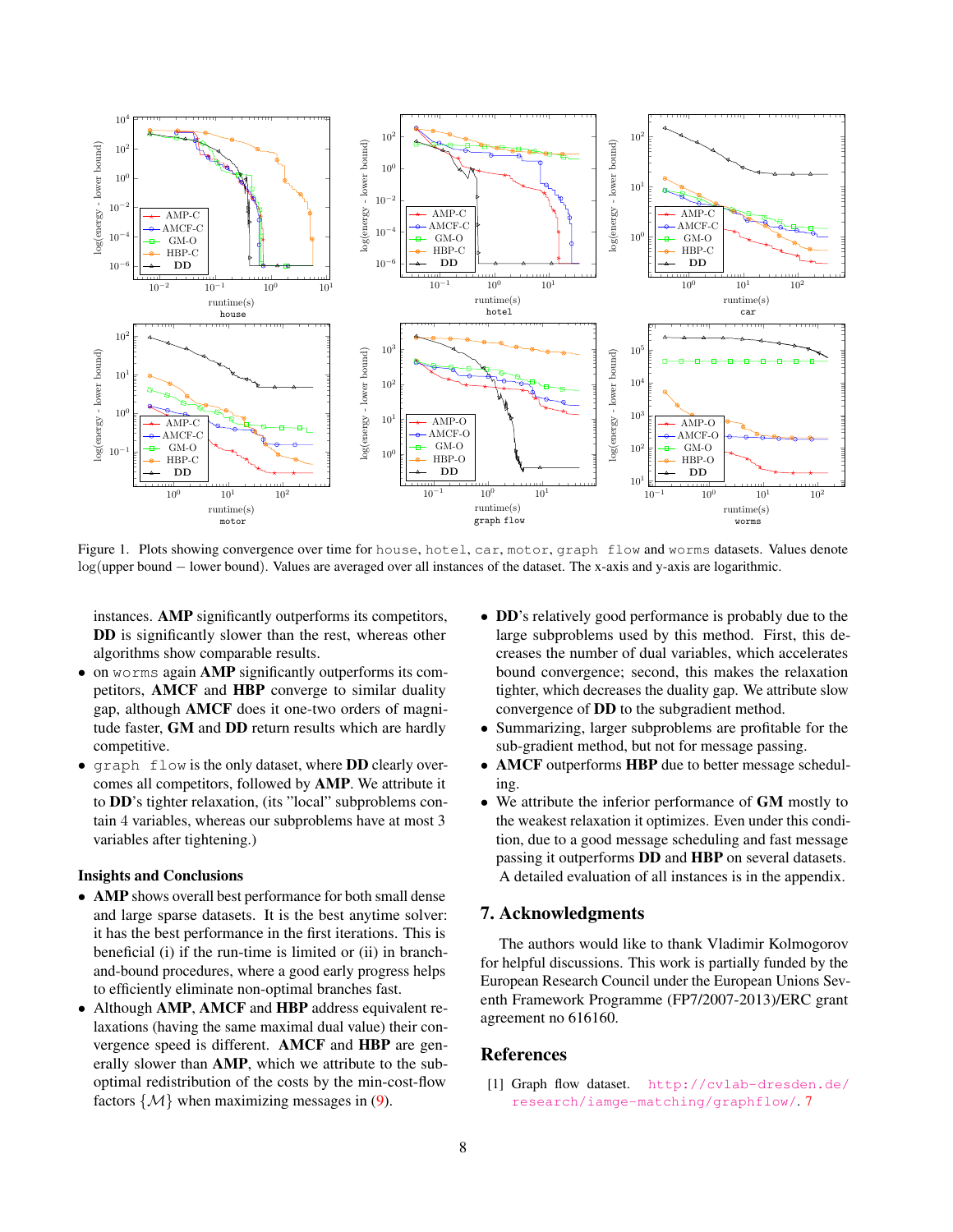- <span id="page-8-30"></span>[2] Hotel dataset. [http://vasc.ri.cmu.edu//idb/](http://vasc.ri.cmu.edu//idb/html/motion/hotel/) [html/motion/hotel/](http://vasc.ri.cmu.edu//idb/html/motion/hotel/). [7](#page-6-3)
- <span id="page-8-29"></span>[3] House dataset. [http://vasc.ri.cmu.edu/idb/](http://vasc.ri.cmu.edu/idb/html/motion/house/) [html/motion/house/](http://vasc.ri.cmu.edu/idb/html/motion/house/). [7](#page-6-3)
- <span id="page-8-10"></span>[4] K. Adamczewski and Y. S. K. M. Lee. Discrete tabu search for graph matching. In *International Conference on Computer Vision*, 2015. [1](#page-0-1)
- <span id="page-8-5"></span>[5] W. P. Adams and T. A. Johnson. Improved linear programming-based lower bounds for the quadratic assignment problem. *DIMACS series in discrete mathematics and theoretical computer science*, 16:43–75, 1994. [1](#page-0-1)
- <span id="page-8-24"></span>[6] R. K. Ahuja, T. L. Magnanti, and J. B. Orlin. *Network Flows: Theory, Algorithms, and Applications*. Prentice Hall, 1 edition, Feb. 1993. [4,](#page-3-3) [11,](#page-10-0) [12](#page-11-0)
- <span id="page-8-32"></span>[7] H. A. Alhaija, A. Sellent, D. Kondermann, and C. Rother. Graphflow - 6d large displacement scene flow via graph matching. In J. Gall, P. V. Gehler, and B. Leibe, editors, *GCPR*, volume 9358 of *Lecture Notes in Computer Science*, pages 285–296. Springer, 2015. [7](#page-6-3)
- <span id="page-8-7"></span>[8] K. M. Anstreicher and N. W. Brixius. A new bound for the quadratic assignment problem based on convex quadratic programming. *Mathematical Programming*, 89(3):341–357, 2001. [1](#page-0-1)
- <span id="page-8-14"></span>[9] K. M. Anstreicher and N. W. Brixius. Solving quadratic assignment problems using convex quadratic programming relaxations. *Optimization Methods and Software*, 16(1-4):49– 68, 2001. [1](#page-0-1)
- <span id="page-8-8"></span>[10] M. Bazaraa and H. Sherali. New approaches for solving the quadratic assignment problem. In *Operations Research Verfahren*, volume 32, pages 29–46, 1979. [1](#page-0-1)
- <span id="page-8-9"></span>[11] M. S. Bazaraa and H. D. Sherali. On the use of exact and heuristic cutting plane methods for the quadratic assignment problem. *Journal of the Operational Research Society*, 33(11):991–1003, 1982. [1](#page-0-1)
- <span id="page-8-3"></span>[12] M. Beckman and T. Koopmans. Assignment problems and the location of economic activities. *Econometrica*, 25:53–76, 1957. [1](#page-0-1)
- <span id="page-8-26"></span>[13] S. Boyd and L. Vandenberghe. *Convex optimization*. Cambridge university press, 2004. [5](#page-4-11)
- <span id="page-8-17"></span>[14] R. E. Burkard, E. Cela, P. M. Pardalos, and L. S. Pitsoulis. The quadratic assignment problem. In *Handbook of combinatorial optimization*, pages 1713–1809. Springer US, 1998. [1](#page-0-1)
- <span id="page-8-13"></span>[15] M. Cho, J. Lee, and K. M. Lee. Reweighted random walks for graph matching. In K. Daniilidis, P. Maragos, and N. Paragios, editors, *ECCV (5)*, volume 6315 of *Lecture Notes in Computer Science*, pages 492–505. Springer, 2010. [1,](#page-0-1) [7](#page-6-3)
- <span id="page-8-12"></span>[16] M. Cho, J. Sun, O. Duchenne, and J. Ponce. Finding matches in a haystack: A max-pooling strategy for graph matching in the presence of outliers. In *Proceedings of the IEEE Conference on Computer Vision and Pattern Recognition*, pages 2083–2090, 2014. [1](#page-0-1)
- <span id="page-8-1"></span>[17] D. Conte, P. Foggia, C. Sansone, and M. Vento. Thirty years of graph matching in pattern recognition. *IJPRAI*, 18(3):265– 298, 2004. [1](#page-0-1)
- <span id="page-8-27"></span>[18] T. Cour, P. Srinivasan, and J. Shi. Balanced graph matching. In *NIPS*. MIT Press, Cambridge, MA, 2007. [7](#page-6-3)
- <span id="page-8-25"></span>[19] J. Duchi, D. Tarlow, G. Elidan, and D. Koller. Using combinatorial optimization within max-product belief propagation. In *NIPS*, pages 369–376. MIT Press, 2006. [4,](#page-3-3) [7](#page-6-3)
- <span id="page-8-31"></span>[20] M. Everingham, L. Van Gool, C. K. I. Williams, J. Winn, and A. Zisserman. The Pascal visual object classes (VOC) challenge. *International Journal of Computer Vision*, 88(2):303– 338, June 2010. [7](#page-6-3)
- <span id="page-8-6"></span>[21] A. Frieze and J. Yadegar. On the quadratic assignment problem. *Discrete applied mathematics*, 5(1):89–98, 1983. [1](#page-0-1)
- <span id="page-8-15"></span>[22] J. W. Gavett and N. V. Plyter. The optimal assignment of facilities to locations by branch and bound. *Operations Research*, 14(2):210–232, 1966. [1](#page-0-1)
- <span id="page-8-22"></span>[23] A. Globerson and T. S. Jaakkola. Fixing max-product: Convergent message passing algorithms for MAP LP-relaxations. In *NIPS*, pages 553–560, 2007. [2,](#page-1-1) [6](#page-5-2)
- <span id="page-8-11"></span>[24] S. Gold and A. Rangarajan. A graduated assignment algorithm for graph matching. *IEEE Trans. Pattern Anal. Mach. Intell.*, 18(4):377–388, 1996. [1,](#page-0-1) [7](#page-6-3)
- <span id="page-8-16"></span>[25] P. Hahn, T. Grant, and N. Hall. A branch-and-bound algorithm for the quadratic assignment problem based on the hungarian method. *European Journal of Operational Research*, 108(3):629–640, 1998. [1](#page-0-1)
- <span id="page-8-28"></span>[26] B. Jiang, J. Tang, C. Ding, and B. Luo. A local sparse model for matching problem. In *Proceedings of the Twenty-Ninth AAAI Conference on Artificial Intelligence*, AAAI'15, pages 3790–3796. AAAI Press, 2015. [7](#page-6-3)
- <span id="page-8-33"></span>[27] D. Kainmueller, F. Jug, C. Rother, and G. Myers. Active graph matching for automatic joint segmentation and annotation of C. elegans. In *International Conference on Medical Image Computing and Computer-Assisted Intervention*, pages 81–88. Springer, 2014. [7](#page-6-3)
- <span id="page-8-20"></span>[28] J. H. Kappes, B. Andres, F. A. Hamprecht, C. Schnörr, S. Nowozin, D. Batra, S. Kim, B. X. Kausler, T. Kröger, J. Lellmann, N. Komodakis, B. Savchynskyy, and C. Rother. A comparative study of modern inference techniques for structured discrete energy minimization problems. *International Journal of Computer Vision*, 115(2):155–184, 2015. [2](#page-1-1)
- <span id="page-8-18"></span>[29] J. H. Kappes, B. Savchynskyy, and C. Schnörr. A bundle approach to efficient MAP-inference by Lagrangian relaxation. In *Computer Vision and Pattern Recognition (CVPR), 2012 IEEE Conference on*, pages 1688–1695. IEEE, 2012. [2](#page-1-1)
- <span id="page-8-4"></span>[30] S. E. Karisch and F. Rendl. Lower bounds for the quadratic assignment problem via triangle decompositions. *Mathematical Programming*, 71(2):137–151, 1995. [1](#page-0-1)
- <span id="page-8-19"></span>[31] K. C. Kiwiel. Proximity control in bundle methods for convex nondifferentiable minimization. *Mathematical programming*, 46(1-3):105–122, 1990. [2](#page-1-1)
- <span id="page-8-0"></span>[32] V. Kolmogorov. Convergent tree-reweighted message passing for energy minimization. *IEEE Trans. Pattern Anal. Mach. Intell.*, 28(10):1568–1583, 2006. [1,](#page-0-1) [2,](#page-1-1) [6](#page-5-2)
- <span id="page-8-21"></span>[33] V. Kolmogorov. A new look at reweighted message passing. *IEEE Trans. Pattern Anal. Mach. Intell.*, 37(5):919–930, 2015. [2,](#page-1-1) [6](#page-5-2)
- <span id="page-8-23"></span>[34] B. Korte, J. Vygen, B. Korte, and J. Vygen. *Combinatorial optimization*, volume 2. Springer, 2012. [3](#page-2-5)
- <span id="page-8-2"></span>[35] E. L. Lawler et al. The quadratic assignment problem. *Management Science*, 9(4):586–599, 1963. [1](#page-0-1)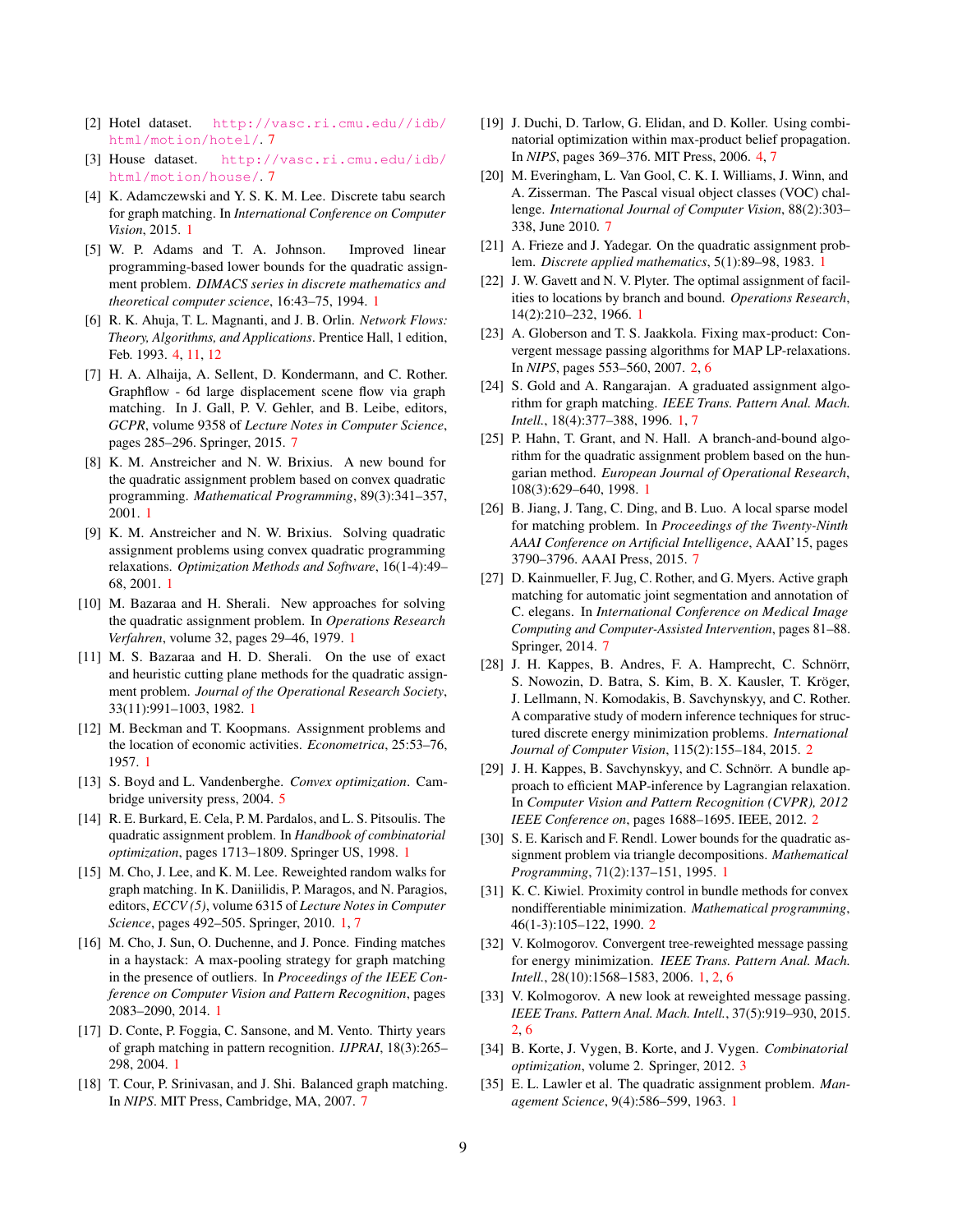- <span id="page-9-11"></span>[36] J. Lee, M. Cho, and K. M. Lee. A graph matching algorithm using data-driven markov chain monte carlo sampling. In *Pattern Recognition (ICPR), 2010 20th International Conference on*, pages 2816–2819. IEEE, 2010. [1](#page-0-1)
- <span id="page-9-8"></span>[37] M. Leordeanu and M. Hebert. A spectral technique for correspondence problems using pairwise constraints. In *ICCV*, pages 1482–1489. IEEE Computer Society, 2005. [1,](#page-0-1) [7](#page-6-3)
- <span id="page-9-7"></span>[38] M. Leordeanu, M. Hebert, and R. Sukthankar. An integer projected fixed point method for graph matching and MAP inference. In Y. Bengio, D. Schuurmans, J. D. Lafferty, C. K. I. Williams, and A. Culotta, editors, *NIPS*, pages 1114–1122. Curran Associates, Inc., 2009. [1,](#page-0-1) [7](#page-6-3)
- <span id="page-9-26"></span>[39] M. Leordeanu, R. Sukthankar, and M. Hebert. Unsupervised learning for graph matching. *International Journal of Computer Vision*, 96(1):28–45, 2012. [7](#page-6-3)
- <span id="page-9-1"></span>[40] E. M. Loiola, N. M. M. de Abreu, P. O. Boaventura-netto, P. Hahn, and T. Querido. An analytical survey for the quadratic assignment problem. *EUROPEAN JOURNAL OF OPERATIONAL RESEARCH*, pages 657–690, 2007. [1](#page-0-1)
- <span id="page-9-24"></span>[41] J. Maciel and J. Costeira. A global solution to sparse correspondence problems. *IEEE Trans. Pattern Anal. Mach. Intell.*, 25(2):187–199, 2003. [7](#page-6-3)
- <span id="page-9-0"></span>[42] Q. Nguyen, A. Gautier, and M. Hein. A flexible tensor block coordinate ascent scheme for hypergraph matching. In *Proceedings of the IEEE Conference on Computer Vision and Pattern Recognition*, pages 5270–5278, 2015. [1](#page-0-1)
- <span id="page-9-6"></span>[43] P. M. Pardalos, K. A. Murthy, and T. P. Harrison. A computational comparison of local search heuristics for solving quadratic assignment problems. *Informatica*, 4(1-2):172–187, 1993. [1](#page-0-1)
- <span id="page-9-17"></span>[44] C. Ribeiro and M. Minoux. Solving hard constrained shortest path problems by Lagrangean relaxation and branch-andbound algorithms. *Methods of Operations Research*, 53:303– 316, 1986. [2](#page-1-1)
- <span id="page-9-3"></span>[45] C. Schellewald and C. Schnörr. Probabilistic subgraph matching based on convex relaxation. In *EMMCVPR*, volume 3757 of *Lecture Notes in Computer Science*, pages 171–186. Springer, 2005. [1,](#page-0-1) [7](#page-6-3)
- <span id="page-9-20"></span>[46] M. I. Schlesinger. Syntactic analysis of two-dimensional visual signals in noisy conditions. *Kibernetika*, 4(113-130):1, 1976. [3](#page-2-5)
- <span id="page-9-23"></span>[47] D. Sontag, D. K. Choe, and Y. Li. Efficiently searching for frustrated cycles in map inference. In *UAI*, pages 795–804. AUAI Press, 2012. [7](#page-6-3)
- <span id="page-9-12"></span>[48] Y. Suh, M. Cho, and K. M. Lee. Graph matching via sequential monte carlo. In *Computer Vision - ECCV 2012 - 12th European Conference on Computer Vision, Florence, Italy, October 7-13, 2012, Proceedings, Part III*, pages 624–637, 2012. [1](#page-0-1)
- <span id="page-9-18"></span>[49] P. Swoboda, J. Kuske, and B. Savchynskyy. A dual ascent framework for Lagrangean decomposition of combinatorial problems. *CoRR*, 2016. [2,](#page-1-1) [3,](#page-2-5) [5,](#page-4-11) [6](#page-5-2)
- <span id="page-9-4"></span>[50] P. H. S. Torr. Solving Markov random fields using semi definite programming. In *In: AISTATS*, 2003. [1,](#page-0-1) [7](#page-6-3)
- <span id="page-9-2"></span>[51] L. Torresani, V. Kolmogorov, and C. Rother. A dual decomposition approach to feature correspondence. *IEEE Trans. Pattern Anal. Mach. Intell.*, 35(2):259–271, 2013. [1,](#page-0-1) [2,](#page-1-1) [7](#page-6-3)
- <span id="page-9-9"></span>[52] S. Umeyama. An eigendecomposition approach to weighted graph matching problems. *IEEE Trans. Pattern Anal. Mach. Intell.*, 10(5):695–703, 1988. [1](#page-0-1)
- <span id="page-9-19"></span>[53] M. J. Wainwright and M. I. Jordan. Graphical models, exponential families, and variational inference. *Foundations and Trends in Machine Learning*, 1(1-2):1–305, 2008. [2,](#page-1-1) [3](#page-2-5)
- <span id="page-9-21"></span>[54] T. Werner. A linear programming approach to max-sum problem: A review. *IEEE Trans. Pattern Analysis and Machine Intelligence*, 29(7):1165–1179, 2007. [3](#page-2-5)
- <span id="page-9-22"></span>[55] T. Werner. Revisiting the linear programming relaxation approach to Gibbs energy minimization and weighted constraint satisfaction. *IEEE Trans. Pattern Anal. Mach. Intell.*, 32(8):1474–1488, 2010. [7](#page-6-3)
- <span id="page-9-16"></span>[56] S. J. Wright. Coordinate descent algorithms. *Mathematical Programming*, 151(1):3–34, 2015. [2](#page-1-1)
- <span id="page-9-25"></span>[57] J. Yarkony, C. C. Fowlkes, and A. T. Ihler. Covering trees and lower-bounds on quadratic assignment. In *CVPR*, pages 887–894. IEEE Computer Society, 2010. [7](#page-6-3)
- <span id="page-9-13"></span>[58] M. Zaslavskiy, F. Bach, and J.-P. Vert. A path following algorithm for the graph matching problem. *IEEE Transactions on Pattern Analysis and Machine Intelligence*, 31(12):2227– 2242, 2009. [1](#page-0-1)
- <span id="page-9-27"></span>[59] Z. Zhang. Microsoft kinect sensor and its effect. *IEEE MultiMedia*, 19(2):4–10, Apr. 2012. [7](#page-6-3)
- <span id="page-9-15"></span>[60] Z. Zhang, Q. Shi, J. McAuley, W. Wei, Y. Zhang, and A. van den Hengel. Pairwise matching through max-weight bipartite belief propagation. In *The IEEE Conference on Computer Vision and Pattern Recognition (CVPR)*, June 2016. [2,](#page-1-1) [4,](#page-3-3) [6,](#page-5-2) [7](#page-6-3)
- <span id="page-9-10"></span>[61] G. Zhao, B. Luo, J. Tang, and J. Ma. *Using Eigen-Decomposition Method for Weighted Graph Matching*, pages 1283–1294. Springer Berlin Heidelberg, Berlin, Heidelberg, 2007. [1](#page-0-1)
- <span id="page-9-5"></span>[62] Q. Zhao, S. E. Karisch, F. Rendl, and H. Wolkowicz. Semidefinite programming relaxations for the quadratic assignment problem. *Journal of Combinatorial Optimization*, 2(1):71– 109, 1998. [1](#page-0-1)
- <span id="page-9-14"></span>[63] F. Zhou and F. D. la Torre. Factorized graph matching. In *CVPR*, pages 127–134. IEEE Computer Society, 2012. [1,](#page-0-1) [7](#page-6-3)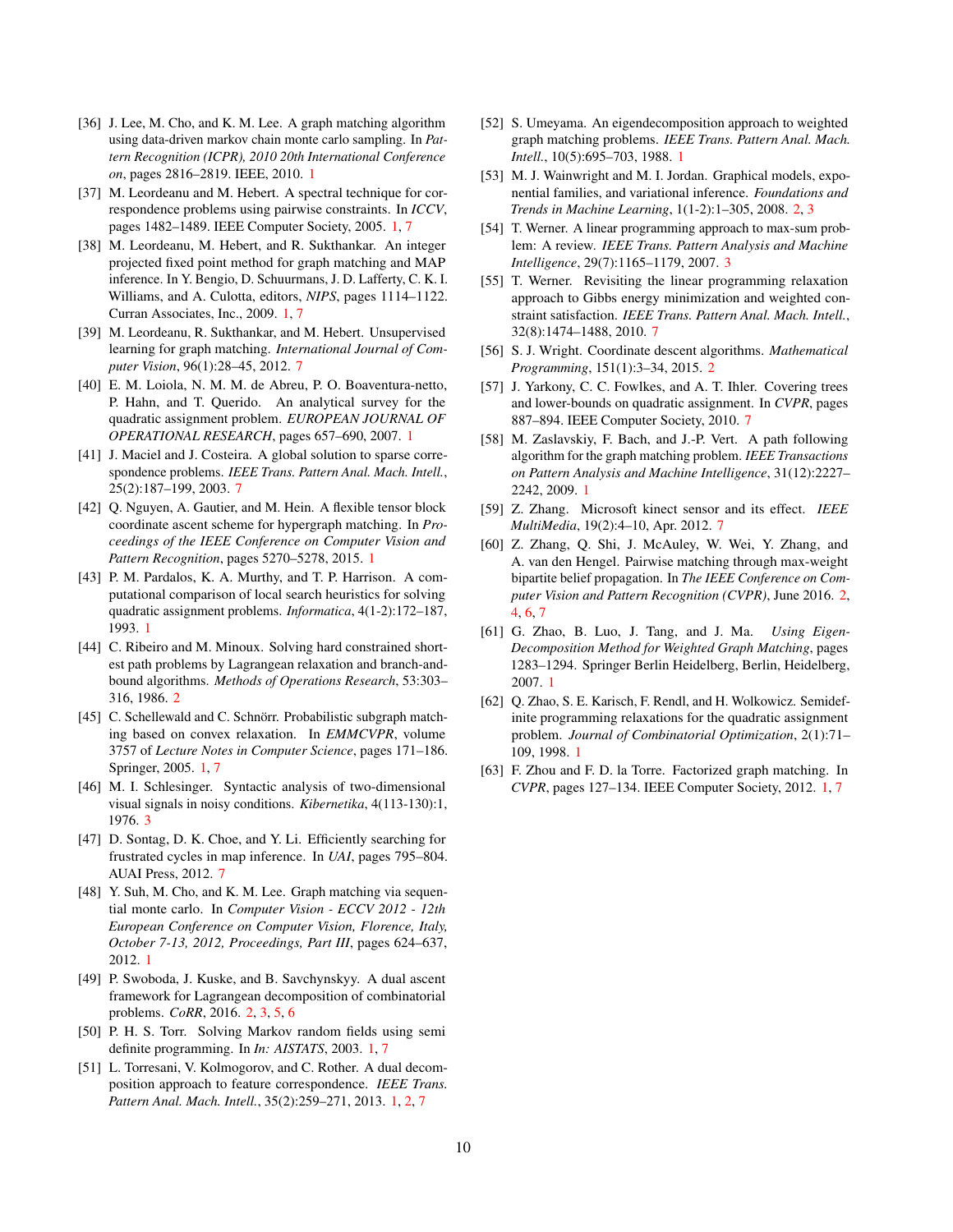#### <span id="page-10-0"></span>8. Supplementary Material

8.1. Proofs

Proof of Proposition [1](#page-3-4)

#### 8.2. Optimization Subproblems of Procedure [1](#page-4-3)

In Procedure [1](#page-4-3) the two problem in lines [1](#page-4-4) and [3](#page-4-12) must be solved. Solution of the optimization problem in line [1](#page-4-4) was discussed in the main part of the paper. Therefore, it only remains to show how to carry optimization of the problem in line [3](#page-4-12) efficiently for all cases that can occur. This is shown in Table [3.](#page-11-1)

Checking validity of the operations in Table [3](#page-11-1) for  $i = u \in V$  and  $i = uv \in E$  is straightforward. For  $i = M$  and  $J = V$ , we prove correctness below. Correctness for  $i = M$  and  $J = \mathcal{L}$  is analoguous.

**Lemma 2.** The reparametrization adjustment problem [\(9\)](#page-4-5) for  $i = M$  and  $J = V$  is given by [\(14\)](#page-11-2). Moreover it is the dual of a *minimum cost network flow problem.*

*Proof.* Recall from network flow theory [\[6\]](#page-8-24), that  $x_u^* \in X_u$  is optimal for cost  $\tilde{\theta}$ , iff  $\exists \pi \in \mathbb{R}^{|V|}, \psi \in \mathbb{R}^{|{\cal L}|}$  such that

$$
\tilde{\theta}_u(x_u) - \pi(u) + \psi(x_u) \begin{cases} \leq 0, & x_u^*(x_u) = 1 \\ \geq 0, & x_u^*(x_u) = 0 \end{cases} \forall u \in \mathsf{V}, x_u \in X_u.
$$

Consider the primal/dual pair

<span id="page-10-1"></span>
$$
\min_{\{\mu_u\}_{u\in\mathcal{V}}\sum_{x_u\in\mathcal{K}_u}\mu_u(x_u) = 0} \max_{\Delta,\pi,\psi}\sum_{u\in\mathcal{V}}\langle\Delta_u, \delta_u\rangle
$$
\n
$$
\forall u \in \mathcal{V}, \sum_{x_u\in X_u}\mu_u(x_u) = 0 \qquad \qquad \pi(u) \in \mathbb{R}
$$
\n
$$
\forall l \in \mathcal{L}, -\sum_{u:l\in X_u}\mu_u(l) = 0 \qquad \qquad \psi(l) \in \mathbb{R}
$$
\n
$$
\mu_u(x_u) \begin{cases}\n\ge \delta_u(x_u), & x_u \ne x_u^* \\
\le \delta_u(x_u), & x_u = x_u^* \\
\le \theta_u(x_u), & x_u = x_u^*\n\end{cases} \qquad \Delta_u(x_u) \in \begin{cases}\n\ge 0, & x_u^* = x_u \\
\le 0, & x_u^* \ne x_u \\
\le 0, & x_u^* \ne x_u\n\end{cases} \qquad (12)
$$

On the right side, the adjustment problem [\(3\)](#page-4-12) is written down explicitly. The left hand side is a minimum cost flow problem, hence the second part of the claim is proven.

The last equality above on the right hand side ensures that  $\Delta_u(x_u) = -\tilde{\theta}_u(x_u) - \pi(u) + \psi(x_u)$ . Substituting this everywhere on the right hand side of [\(12\)](#page-10-1) gives

$$
\max_{\pi,\psi} \sum_{u \in V} \pi(u) \cdot (\sum_{x_u \in X_u} \delta_u(x_u)) + \sum_{l \in \mathcal{L}} \psi(l) \cdot (\sum_{u \in V:l \in X_u} \delta_u(l))
$$
  
s.t.  $\pi(u) \in \mathbb{R}$   
 $\psi(l) \in \mathbb{R}$   
 $\tilde{\theta}_u(x_u) + \pi(u) - \psi(x_u) \begin{cases} \leq 0, & x_u^* = x_u \\ \geq 0, & x_u^* \neq x_u \end{cases}$  (13)

This form matches the format given in [\(14\)](#page-11-2).

### 8.3. Time complexity

The time complexity of running one iteration of message passing is essentially the time to run all required invocations of Algorithm [1](#page-4-3) via the routines described in Table [3.](#page-11-1) Total runtime per iteration for the various algorithms we have proposed can be found in Table [4.](#page-11-3) We assume that  $X_u = \mathcal{L} \forall u \in V$ . In sparse assignment problems, where this is not the case, run-time decreases according to sparsity.

If we hold the unary potentials  $\theta_u$ ,  $u \in V$  in a heap, we can support operation  $\min_{s' \in J \cap X_u} \theta_u(s')$  which is required in the third line in Table [3](#page-11-1) in time  $log(|\mathcal{L}|)$ , since either  $J \cap X_u = X_u$  (sending) or  $|J \cap X_u| = 1$  (receiving).

Hence, all our algorithms scale to realistic problem sizes.

#### 8.4. Detailed Experimental Evaluation

Plots showing lower bound and primal solution energy per over time can be seen in Figure [2.](#page-12-0)

In Table [5](#page-12-1) dataset statistics are given together with final upper and lower bound as well as runtime averaged over all instances in specific datasets are given.

A per-instance evaluation of all considered algorithms can be found in Table [6.](#page-13-0)

 $\Box$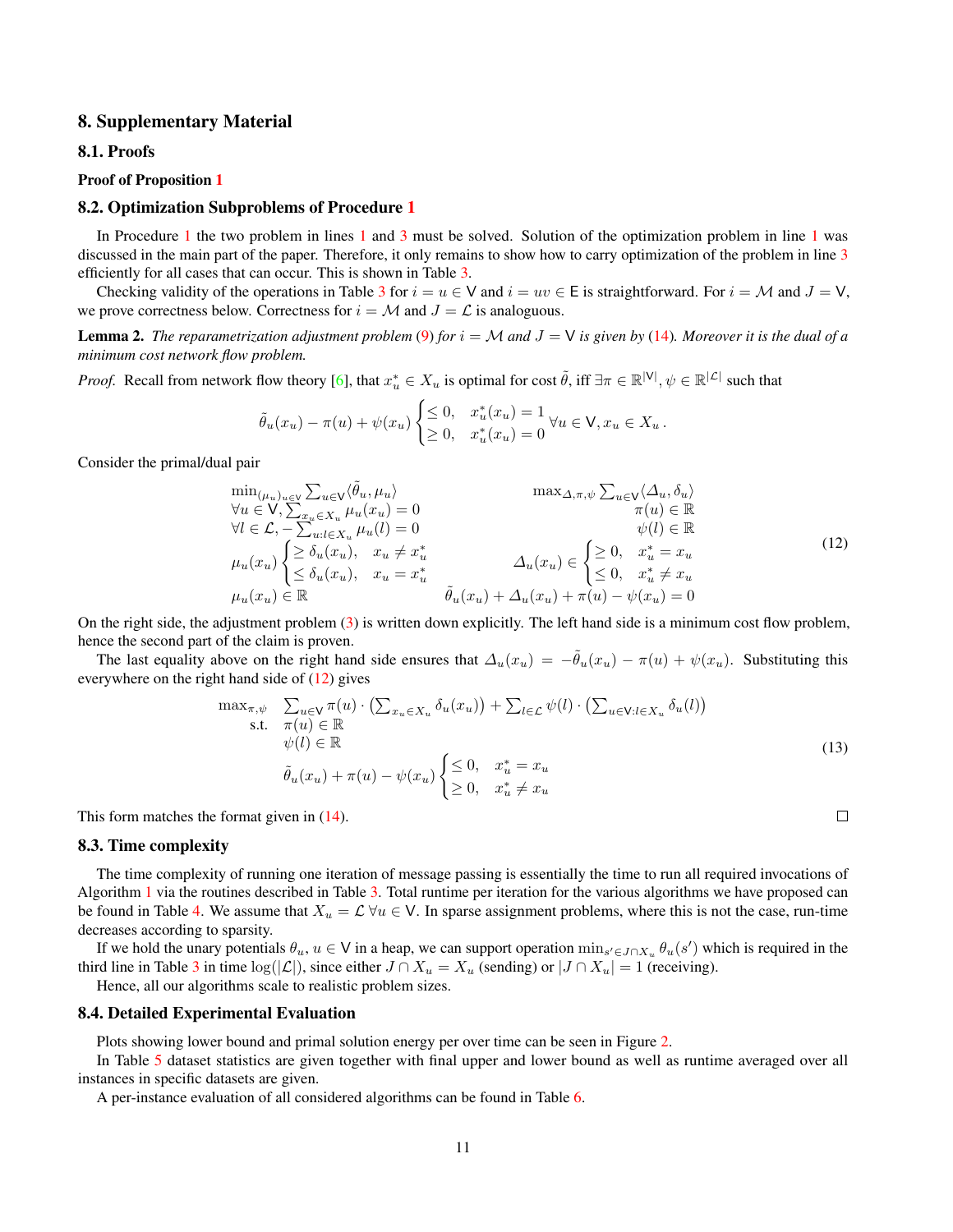<span id="page-11-0"></span>

| $i \in V$ | Algorithm 1 input<br>$J\subseteq \mathcal{N}_{\mathbb{G}}(i)$<br>an di Kabupatén | Solution $\Delta_{(i,j)}^*$ $\forall j \in J$ of (9)                                                                                                                                                                                                                                                                                                                                                                                                                                          |
|-----------|----------------------------------------------------------------------------------|-----------------------------------------------------------------------------------------------------------------------------------------------------------------------------------------------------------------------------------------------------------------------------------------------------------------------------------------------------------------------------------------------------------------------------------------------------------------------------------------------|
|           | $i = u \in V$ $J \subseteq E \cup \{\mathcal{M}\} \cup \mathcal{L}$              | $\Delta_{(u,uv)}^* = (\theta_u - \min_{x_u \in X_u} \theta_u(x_u)) /  J  \; \forall uv \in \mathsf{E} \cap J$<br>$\varDelta^*_{(u,\mathcal{M})} = \frac{(\theta_u - \min_{x_u \in X_u} \theta_u(x_u))}{ J }$<br>$\frac{\varDelta_{(u,s)}^*=\overset{(\theta_u(s)-\min_{s'\notin J\cap X_u}\theta_u(s'))/ J }{\varDelta_{(uv,u)}^*(x_u)}=\min_{x_v\in X_v}\{\theta_{uv}(x_u,x_v)\}-\underset{x_v\in X_w}\min\{\theta_{uv}(x_{uv})\}}$                                                          |
|           | $i = uv \in E$ $J = \{u\}, u \in V$                                              |                                                                                                                                                                                                                                                                                                                                                                                                                                                                                               |
| $i = M$   | $J = V$                                                                          | $\Delta_u^*(x_u) = -\theta_u(x_u) - \pi^*(u) + \psi^*(x_u)$<br>$(\pi^*, \psi^*) \in \operatorname{argmax}_{\pi, \psi} \quad \begin{array}{l} \sum_{u \in V} \pi(u) \cdot (\sum_{x_u \in X_u} \widetilde{\delta_u}(x_u)) \\ + \sum_{l \in \mathcal{L}} \psi(l) \cdot (\sum_{u \in V : l \in X_u} \widetilde{\delta_u}(l)) \\ \text{s.t.} \quad \widetilde{\theta}_u(x_u) + \pi(u) - \psi(x_u) \begin{cases} \leq 0, & x_u^* = x_u \\ \geq 0, & x_u^* \neq x_u \end{cases} \end{array}$<br>(14) |
| $i = M$   | $J=\mathcal{L}$                                                                  | $\Delta_{s}^{*}(u) = -\ddot{\theta}_{u}(s) - \pi^{*}(u) + \psi^{*}(s)$<br>$(\pi^*,\psi^*) \in \text{argmax}_{\pi,\psi} \quad \sum_{u \in \mathsf{V}} \pi(u) \cdot \left( \sum_{x_u \in X_u} \delta_{x_u}(u) \right) \\ + \sum_{l \in \mathcal{L}} \psi(l) \cdot \left( \sum_{u \in \mathsf{V}: l \in X_u} \delta_l(u) \right)$<br>s.t. $\tilde{\theta}_u(x_u) + \pi(u) - \psi(x_u) \begin{cases} \leq 0, & x_u^* = x_u \\ \geq 0, & x_u^* \neq x_u \end{cases}$                               |

<span id="page-11-2"></span><span id="page-11-1"></span>Table 3. Message computation problems [\(9\)](#page-4-5)

| Algorithm       | Time complexity                                                                                                       |
|-----------------|-----------------------------------------------------------------------------------------------------------------------|
| <b>GM</b>       | $O( \mathcal{L}  \cdot  \mathsf{V}  +  \mathcal{L} ^2 \cdot  \hat{\mathsf{E}} )$                                      |
| AMP             | $O( \mathcal{L}  \cdot  \mathsf{V}  +  \mathcal{L} ^2 \cdot  \mathsf{E}  +  \mathcal{L} ^3)$                          |
| $AMP^{\dagger}$ | $O( \mathcal{L}  \cdot  \mathsf{V}  +  \mathcal{L} ^2 \cdot  \mathsf{E}  +  \mathcal{L} ^2 \cdot \log  \mathcal{L} )$ |
| AMCF            | $O( \mathcal{L}  \cdot  \mathsf{V}  +  \mathcal{L} ^2 \cdot  \mathsf{E}  + MCF( \mathsf{V} ,  \mathsf{V} ^2)$         |

<span id="page-11-3"></span>Table 4. Time complexity per iteration for the three proposed algorithms.  $MCF(n, m)$  is the time to solve a min-cost-flow problem on a graph with n nodes and m edges: Orlin's algorithm has time complexity  $O(m^2 \log n + m \log^2 n)$  [\[6\]](#page-8-24). AMP<sup>†</sup> stores reparametrized unary costs in a heap to accelerate computation of the messages between label factors and unaries.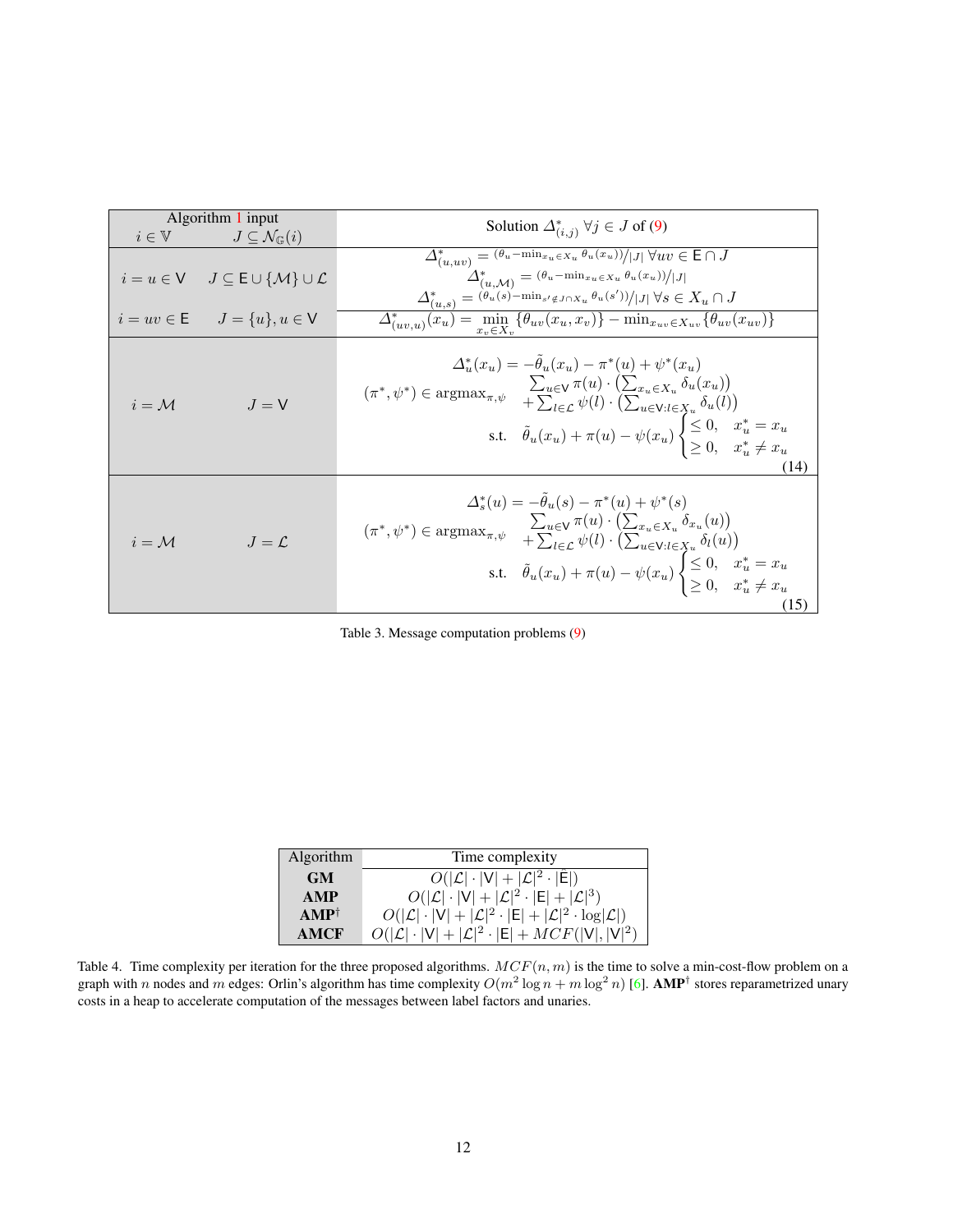

<span id="page-12-0"></span>Figure 2. Runtime plots for house, hotel, car, motor, graph flow and worms datasets. Continuous lines denote dual lower bounds and dashed ones primal energies. Values are averaged over all instances of the dataset. The x-axis is logarithmic.

| Dataset/Algorithm                 |    |            | AMP       | <b>AMCF</b> | GM         | <b>HBP</b>  | DD         |             |
|-----------------------------------|----|------------|-----------|-------------|------------|-------------|------------|-------------|
| $\overline{\phantom{0}}$<br>(1)   | #I | 105        | LB        | $-4293.00$  | $-4293.00$ | -4293.94    | -4294.98   | $-4293.00$  |
| $\overline{C}$                    | #V | 30         | <b>UB</b> | $-4293.00$  | $-4293.00$ | $-4290.12$  | $-4287.00$ | $-4293.00$  |
| ᅺ                                 | #L | 30         | time(s)   | 3.07        | 4.31       | 14.91       | 16.76      | 0.42        |
| $\mathbb{O}$<br>S)                | #I | 105        | LB        | $-3778.13$  | $-3778.13$ | $-3778.13$  | $-3778.13$ | $-3778.13$  |
| <b>DO</b>                         | #V | 30         | <b>UB</b> | $-3778.13$  | $-3778.13$ | $-3778.13$  | $-3778.13$ | $-3778.13$  |
| ኳ                                 | #L | 30         | time(s)   | 2.81        | 3.02       | 1.63        | 14.76      | 2.36        |
| <b>NO</b>                         | #I | 6          | LB        | $-2849.96$  | $-2853.95$ | $-2865.20$  | $-2888.88$ | $-2840.29$  |
| draph<br>$\overline{\phantom{0}}$ | #V | < 126      | <b>UB</b> | $-2836.57$  | $-2829.49$ | $-2798.11$  | $-2181.96$ | $-2840.00$  |
| щ                                 | #L | $\leq 126$ | time(s)   | 218.22      | 231.53     | 216.39      | 194.43     | 17.92       |
| $\mathsf{H}$                      | #I | 30         | LB        | $-69.56$    | $-69.57$   | $-69.78$    | $-69.77$   | $-74.17$    |
| ർ<br>( )                          | #V | $\leq 49$  | <b>UB</b> | $-69.27$    | $-68.58$   | $-68.32$    | $-69.23$   | $-57.11$    |
|                                   | #L | $\leq 49$  | time(s)   | 656.86      | 698.74     | 776.58      | 572.41     | 83.71       |
| $\overline{r}$<br>$\circ$         | #I | 20         | LB        | $-62.97$    | $-62.98$   | $-63.02$    | $-62.98$   | $-64.25$    |
| mot                               | #V | $\leq 52$  | <b>UB</b> | $-62.95$    | $-62.83$   | $-62.71$    | $-62.93$   | $-59.60$    |
|                                   | #L | $\leq 52$  | time(s)   | 70.82       | 98.57      | 285.19      | 317.61     | 69.22       |
| rms                               | #I | 30         | LB        | -48471.21   | -48491.81  | $-48517.50$ | -48495.92  | $-62934.54$ |
|                                   | #V | $\leq 605$ | <b>UB</b> | -48453.90   | -48305.90  | $-3316.69$  | -48288.65  | $-5254.08$  |
| OM.                               | #L | < 1500     | time(s)   | 213.89      | 614.80     | 229.21      | 295.67     | 1471.95     |

<span id="page-12-1"></span>Table 5. Description of datasets together with averaged algorithm results over all instances. #I means number of instances in dataset, #V the number of nodes per instance, #L the number of labels per instance, LB means lower bound, UB upper bound. Bold numbers indicate highest lower bound, lowest primal energy and smallest runtime.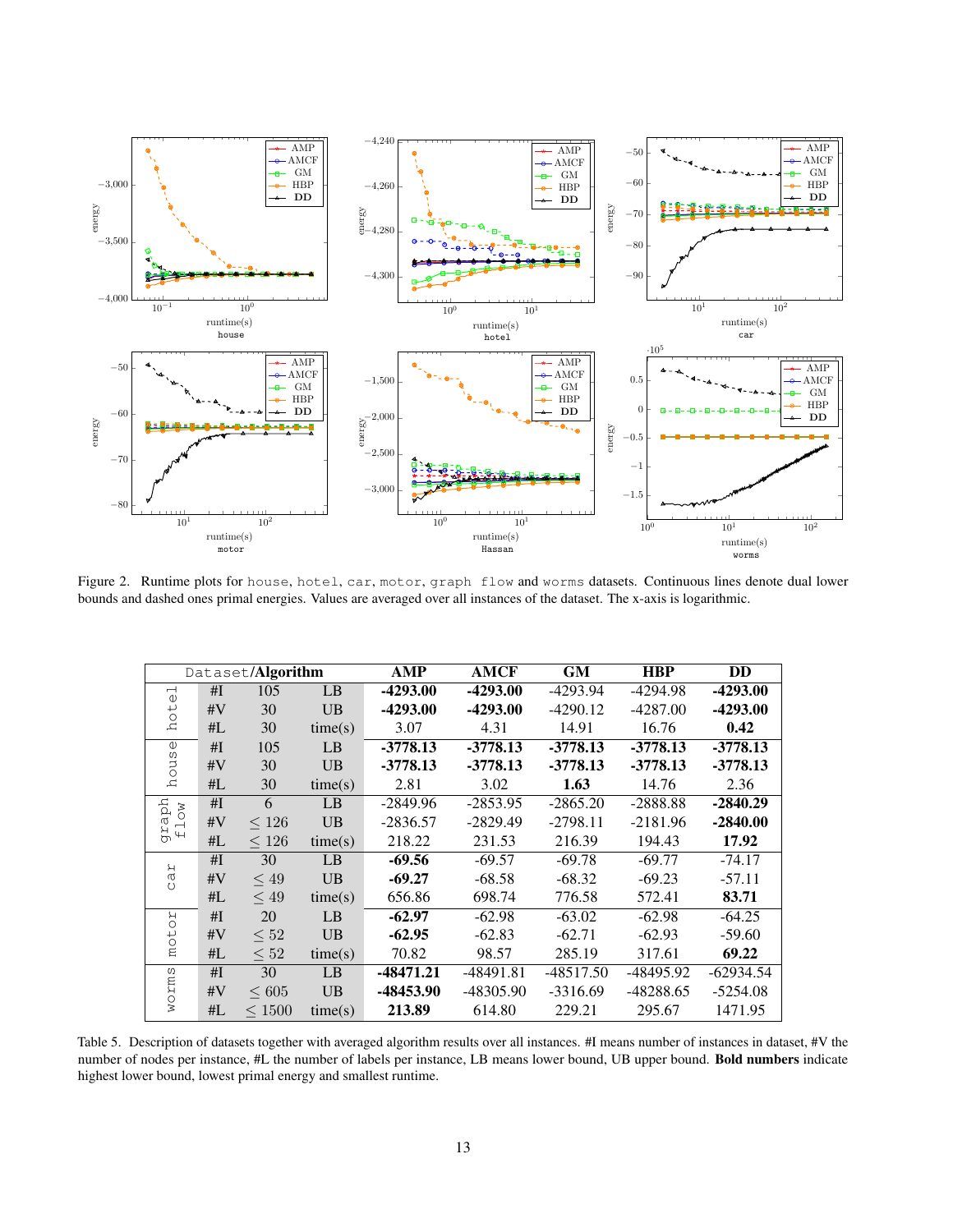| Table 6: Per-instance results. UB means primal solution energy, LB dual lower bound and            |
|----------------------------------------------------------------------------------------------------|
| runtime(s) the runtime of the particular algorithm in seconds. <b>Bold numbers</b> indicate lowest |
| primal energy, highest lower bound and smallest runtime.                                           |

<span id="page-13-0"></span>

| Instance                                                                                                                                                                                                                                                                                                                                                                                                                                                                                                                              |                            | <b>AMP</b>             | <b>AMCF</b>            | GM                       | <b>HBP</b>                                                                                                                                                                                                                                                                                                                                                                                                                                                                                                                                                                                                                                                                                                                                                                                                                                                                                                                                                                                                                                                                                                                                                                                                                                      | $\overline{DD}$ |
|---------------------------------------------------------------------------------------------------------------------------------------------------------------------------------------------------------------------------------------------------------------------------------------------------------------------------------------------------------------------------------------------------------------------------------------------------------------------------------------------------------------------------------------|----------------------------|------------------------|------------------------|--------------------------|-------------------------------------------------------------------------------------------------------------------------------------------------------------------------------------------------------------------------------------------------------------------------------------------------------------------------------------------------------------------------------------------------------------------------------------------------------------------------------------------------------------------------------------------------------------------------------------------------------------------------------------------------------------------------------------------------------------------------------------------------------------------------------------------------------------------------------------------------------------------------------------------------------------------------------------------------------------------------------------------------------------------------------------------------------------------------------------------------------------------------------------------------------------------------------------------------------------------------------------------------|-----------------|
|                                                                                                                                                                                                                                                                                                                                                                                                                                                                                                                                       | hotel                      |                        |                        |                          |                                                                                                                                                                                                                                                                                                                                                                                                                                                                                                                                                                                                                                                                                                                                                                                                                                                                                                                                                                                                                                                                                                                                                                                                                                                 |                 |
|                                                                                                                                                                                                                                                                                                                                                                                                                                                                                                                                       | $\overline{UB}$            | -4598.04               | -4598.04               | -4598.04                 | -4598.04                                                                                                                                                                                                                                                                                                                                                                                                                                                                                                                                                                                                                                                                                                                                                                                                                                                                                                                                                                                                                                                                                                                                                                                                                                        | -4598.04        |
| energy_hotel_frame15frame22                                                                                                                                                                                                                                                                                                                                                                                                                                                                                                           | LB                         | -4598.04               | -4598.04               | -4598.04                 | -4598.04                                                                                                                                                                                                                                                                                                                                                                                                                                                                                                                                                                                                                                                                                                                                                                                                                                                                                                                                                                                                                                                                                                                                                                                                                                        | -4598.04        |
|                                                                                                                                                                                                                                                                                                                                                                                                                                                                                                                                       | $\text{ runtime}(s)$       | 0.15                   | 0.14                   | 0.02                     | 0.32<br>0.03<br>$-4540.81$<br>$-4540.81$<br>$-4540.81$<br>$-4540.81$<br>0.32<br>0.04<br>$-4481.33$<br>$-4481.33$<br>-4481.33<br>-4481.33<br>0.42<br>0.04<br>-4377.31<br>$-4377.31$<br>-4377.31<br>-4377.31<br>0.52<br>0.06<br>$-4294.04$<br>$-4294.04$<br>$-4294.04$<br>$-4294.04$<br>0.63<br>0.07<br>$-4244.75$<br>$-4244.75$<br>$-4244.75$<br>$-4244.75$<br>0.72<br>0.12<br>$-4172.32$<br>$-4172.32$<br>$-4172.32$<br>$-4172.32$<br>3.56<br>0.18<br>$-4135.78$<br>$-4135.78$<br>$-4135.78$<br>-4135.78<br>4.83<br>0.30<br>$-4036.15$<br>$-4036.15$<br>-4036.15<br>$-4036.15$<br>0.70<br>17.64<br>-3985.99<br>-3985.99<br>-3985.99<br>-3985.99<br>28.40<br>0.66<br>$-3898.11$<br>$-3898.11$<br>-3898.11<br>-3898.11<br>99.60<br>1.93<br>-3860.42<br>-3860.42<br>$-3860.42$<br>$-3869.73$<br>1.15<br>192.49<br>-4498.03<br>-4498.03<br>-4498.03<br>-4498.03<br>0.32<br>0.04<br>$-4438.33$<br>-4438.33<br>-4438.33<br>-4438.33<br>0.32<br>0.05<br>-4368.55<br>$-4368.55$<br>-4368.55<br>-4368.55<br>0.72<br>0.05<br>-4306.23<br>-4306.23<br>$-4306.23$<br>-4306.23<br>0.61<br>0.06<br>-4194.42<br>-4194.42<br>-4194.42<br>-4194.42<br>0.33<br>1.12<br>$-4125.68$<br>$-4125.68$<br>-4125.68<br>-4125.68<br>1.12<br>0.26<br>$-4064.73$<br>-4064.73 |                 |
| energy_hotel_frame15frame29<br>energy_hotel_frame15frame36<br>energy_hotel_frame15frame43<br>energy_hotel_frame15frame50<br>energy_hotel_frame15frame57<br>energy_hotel_frame15frame64<br>energy_hotel_frame15frame71<br>energy_hotel_frame15frame78<br>energy_hotel_frame15frame85<br>energy_hotel_frame15frame92<br>energy_hotel_frame15frame99<br>energy_hotel_frame1frame15<br>energy_hotel_frame1frame22<br>energy_hotel_frame1frame29<br>energy_hotel_frame1frame36<br>energy_hotel_frame1frame43<br>energy_hotel_frame1frame50 | UB                         | $-4540.81$             | $-4540.81$             | $-4540.81$               |                                                                                                                                                                                                                                                                                                                                                                                                                                                                                                                                                                                                                                                                                                                                                                                                                                                                                                                                                                                                                                                                                                                                                                                                                                                 |                 |
|                                                                                                                                                                                                                                                                                                                                                                                                                                                                                                                                       | LB                         | $-4540.81$             | $-4540.81$             | $-4540.81$               |                                                                                                                                                                                                                                                                                                                                                                                                                                                                                                                                                                                                                                                                                                                                                                                                                                                                                                                                                                                                                                                                                                                                                                                                                                                 |                 |
|                                                                                                                                                                                                                                                                                                                                                                                                                                                                                                                                       | $\text{ runtime}(s)$       | 0.23                   | 0.14                   | 0.02                     |                                                                                                                                                                                                                                                                                                                                                                                                                                                                                                                                                                                                                                                                                                                                                                                                                                                                                                                                                                                                                                                                                                                                                                                                                                                 |                 |
|                                                                                                                                                                                                                                                                                                                                                                                                                                                                                                                                       | UB                         | -4481.33               | $-4481.33$             | $-4481.33$               |                                                                                                                                                                                                                                                                                                                                                                                                                                                                                                                                                                                                                                                                                                                                                                                                                                                                                                                                                                                                                                                                                                                                                                                                                                                 |                 |
|                                                                                                                                                                                                                                                                                                                                                                                                                                                                                                                                       | LB                         | -4481.33               | $-4481.33$             | -4481.33                 |                                                                                                                                                                                                                                                                                                                                                                                                                                                                                                                                                                                                                                                                                                                                                                                                                                                                                                                                                                                                                                                                                                                                                                                                                                                 |                 |
|                                                                                                                                                                                                                                                                                                                                                                                                                                                                                                                                       | $\text{ runtime}(s)$       | 0.48                   | 0.46                   | $0.02\,$                 |                                                                                                                                                                                                                                                                                                                                                                                                                                                                                                                                                                                                                                                                                                                                                                                                                                                                                                                                                                                                                                                                                                                                                                                                                                                 |                 |
|                                                                                                                                                                                                                                                                                                                                                                                                                                                                                                                                       | $\overline{UB}$            | -4377.31               | -4377.31               | -4377.31                 |                                                                                                                                                                                                                                                                                                                                                                                                                                                                                                                                                                                                                                                                                                                                                                                                                                                                                                                                                                                                                                                                                                                                                                                                                                                 |                 |
|                                                                                                                                                                                                                                                                                                                                                                                                                                                                                                                                       | LB                         | -4377.31               | -4377.31               | -4377.31                 |                                                                                                                                                                                                                                                                                                                                                                                                                                                                                                                                                                                                                                                                                                                                                                                                                                                                                                                                                                                                                                                                                                                                                                                                                                                 |                 |
|                                                                                                                                                                                                                                                                                                                                                                                                                                                                                                                                       | $\text{ runtime}(s)$       | 0.47                   | 0.46                   | 0.13                     |                                                                                                                                                                                                                                                                                                                                                                                                                                                                                                                                                                                                                                                                                                                                                                                                                                                                                                                                                                                                                                                                                                                                                                                                                                                 |                 |
|                                                                                                                                                                                                                                                                                                                                                                                                                                                                                                                                       | UB                         | $-4294.04$             | $-4294.04$             | $-4294.04$               |                                                                                                                                                                                                                                                                                                                                                                                                                                                                                                                                                                                                                                                                                                                                                                                                                                                                                                                                                                                                                                                                                                                                                                                                                                                 |                 |
|                                                                                                                                                                                                                                                                                                                                                                                                                                                                                                                                       | LB                         | $-4294.04$             | $-4294.04$             | $-4294.04$               |                                                                                                                                                                                                                                                                                                                                                                                                                                                                                                                                                                                                                                                                                                                                                                                                                                                                                                                                                                                                                                                                                                                                                                                                                                                 |                 |
|                                                                                                                                                                                                                                                                                                                                                                                                                                                                                                                                       | $\text{ runtime}(s)$<br>UB | 0.47<br>$-4244.75$     | 0.46<br>$-4244.75$     | 0.13<br>$-4244.75$       |                                                                                                                                                                                                                                                                                                                                                                                                                                                                                                                                                                                                                                                                                                                                                                                                                                                                                                                                                                                                                                                                                                                                                                                                                                                 |                 |
|                                                                                                                                                                                                                                                                                                                                                                                                                                                                                                                                       | LB                         | $-4244.75$             | $-4244.75$             | $-4244.75$               |                                                                                                                                                                                                                                                                                                                                                                                                                                                                                                                                                                                                                                                                                                                                                                                                                                                                                                                                                                                                                                                                                                                                                                                                                                                 |                 |
|                                                                                                                                                                                                                                                                                                                                                                                                                                                                                                                                       | $\text{ runtime}(s)$       | 0.48                   | 0.46                   | 0.13                     |                                                                                                                                                                                                                                                                                                                                                                                                                                                                                                                                                                                                                                                                                                                                                                                                                                                                                                                                                                                                                                                                                                                                                                                                                                                 |                 |
|                                                                                                                                                                                                                                                                                                                                                                                                                                                                                                                                       | UB                         | $-4172.32$             | $-4172.32$             | $-4172.32$               |                                                                                                                                                                                                                                                                                                                                                                                                                                                                                                                                                                                                                                                                                                                                                                                                                                                                                                                                                                                                                                                                                                                                                                                                                                                 |                 |
|                                                                                                                                                                                                                                                                                                                                                                                                                                                                                                                                       | LB                         | $-4172.32$             | $-4172.32$             | $-4172.32$               |                                                                                                                                                                                                                                                                                                                                                                                                                                                                                                                                                                                                                                                                                                                                                                                                                                                                                                                                                                                                                                                                                                                                                                                                                                                 |                 |
|                                                                                                                                                                                                                                                                                                                                                                                                                                                                                                                                       | $\text{ runtime}(s)$       | 0.47                   | 0.46                   | 0.13                     |                                                                                                                                                                                                                                                                                                                                                                                                                                                                                                                                                                                                                                                                                                                                                                                                                                                                                                                                                                                                                                                                                                                                                                                                                                                 |                 |
|                                                                                                                                                                                                                                                                                                                                                                                                                                                                                                                                       | UB                         | -4135.78               | $-4135.78$             | -4135.78                 |                                                                                                                                                                                                                                                                                                                                                                                                                                                                                                                                                                                                                                                                                                                                                                                                                                                                                                                                                                                                                                                                                                                                                                                                                                                 |                 |
|                                                                                                                                                                                                                                                                                                                                                                                                                                                                                                                                       | LB                         | -4135.78               | -4135.78               | -4135.78                 |                                                                                                                                                                                                                                                                                                                                                                                                                                                                                                                                                                                                                                                                                                                                                                                                                                                                                                                                                                                                                                                                                                                                                                                                                                                 |                 |
|                                                                                                                                                                                                                                                                                                                                                                                                                                                                                                                                       | $\text{ runtime}(s)$       | 0.80                   | 0.79                   | 0.35                     |                                                                                                                                                                                                                                                                                                                                                                                                                                                                                                                                                                                                                                                                                                                                                                                                                                                                                                                                                                                                                                                                                                                                                                                                                                                 |                 |
|                                                                                                                                                                                                                                                                                                                                                                                                                                                                                                                                       | $\overline{UB}$            | -4036.15               | $-4036.15$             | $-4036.15$               |                                                                                                                                                                                                                                                                                                                                                                                                                                                                                                                                                                                                                                                                                                                                                                                                                                                                                                                                                                                                                                                                                                                                                                                                                                                 |                 |
|                                                                                                                                                                                                                                                                                                                                                                                                                                                                                                                                       | LB                         | -4036.15               | $-4036.15$             | -4036.15                 |                                                                                                                                                                                                                                                                                                                                                                                                                                                                                                                                                                                                                                                                                                                                                                                                                                                                                                                                                                                                                                                                                                                                                                                                                                                 |                 |
|                                                                                                                                                                                                                                                                                                                                                                                                                                                                                                                                       | $\text{ runtime}(s)$       | 1.50                   | 1.41                   | 6.45                     |                                                                                                                                                                                                                                                                                                                                                                                                                                                                                                                                                                                                                                                                                                                                                                                                                                                                                                                                                                                                                                                                                                                                                                                                                                                 |                 |
|                                                                                                                                                                                                                                                                                                                                                                                                                                                                                                                                       | UB                         | -3985.99               | -3985.99               | -3985.99                 |                                                                                                                                                                                                                                                                                                                                                                                                                                                                                                                                                                                                                                                                                                                                                                                                                                                                                                                                                                                                                                                                                                                                                                                                                                                 |                 |
|                                                                                                                                                                                                                                                                                                                                                                                                                                                                                                                                       | LB                         | -3985.99               | -3985.99               | -3985.99                 |                                                                                                                                                                                                                                                                                                                                                                                                                                                                                                                                                                                                                                                                                                                                                                                                                                                                                                                                                                                                                                                                                                                                                                                                                                                 |                 |
|                                                                                                                                                                                                                                                                                                                                                                                                                                                                                                                                       | $\text{ runtime}(s)$       | 1.92                   | 2.04                   | 14.64                    |                                                                                                                                                                                                                                                                                                                                                                                                                                                                                                                                                                                                                                                                                                                                                                                                                                                                                                                                                                                                                                                                                                                                                                                                                                                 |                 |
|                                                                                                                                                                                                                                                                                                                                                                                                                                                                                                                                       | UB                         | $-3898.11$             | $-3898.11$             | $-3898.11$               |                                                                                                                                                                                                                                                                                                                                                                                                                                                                                                                                                                                                                                                                                                                                                                                                                                                                                                                                                                                                                                                                                                                                                                                                                                                 |                 |
|                                                                                                                                                                                                                                                                                                                                                                                                                                                                                                                                       | LB                         | -3898.11               | -3898.11               | $-3898.11$               |                                                                                                                                                                                                                                                                                                                                                                                                                                                                                                                                                                                                                                                                                                                                                                                                                                                                                                                                                                                                                                                                                                                                                                                                                                                 |                 |
|                                                                                                                                                                                                                                                                                                                                                                                                                                                                                                                                       | $\text{ runtime}(s)$       | 3.25                   | 4.78                   | 31.59                    |                                                                                                                                                                                                                                                                                                                                                                                                                                                                                                                                                                                                                                                                                                                                                                                                                                                                                                                                                                                                                                                                                                                                                                                                                                                 |                 |
|                                                                                                                                                                                                                                                                                                                                                                                                                                                                                                                                       | UB<br>LB                   | $-3860.42$<br>-3860.42 | $-3860.42$<br>-3860.42 | $-3860.42$<br>$-3860.42$ |                                                                                                                                                                                                                                                                                                                                                                                                                                                                                                                                                                                                                                                                                                                                                                                                                                                                                                                                                                                                                                                                                                                                                                                                                                                 |                 |
|                                                                                                                                                                                                                                                                                                                                                                                                                                                                                                                                       | $\text{ runtime}(s)$       | 11.24                  | 11.89                  | 160.82                   |                                                                                                                                                                                                                                                                                                                                                                                                                                                                                                                                                                                                                                                                                                                                                                                                                                                                                                                                                                                                                                                                                                                                                                                                                                                 |                 |
|                                                                                                                                                                                                                                                                                                                                                                                                                                                                                                                                       | UB                         | -4498.03               | -4498.03               | -4498.03                 |                                                                                                                                                                                                                                                                                                                                                                                                                                                                                                                                                                                                                                                                                                                                                                                                                                                                                                                                                                                                                                                                                                                                                                                                                                                 |                 |
|                                                                                                                                                                                                                                                                                                                                                                                                                                                                                                                                       | LB                         | -4498.03               | -4498.03               | -4498.03                 |                                                                                                                                                                                                                                                                                                                                                                                                                                                                                                                                                                                                                                                                                                                                                                                                                                                                                                                                                                                                                                                                                                                                                                                                                                                 |                 |
|                                                                                                                                                                                                                                                                                                                                                                                                                                                                                                                                       | $\text{ runtime}(s)$       | 0.15                   | 0.23                   | $0.02\,$                 |                                                                                                                                                                                                                                                                                                                                                                                                                                                                                                                                                                                                                                                                                                                                                                                                                                                                                                                                                                                                                                                                                                                                                                                                                                                 |                 |
|                                                                                                                                                                                                                                                                                                                                                                                                                                                                                                                                       | UB                         | -4438.33               | -4438.33               | $-4438.33$               |                                                                                                                                                                                                                                                                                                                                                                                                                                                                                                                                                                                                                                                                                                                                                                                                                                                                                                                                                                                                                                                                                                                                                                                                                                                 |                 |
|                                                                                                                                                                                                                                                                                                                                                                                                                                                                                                                                       | LB                         | -4438.33               | -4438.33               | -4438.33                 |                                                                                                                                                                                                                                                                                                                                                                                                                                                                                                                                                                                                                                                                                                                                                                                                                                                                                                                                                                                                                                                                                                                                                                                                                                                 |                 |
|                                                                                                                                                                                                                                                                                                                                                                                                                                                                                                                                       | $\text{ runtime}(s)$       | 0.47                   | 0.65                   | 0.13                     |                                                                                                                                                                                                                                                                                                                                                                                                                                                                                                                                                                                                                                                                                                                                                                                                                                                                                                                                                                                                                                                                                                                                                                                                                                                 |                 |
|                                                                                                                                                                                                                                                                                                                                                                                                                                                                                                                                       | $\overline{UB}$            | -4368.55               | $-4368.55$             | -4368.55                 |                                                                                                                                                                                                                                                                                                                                                                                                                                                                                                                                                                                                                                                                                                                                                                                                                                                                                                                                                                                                                                                                                                                                                                                                                                                 |                 |
|                                                                                                                                                                                                                                                                                                                                                                                                                                                                                                                                       | LB                         | -4368.55               | -4368.55               | -4368.55                 |                                                                                                                                                                                                                                                                                                                                                                                                                                                                                                                                                                                                                                                                                                                                                                                                                                                                                                                                                                                                                                                                                                                                                                                                                                                 |                 |
|                                                                                                                                                                                                                                                                                                                                                                                                                                                                                                                                       | $\text{ runtime}(s)$       | 0.56                   | 0.47                   | 0.13                     |                                                                                                                                                                                                                                                                                                                                                                                                                                                                                                                                                                                                                                                                                                                                                                                                                                                                                                                                                                                                                                                                                                                                                                                                                                                 |                 |
|                                                                                                                                                                                                                                                                                                                                                                                                                                                                                                                                       | UB                         | -4306.23               | -4306.23               | -4306.23                 |                                                                                                                                                                                                                                                                                                                                                                                                                                                                                                                                                                                                                                                                                                                                                                                                                                                                                                                                                                                                                                                                                                                                                                                                                                                 |                 |
|                                                                                                                                                                                                                                                                                                                                                                                                                                                                                                                                       | LB                         | -4306.23               | -4306.23               | -4306.23                 |                                                                                                                                                                                                                                                                                                                                                                                                                                                                                                                                                                                                                                                                                                                                                                                                                                                                                                                                                                                                                                                                                                                                                                                                                                                 |                 |
|                                                                                                                                                                                                                                                                                                                                                                                                                                                                                                                                       | $\text{ runtime}(s)$       | 0.48                   | 0.64                   | 0.13                     |                                                                                                                                                                                                                                                                                                                                                                                                                                                                                                                                                                                                                                                                                                                                                                                                                                                                                                                                                                                                                                                                                                                                                                                                                                                 |                 |
|                                                                                                                                                                                                                                                                                                                                                                                                                                                                                                                                       | <b>UB</b>                  | -4194.42               | -4194.42               | -4194.42                 |                                                                                                                                                                                                                                                                                                                                                                                                                                                                                                                                                                                                                                                                                                                                                                                                                                                                                                                                                                                                                                                                                                                                                                                                                                                 |                 |
|                                                                                                                                                                                                                                                                                                                                                                                                                                                                                                                                       | LB                         | -4194.42               | -4194.42               | -4194.42                 |                                                                                                                                                                                                                                                                                                                                                                                                                                                                                                                                                                                                                                                                                                                                                                                                                                                                                                                                                                                                                                                                                                                                                                                                                                                 |                 |
|                                                                                                                                                                                                                                                                                                                                                                                                                                                                                                                                       | $\text{ runtime}(s)$       | 0.47                   | 0.64                   | 0.13                     |                                                                                                                                                                                                                                                                                                                                                                                                                                                                                                                                                                                                                                                                                                                                                                                                                                                                                                                                                                                                                                                                                                                                                                                                                                                 |                 |
|                                                                                                                                                                                                                                                                                                                                                                                                                                                                                                                                       | UB                         | $-4125.68$             | -4125.68               | $-4125.68$               |                                                                                                                                                                                                                                                                                                                                                                                                                                                                                                                                                                                                                                                                                                                                                                                                                                                                                                                                                                                                                                                                                                                                                                                                                                                 |                 |
|                                                                                                                                                                                                                                                                                                                                                                                                                                                                                                                                       | LB<br>$\text{ runtime}(s)$ | -4125.68<br>0.48       | -4125.68<br>0.46       | -4125.68<br>0.13         |                                                                                                                                                                                                                                                                                                                                                                                                                                                                                                                                                                                                                                                                                                                                                                                                                                                                                                                                                                                                                                                                                                                                                                                                                                                 |                 |
|                                                                                                                                                                                                                                                                                                                                                                                                                                                                                                                                       | UB                         | $-4064.73$             | $-4064.73$             | $-4064.73$               |                                                                                                                                                                                                                                                                                                                                                                                                                                                                                                                                                                                                                                                                                                                                                                                                                                                                                                                                                                                                                                                                                                                                                                                                                                                 |                 |
| energy_hotel_frame1frame57                                                                                                                                                                                                                                                                                                                                                                                                                                                                                                            | LB                         | -4064.73               | -4064.73               | $-4064.73$               | -4064.73                                                                                                                                                                                                                                                                                                                                                                                                                                                                                                                                                                                                                                                                                                                                                                                                                                                                                                                                                                                                                                                                                                                                                                                                                                        | $-4064.73$      |
|                                                                                                                                                                                                                                                                                                                                                                                                                                                                                                                                       | $\text{ runtime}(s)$       | 0.80                   | 0.79                   | 0.35                     | 5.65                                                                                                                                                                                                                                                                                                                                                                                                                                                                                                                                                                                                                                                                                                                                                                                                                                                                                                                                                                                                                                                                                                                                                                                                                                            | 0.33            |
|                                                                                                                                                                                                                                                                                                                                                                                                                                                                                                                                       | UB                         | $-4021.19$             | -4021.19               | $-4021.19$               | $-4021.19$                                                                                                                                                                                                                                                                                                                                                                                                                                                                                                                                                                                                                                                                                                                                                                                                                                                                                                                                                                                                                                                                                                                                                                                                                                      | $-4021.19$      |
| energy_hotel_frame1frame64                                                                                                                                                                                                                                                                                                                                                                                                                                                                                                            | LB                         | $-4021.19$             | $-4021.19$             | -4021.19                 | $-4021.19$                                                                                                                                                                                                                                                                                                                                                                                                                                                                                                                                                                                                                                                                                                                                                                                                                                                                                                                                                                                                                                                                                                                                                                                                                                      | $-4021.19$      |
|                                                                                                                                                                                                                                                                                                                                                                                                                                                                                                                                       | runtime(s)                 | 1.26                   | 1.09                   | 0.58                     | 6.41                                                                                                                                                                                                                                                                                                                                                                                                                                                                                                                                                                                                                                                                                                                                                                                                                                                                                                                                                                                                                                                                                                                                                                                                                                            | 0.67            |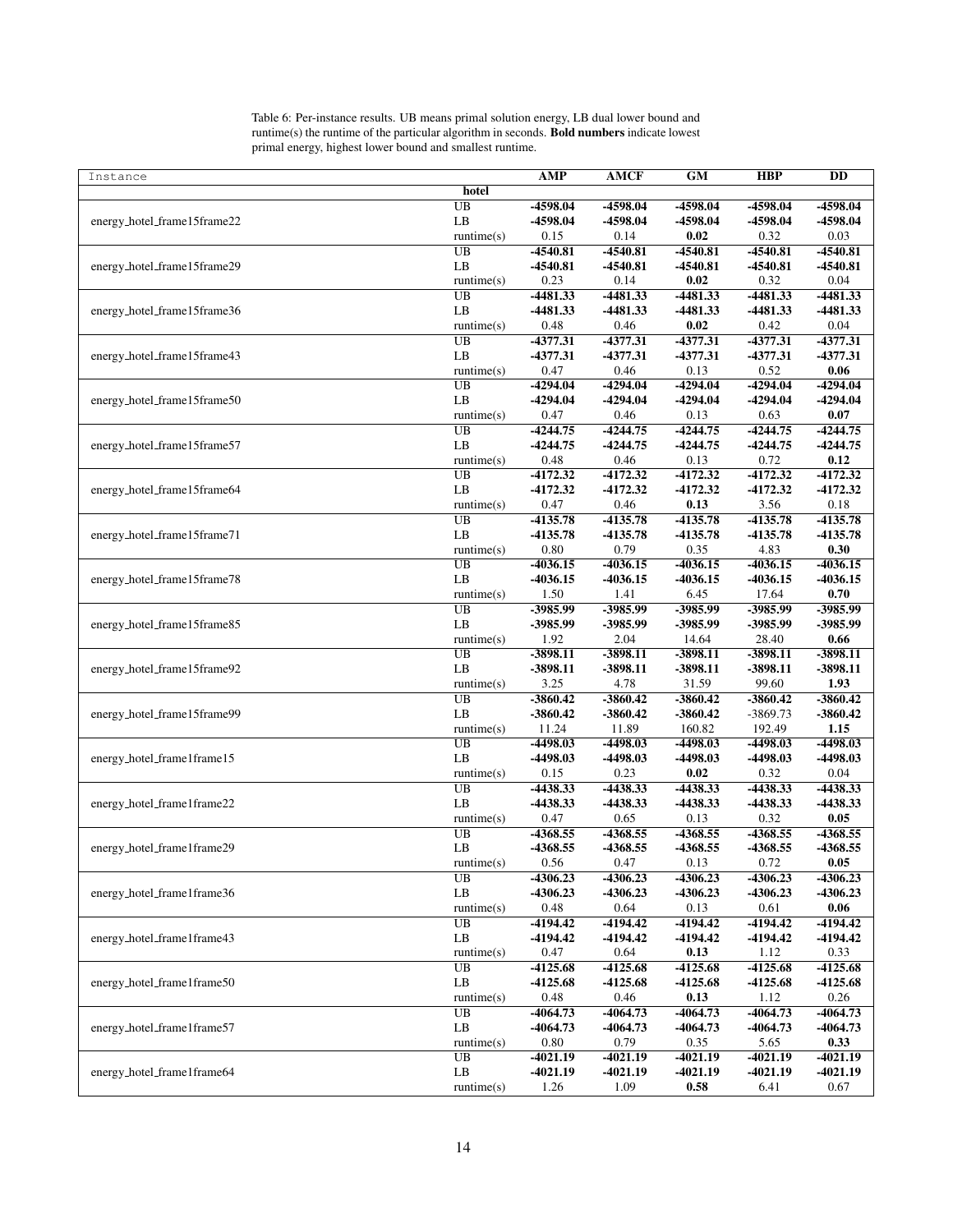| Instance                    |                      | <b>AMP</b> | <b>AMCF</b> | GM         | <b>HBP</b> | $\overline{DD}$ |
|-----------------------------|----------------------|------------|-------------|------------|------------|-----------------|
|                             | UB                   | $-3969.29$ | $-3969.29$  | $-3969.29$ | $-3969.29$ | $-3969.29$      |
| energy_hotel_frame1frame71  | LB                   | -3969.29   | -3969.29    | -3969.29   | -3969.29   | -3969.29        |
|                             | $\text{ runtime}(s)$ | 1.12       | 1.42        | 1.66       | 12.79      | 0.98            |
|                             | UB                   | $-3874.87$ | $-3874.87$  | $-3874.87$ | -3874.87   | $-3874.87$      |
| energy_hotel_frame1frame78  | LB                   | $-3874.87$ | $-3874.87$  | $-3874.87$ | -3874.87   | -3874.87        |
|                             | $\text{ runtime}(s)$ | 2.41       | 6.18        | 39.91      | 51.40      | 1.73            |
|                             | UB                   | $-4570.58$ | $-4570.58$  | -4570.58   | $-4570.58$ | $-4570.58$      |
| energy_hotel_frame1frame8   | LB                   | $-4570.58$ | $-4570.58$  | $-4570.58$ | -4570.58   | $-4570.58$      |
|                             | $\text{ runtime}(s)$ | 0.15       | 0.14        | 0.02       | 0.32       | 0.03            |
|                             | UB                   | -3817.96   | $-3817.96$  | $-3817.96$ | $-3817.96$ | -3817.96        |
| energy_hotel_frame1frame85  | LB                   | -3817.96   | -3817.96    | -3817.96   | $-3820.37$ | $-3817.96$      |
|                             | $\text{ runtime}(s)$ | 4.67       | 6.83        | 87.48      | 180.26     | 1.77            |
|                             | UB                   | $-3728.34$ | $-3728.34$  | $-3728.34$ | $-3728.34$ | $-3728.34$      |
| energy_hotel_frame1frame92  | LB                   | $-3728.34$ | $-3728.34$  | $-3748.95$ | $-3770.59$ | $-3728.34$      |
|                             | runtime(s)           | 20.19      | 39.39       | 365.63     | 190.72     | 2.34            |
|                             | UB                   | $-3691.38$ | $-3691.38$  | $-3497.74$ | $-3486.96$ | $-3691.38$      |
| energy_hotel_frame1frame99  | LB                   | $-3691.38$ | $-3691.38$  | -3741.70   | $-3777.32$ | $-3691.38$      |
|                             | $\text{ runtime}(s)$ | 152.97     | 264.53      | 299.78     | 192.51     | 4.79            |
|                             | UB                   | $-4615.38$ | $-4615.38$  | $-4615.38$ | -4615.38   | -4615.38        |
| energy_hotel_frame22frame29 | LB                   | -4615.38   | $-4615.38$  | $-4615.38$ | -4615.38   | -4615.38        |
|                             | $\text{ runtime}(s)$ | 0.15       | 0.14        | 0.02       | 0.22       | 0.03            |
|                             | UB                   | -4527.37   | $-4527.37$  | $-4527.37$ | -4527.37   | $-4527.37$      |
| energy_hotel_frame22frame36 | LB                   | $-4527.37$ | $-4527.37$  | $-4527.37$ | $-4527.37$ | -4527.37        |
|                             | $\text{ runtime}(s)$ | 0.15       | 0.14        | 0.02       | 0.32       | 0.03            |
|                             | UB                   | $-4428.42$ | $-4428.42$  | $-4428.42$ | $-4428.42$ | $-4428.42$      |
| energy_hotel_frame22frame43 | LB                   | $-4428.42$ | $-4428.42$  | -4428.42   | $-4428.42$ | $-4428.42$      |
|                             | $\text{ runtime}(s)$ | 0.48       | 0.46        | 0.02       | 0.42       | 0.06            |
|                             | UB                   | -4343.82   | -4343.82    | -4343.82   | $-4343.82$ | -4343.82        |
| energy_hotel_frame22frame50 | LB                   | -4343.82   | -4343.82    | -4343.82   | -4343.82   | -4343.82        |
|                             | $\text{ runtime}(s)$ | 0.48       | 0.46        | 0.13       | 0.42       | 0.09            |
|                             | UB                   | $-4302.35$ | $-4302.35$  | $-4302.35$ | $-4302.35$ | $-4302.35$      |
| energy_hotel_frame22frame57 | LB                   | -4302.35   | $-4302.35$  | $-4302.35$ | -4302.35   | -4302.35        |
|                             | $\text{ runtime}(s)$ | 0.47       | 0.46        | 0.13       | 0.61       | 0.07            |
|                             | UB                   | -4219.53   | -4219.53    | $-4219.53$ | -4219.53   | $-4219.53$      |
| energy_hotel_frame22frame64 | LB                   | -4219.53   | $-4219.53$  | $-4219.53$ | -4219.53   | -4219.53        |
|                             | $\text{ runtime}(s)$ | 0.47       | 0.46        | 0.13       | 0.91       | 0.10            |
|                             | UB                   | -4188.30   | -4188.30    | $-4188.30$ | -4188.30   | -4188.30        |
| energy_hotel_frame22frame71 | LB                   | -4188.30   | -4188.30    | -4188.30   | -4188.30   | -4188.30        |
|                             | $\text{ runtime}(s)$ | 0.47       | 0.46        | 0.24       | 3.76       | 0.26            |
|                             | UB                   | -4109.42   | $-4109.42$  | $-4109.42$ | $-4109.42$ | $-4109.42$      |
| energy_hotel_frame22frame78 | LB                   | -4109.42   | -4109.42    | $-4109.42$ | $-4109.42$ | -4109.42        |
|                             | $\text{ runtime}(s)$ | 0.80       | 0.78        | 0.35       | 4.79       | 0.10            |
|                             | $\overline{UB}$      | -4063.39   | -4063.39    | $-4063.39$ | -4063.39   | -4063.39        |
| energy_hotel_frame22frame85 | LB                   | -4063.39   | -4063.39    | -4063.39   | -4063.39   | -4063.39        |
|                             | $\text{ runtime}(s)$ | 1.12       | 1.10        | 1.11       | 8.04       | 0.37            |
|                             | UB                   | 3979.05    | 3979.05     | 3979.05    | $-3979.05$ | 3979.05         |
| energy_hotel_frame22frame92 | LB                   | -3979.05   | -3979.05    | -3979.05   | -3979.05   | -3979.05        |
|                             | $\text{ runtime}(s)$ | 1.44       | 2.05        | 11.54      | 23.91      | 0.44            |
|                             | UB                   | $-3956.74$ | -3956.74    | $-3956.74$ | -3956.74   | $-3956.74$      |
| energy_hotel_frame22frame99 | LB                   | -3956.74   | $-3956.74$  | -3956.74   | -3956.74   | -3956.74        |
|                             | runtime(s)           | 2.73       | 3.65        | 36.03      | 31.84      | 0.67            |
|                             | UB                   | -4605.48   | $-4605.48$  | -4605.48   | -4605.48   | -4605.48        |
| energy_hotel_frame29frame36 | LB                   | -4605.48   | -4605.48    | -4605.48   | -4605.48   | -4605.48        |
|                             | $\text{ runtime}(s)$ | 0.15       | 0.14        | 0.02       | 0.42       | 0.02            |
|                             | UB                   | $-4493.70$ | -4493.70    | $-4493.70$ | -4493.70   | $-4493.70$      |
| energy_hotel_frame29frame43 | LB                   | -4493.70   | -4493.70    | -4493.70   | -4493.70   | -4493.70        |
|                             | $\text{ runtime}(s)$ | 0.47       | 0.46        | 0.02       | 0.32       | 0.04            |
|                             | UB                   | -4408.69   | -4408.69    | -4408.69   | -4408.69   | -4408.69        |
| energy_hotel_frame29frame50 | LB                   | -4408.69   | -4408.69    | -4408.69   | -4408.69   | -4408.69        |
|                             | $\text{ runtime}(s)$ | 0.48       | 0.46        | 0.13       | 0.42       | 0.08            |

Table 6: Per-instance results. UB means primal solution energy, LB dual lower bound and runtime(s) the runtime of the particular algorithm in seconds. **Bold numbers** indicate lowest primal energy, highest lower bound and smallest runtime.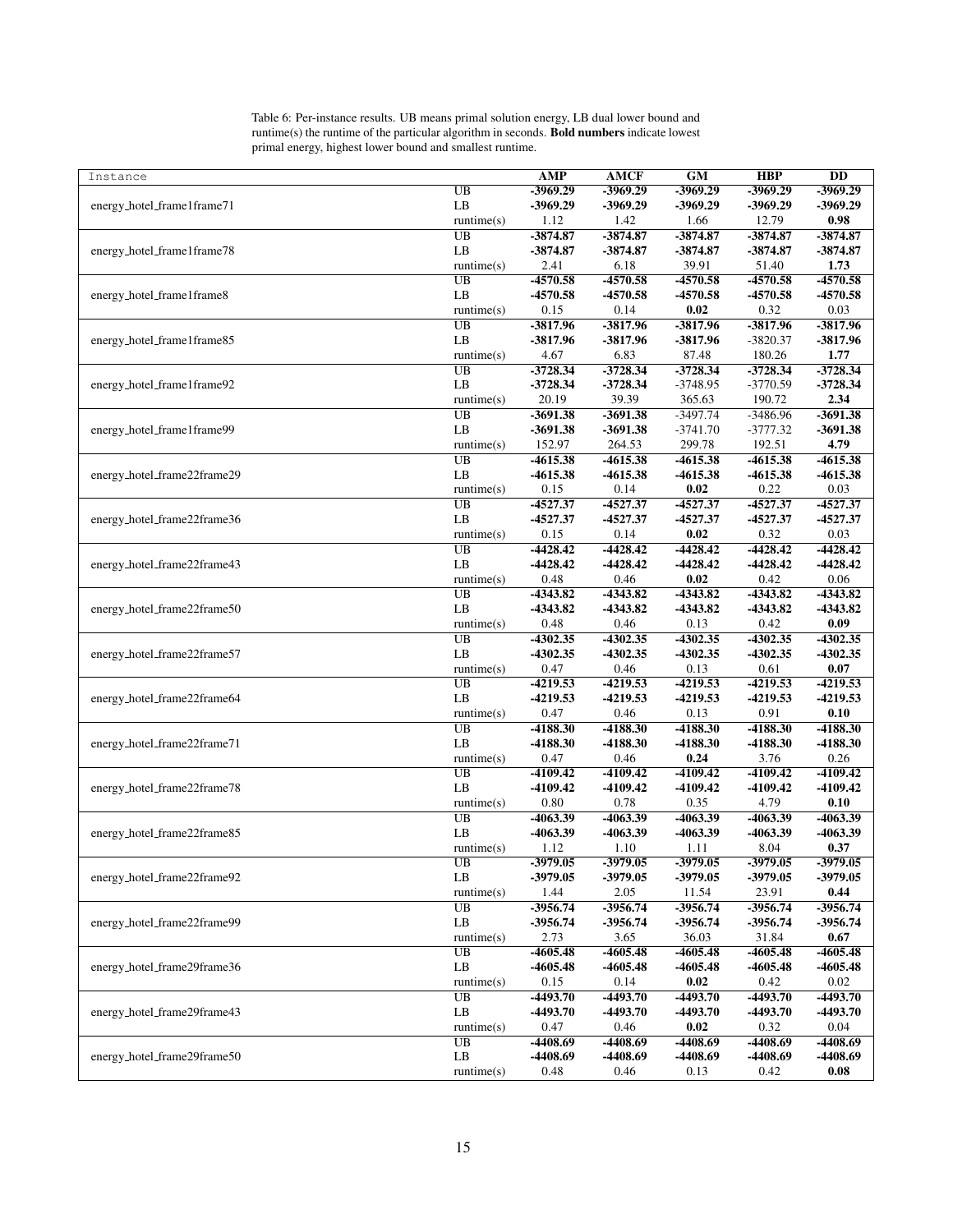| Instance                    |                                                                                                                                                                                                                                                                                                                                                                                                                                                                                                                                                                                                                                                                                                                                                                                                                                                                                                                                                                                                                                                                                                                                                                                                                                                                                                                                                                                                                                                                                                                                                                                                                                                                                                                                                                                                                                                                                                                                                                                                                                                                                                                                                                                                                                                | <b>AMP</b> | <b>AMCF</b> | <b>GM</b>  | <b>HBP</b>               | $\overline{DD}$          |
|-----------------------------|------------------------------------------------------------------------------------------------------------------------------------------------------------------------------------------------------------------------------------------------------------------------------------------------------------------------------------------------------------------------------------------------------------------------------------------------------------------------------------------------------------------------------------------------------------------------------------------------------------------------------------------------------------------------------------------------------------------------------------------------------------------------------------------------------------------------------------------------------------------------------------------------------------------------------------------------------------------------------------------------------------------------------------------------------------------------------------------------------------------------------------------------------------------------------------------------------------------------------------------------------------------------------------------------------------------------------------------------------------------------------------------------------------------------------------------------------------------------------------------------------------------------------------------------------------------------------------------------------------------------------------------------------------------------------------------------------------------------------------------------------------------------------------------------------------------------------------------------------------------------------------------------------------------------------------------------------------------------------------------------------------------------------------------------------------------------------------------------------------------------------------------------------------------------------------------------------------------------------------------------|------------|-------------|------------|--------------------------|--------------------------|
|                             | UB                                                                                                                                                                                                                                                                                                                                                                                                                                                                                                                                                                                                                                                                                                                                                                                                                                                                                                                                                                                                                                                                                                                                                                                                                                                                                                                                                                                                                                                                                                                                                                                                                                                                                                                                                                                                                                                                                                                                                                                                                                                                                                                                                                                                                                             | -4373.36   | -4373.36    | $-4373.36$ | -4373.36                 | $-4373.36$               |
| energy_hotel_frame29frame57 | LB                                                                                                                                                                                                                                                                                                                                                                                                                                                                                                                                                                                                                                                                                                                                                                                                                                                                                                                                                                                                                                                                                                                                                                                                                                                                                                                                                                                                                                                                                                                                                                                                                                                                                                                                                                                                                                                                                                                                                                                                                                                                                                                                                                                                                                             | -4373.36   | -4373.36    | -4373.36   | -4373.36                 | -4373.36                 |
|                             | $\text{ runtime}(s)$                                                                                                                                                                                                                                                                                                                                                                                                                                                                                                                                                                                                                                                                                                                                                                                                                                                                                                                                                                                                                                                                                                                                                                                                                                                                                                                                                                                                                                                                                                                                                                                                                                                                                                                                                                                                                                                                                                                                                                                                                                                                                                                                                                                                                           | 0.47       | 0.46        | 0.13       | 0.52                     | 0.06                     |
|                             | UB                                                                                                                                                                                                                                                                                                                                                                                                                                                                                                                                                                                                                                                                                                                                                                                                                                                                                                                                                                                                                                                                                                                                                                                                                                                                                                                                                                                                                                                                                                                                                                                                                                                                                                                                                                                                                                                                                                                                                                                                                                                                                                                                                                                                                                             |            |             |            | $-4295.62$               | $-4295.62$               |
| energy_hotel_frame29frame64 | LB                                                                                                                                                                                                                                                                                                                                                                                                                                                                                                                                                                                                                                                                                                                                                                                                                                                                                                                                                                                                                                                                                                                                                                                                                                                                                                                                                                                                                                                                                                                                                                                                                                                                                                                                                                                                                                                                                                                                                                                                                                                                                                                                                                                                                                             |            | $-4295.62$  |            | $-4295.62$               | $-4295.62$               |
|                             |                                                                                                                                                                                                                                                                                                                                                                                                                                                                                                                                                                                                                                                                                                                                                                                                                                                                                                                                                                                                                                                                                                                                                                                                                                                                                                                                                                                                                                                                                                                                                                                                                                                                                                                                                                                                                                                                                                                                                                                                                                                                                                                                                                                                                                                | 0.47       | 0.46        | 0.13       | 0.52                     | 0.07                     |
|                             | $-4295.62$<br>$-4295.62$<br>$-4295.62$<br>-4295.62<br>$-4295.62$<br>$\text{ runtime}(s)$<br>UB<br>-4253.97<br>-4253.97<br>-4253.97<br>-4253.97<br>-4253.97<br>-4253.97<br>LB<br>0.48<br>0.46<br>0.13<br>runtime(s)<br>$\overline{UB}$<br>$-4167.70$<br>$-4167.70$<br>$-4167.70$<br>$-4167.70$<br>$-4167.70$<br>$-4167.70$<br>LB<br>0.80<br>0.78<br>0.24<br>$\text{ runtime}(s)$<br>$\overline{UB}$<br>$-4118.45$<br>$-4118.45$<br>$-4118.45$<br>LB<br>$-4118.45$<br>$-4118.45$<br>$-4118.45$<br>0.80<br>0.78<br>0.35<br>$\text{ runtime}(s)$<br>$-4037.12$<br>$-4037.12$<br>$-4037.12$<br>UB<br>LB<br>$-4037.12$<br>$-4037.12$<br>$-4037.12$<br>1.12<br>1.09<br>2.87<br>runtime(s)<br>$-4007.34$<br>$-4007.34$<br>$-4007.34$<br>UB<br>-4007.34<br>$-4007.34$<br>$-4007.34$<br>LB<br>2.05<br>14.45<br>$\text{ runtime}(s)$<br>1.77<br>$-4571.30$<br>UB<br>$-4571.30$<br>$-4571.30$<br>LB<br>$-4571.30$<br>$-4571.30$<br>-4571.30<br>0.02<br>0.15<br>0.14<br>$\text{ runtime}(s)$<br>$\overline{UB}$<br>-4489.95<br>$-4489.95$<br>-4489.95<br>-4489.95<br>-4489.95<br>LB<br>-4489.95<br>0.15<br>0.46<br>0.13<br>$\text{ runtime}(s)$<br>$-4451.32$<br>$\overline{UB}$<br>$-4451.32$<br>$-4451.32$<br>LB<br>$-4451.32$<br>$-4451.32$<br>$-4451.32$<br>0.02<br>0.47<br>0.46<br>$\text{ runtime}(s)$<br>$-4373.51$<br>-4373.51<br>-4373.51<br>UB<br>-4373.51<br>-4373.51<br>LB<br>$-4373.51$<br>0.47<br>0.47<br>0.13<br>$\text{ runtime}(s)$<br>-4326.74<br>-4326.74<br>-4326.74<br>UB<br>$-4326.74$<br>$-4326.74$<br>$-4326.74$<br>LB<br>0.48<br>0.46<br>0.13<br>$\text{ runtime}(s)$<br>$-4249.20$<br>UB<br>$-4249.20$<br>$-4249.20$<br>$-4249.20$<br>$-4249.20$<br>$-4249.20$<br>LB<br>0.47<br>0.46<br>0.13<br>$\text{ runtime}(s)$<br>$\overline{UB}$<br>$-4192.38$<br>$-4192.38$<br>$-4192.38$<br>LB<br>-4192.38<br>-4192.38<br>-4192.38<br>0.47<br>0.78<br>0.24<br>$\text{ runtime}(s)$<br>$-4124.33$<br>UB<br>$-4124.33$<br>$-4124.33$<br>LB<br>$-4124.33$<br>$-4124.33$<br>$-4124.33$<br>0.81<br>0.78<br>0.79<br>$\text{ runtime}(s)$<br>-4094.55<br>-4094.55<br>-4094.55<br>UB<br>$\mathbf{L}\mathbf{B}$<br>-4094.55<br>-4094.55<br>-4094.55<br>$\text{ runtime}(s)$<br>1.12<br>1.12<br>9.03<br>UB<br>-4563.61<br>$-4563.61$<br>$-4563.61$ | -4253.97   | -4253.97    |            |                          |                          |
| energy_hotel_frame29frame71 |                                                                                                                                                                                                                                                                                                                                                                                                                                                                                                                                                                                                                                                                                                                                                                                                                                                                                                                                                                                                                                                                                                                                                                                                                                                                                                                                                                                                                                                                                                                                                                                                                                                                                                                                                                                                                                                                                                                                                                                                                                                                                                                                                                                                                                                |            |             |            | -4253.97                 | -4253.97                 |
|                             |                                                                                                                                                                                                                                                                                                                                                                                                                                                                                                                                                                                                                                                                                                                                                                                                                                                                                                                                                                                                                                                                                                                                                                                                                                                                                                                                                                                                                                                                                                                                                                                                                                                                                                                                                                                                                                                                                                                                                                                                                                                                                                                                                                                                                                                |            |             |            | 0.71                     | 0.09                     |
|                             |                                                                                                                                                                                                                                                                                                                                                                                                                                                                                                                                                                                                                                                                                                                                                                                                                                                                                                                                                                                                                                                                                                                                                                                                                                                                                                                                                                                                                                                                                                                                                                                                                                                                                                                                                                                                                                                                                                                                                                                                                                                                                                                                                                                                                                                |            |             |            | $-4167.70$               | $-4167.70$               |
| energy_hotel_frame29frame78 |                                                                                                                                                                                                                                                                                                                                                                                                                                                                                                                                                                                                                                                                                                                                                                                                                                                                                                                                                                                                                                                                                                                                                                                                                                                                                                                                                                                                                                                                                                                                                                                                                                                                                                                                                                                                                                                                                                                                                                                                                                                                                                                                                                                                                                                |            |             |            | $-4167.70$               | $-4167.70$               |
|                             |                                                                                                                                                                                                                                                                                                                                                                                                                                                                                                                                                                                                                                                                                                                                                                                                                                                                                                                                                                                                                                                                                                                                                                                                                                                                                                                                                                                                                                                                                                                                                                                                                                                                                                                                                                                                                                                                                                                                                                                                                                                                                                                                                                                                                                                |            |             |            | 3.82                     | 0.32                     |
|                             |                                                                                                                                                                                                                                                                                                                                                                                                                                                                                                                                                                                                                                                                                                                                                                                                                                                                                                                                                                                                                                                                                                                                                                                                                                                                                                                                                                                                                                                                                                                                                                                                                                                                                                                                                                                                                                                                                                                                                                                                                                                                                                                                                                                                                                                |            |             |            | $-4118.45$               | $-4118.45$               |
| energy_hotel_frame29frame85 |                                                                                                                                                                                                                                                                                                                                                                                                                                                                                                                                                                                                                                                                                                                                                                                                                                                                                                                                                                                                                                                                                                                                                                                                                                                                                                                                                                                                                                                                                                                                                                                                                                                                                                                                                                                                                                                                                                                                                                                                                                                                                                                                                                                                                                                |            |             |            | $-4118.45$               | $-4118.45$               |
|                             |                                                                                                                                                                                                                                                                                                                                                                                                                                                                                                                                                                                                                                                                                                                                                                                                                                                                                                                                                                                                                                                                                                                                                                                                                                                                                                                                                                                                                                                                                                                                                                                                                                                                                                                                                                                                                                                                                                                                                                                                                                                                                                                                                                                                                                                |            |             |            | 2.09                     | 0.24                     |
|                             |                                                                                                                                                                                                                                                                                                                                                                                                                                                                                                                                                                                                                                                                                                                                                                                                                                                                                                                                                                                                                                                                                                                                                                                                                                                                                                                                                                                                                                                                                                                                                                                                                                                                                                                                                                                                                                                                                                                                                                                                                                                                                                                                                                                                                                                |            |             |            | $-4037.12$               | $-4037.12$               |
| energy_hotel_frame29frame92 |                                                                                                                                                                                                                                                                                                                                                                                                                                                                                                                                                                                                                                                                                                                                                                                                                                                                                                                                                                                                                                                                                                                                                                                                                                                                                                                                                                                                                                                                                                                                                                                                                                                                                                                                                                                                                                                                                                                                                                                                                                                                                                                                                                                                                                                |            |             |            | $-4037.12$               | $-4037.12$               |
|                             |                                                                                                                                                                                                                                                                                                                                                                                                                                                                                                                                                                                                                                                                                                                                                                                                                                                                                                                                                                                                                                                                                                                                                                                                                                                                                                                                                                                                                                                                                                                                                                                                                                                                                                                                                                                                                                                                                                                                                                                                                                                                                                                                                                                                                                                |            |             |            | 9.02                     | 0.34                     |
|                             |                                                                                                                                                                                                                                                                                                                                                                                                                                                                                                                                                                                                                                                                                                                                                                                                                                                                                                                                                                                                                                                                                                                                                                                                                                                                                                                                                                                                                                                                                                                                                                                                                                                                                                                                                                                                                                                                                                                                                                                                                                                                                                                                                                                                                                                |            |             |            | $-4007.34$               | $-4007.34$               |
| energy_hotel_frame29frame99 |                                                                                                                                                                                                                                                                                                                                                                                                                                                                                                                                                                                                                                                                                                                                                                                                                                                                                                                                                                                                                                                                                                                                                                                                                                                                                                                                                                                                                                                                                                                                                                                                                                                                                                                                                                                                                                                                                                                                                                                                                                                                                                                                                                                                                                                |            |             |            | -4007.34                 | $-4007.34$               |
|                             |                                                                                                                                                                                                                                                                                                                                                                                                                                                                                                                                                                                                                                                                                                                                                                                                                                                                                                                                                                                                                                                                                                                                                                                                                                                                                                                                                                                                                                                                                                                                                                                                                                                                                                                                                                                                                                                                                                                                                                                                                                                                                                                                                                                                                                                |            |             |            | 21.69                    | 0.57                     |
|                             |                                                                                                                                                                                                                                                                                                                                                                                                                                                                                                                                                                                                                                                                                                                                                                                                                                                                                                                                                                                                                                                                                                                                                                                                                                                                                                                                                                                                                                                                                                                                                                                                                                                                                                                                                                                                                                                                                                                                                                                                                                                                                                                                                                                                                                                |            |             |            | $-4571.30$               | $-4571.30$               |
| energy_hotel_frame36frame43 |                                                                                                                                                                                                                                                                                                                                                                                                                                                                                                                                                                                                                                                                                                                                                                                                                                                                                                                                                                                                                                                                                                                                                                                                                                                                                                                                                                                                                                                                                                                                                                                                                                                                                                                                                                                                                                                                                                                                                                                                                                                                                                                                                                                                                                                |            |             |            | $-4571.30$               | -4571.30                 |
|                             |                                                                                                                                                                                                                                                                                                                                                                                                                                                                                                                                                                                                                                                                                                                                                                                                                                                                                                                                                                                                                                                                                                                                                                                                                                                                                                                                                                                                                                                                                                                                                                                                                                                                                                                                                                                                                                                                                                                                                                                                                                                                                                                                                                                                                                                |            |             |            | 0.32                     | 0.06                     |
|                             |                                                                                                                                                                                                                                                                                                                                                                                                                                                                                                                                                                                                                                                                                                                                                                                                                                                                                                                                                                                                                                                                                                                                                                                                                                                                                                                                                                                                                                                                                                                                                                                                                                                                                                                                                                                                                                                                                                                                                                                                                                                                                                                                                                                                                                                |            |             |            | $-4489.95$               | $-4489.95$               |
| energy_hotel_frame36frame50 |                                                                                                                                                                                                                                                                                                                                                                                                                                                                                                                                                                                                                                                                                                                                                                                                                                                                                                                                                                                                                                                                                                                                                                                                                                                                                                                                                                                                                                                                                                                                                                                                                                                                                                                                                                                                                                                                                                                                                                                                                                                                                                                                                                                                                                                |            |             |            | -4489.95                 | -4489.95                 |
|                             |                                                                                                                                                                                                                                                                                                                                                                                                                                                                                                                                                                                                                                                                                                                                                                                                                                                                                                                                                                                                                                                                                                                                                                                                                                                                                                                                                                                                                                                                                                                                                                                                                                                                                                                                                                                                                                                                                                                                                                                                                                                                                                                                                                                                                                                |            |             |            | 0.42                     | 0.07                     |
|                             |                                                                                                                                                                                                                                                                                                                                                                                                                                                                                                                                                                                                                                                                                                                                                                                                                                                                                                                                                                                                                                                                                                                                                                                                                                                                                                                                                                                                                                                                                                                                                                                                                                                                                                                                                                                                                                                                                                                                                                                                                                                                                                                                                                                                                                                |            |             |            |                          |                          |
|                             |                                                                                                                                                                                                                                                                                                                                                                                                                                                                                                                                                                                                                                                                                                                                                                                                                                                                                                                                                                                                                                                                                                                                                                                                                                                                                                                                                                                                                                                                                                                                                                                                                                                                                                                                                                                                                                                                                                                                                                                                                                                                                                                                                                                                                                                |            |             |            | $-4451.32$<br>$-4451.32$ | $-4451.32$<br>$-4451.32$ |
| energy_hotel_frame36frame57 |                                                                                                                                                                                                                                                                                                                                                                                                                                                                                                                                                                                                                                                                                                                                                                                                                                                                                                                                                                                                                                                                                                                                                                                                                                                                                                                                                                                                                                                                                                                                                                                                                                                                                                                                                                                                                                                                                                                                                                                                                                                                                                                                                                                                                                                |            |             |            |                          |                          |
|                             |                                                                                                                                                                                                                                                                                                                                                                                                                                                                                                                                                                                                                                                                                                                                                                                                                                                                                                                                                                                                                                                                                                                                                                                                                                                                                                                                                                                                                                                                                                                                                                                                                                                                                                                                                                                                                                                                                                                                                                                                                                                                                                                                                                                                                                                |            |             |            | 0.52                     | 0.08<br>$-4373.51$       |
|                             |                                                                                                                                                                                                                                                                                                                                                                                                                                                                                                                                                                                                                                                                                                                                                                                                                                                                                                                                                                                                                                                                                                                                                                                                                                                                                                                                                                                                                                                                                                                                                                                                                                                                                                                                                                                                                                                                                                                                                                                                                                                                                                                                                                                                                                                |            |             |            | -4373.51                 | -4373.51                 |
| energy_hotel_frame36frame64 |                                                                                                                                                                                                                                                                                                                                                                                                                                                                                                                                                                                                                                                                                                                                                                                                                                                                                                                                                                                                                                                                                                                                                                                                                                                                                                                                                                                                                                                                                                                                                                                                                                                                                                                                                                                                                                                                                                                                                                                                                                                                                                                                                                                                                                                |            |             |            | -4373.51                 |                          |
|                             |                                                                                                                                                                                                                                                                                                                                                                                                                                                                                                                                                                                                                                                                                                                                                                                                                                                                                                                                                                                                                                                                                                                                                                                                                                                                                                                                                                                                                                                                                                                                                                                                                                                                                                                                                                                                                                                                                                                                                                                                                                                                                                                                                                                                                                                |            |             |            | 0.52                     | 0.10                     |
|                             |                                                                                                                                                                                                                                                                                                                                                                                                                                                                                                                                                                                                                                                                                                                                                                                                                                                                                                                                                                                                                                                                                                                                                                                                                                                                                                                                                                                                                                                                                                                                                                                                                                                                                                                                                                                                                                                                                                                                                                                                                                                                                                                                                                                                                                                |            |             |            | -4326.74                 | $-4326.74$               |
| energy_hotel_frame36frame71 |                                                                                                                                                                                                                                                                                                                                                                                                                                                                                                                                                                                                                                                                                                                                                                                                                                                                                                                                                                                                                                                                                                                                                                                                                                                                                                                                                                                                                                                                                                                                                                                                                                                                                                                                                                                                                                                                                                                                                                                                                                                                                                                                                                                                                                                |            |             |            | $-4326.74$               | $-4326.74$               |
|                             |                                                                                                                                                                                                                                                                                                                                                                                                                                                                                                                                                                                                                                                                                                                                                                                                                                                                                                                                                                                                                                                                                                                                                                                                                                                                                                                                                                                                                                                                                                                                                                                                                                                                                                                                                                                                                                                                                                                                                                                                                                                                                                                                                                                                                                                |            |             |            | 2.86<br>$-4249.20$       | 0.17                     |
|                             |                                                                                                                                                                                                                                                                                                                                                                                                                                                                                                                                                                                                                                                                                                                                                                                                                                                                                                                                                                                                                                                                                                                                                                                                                                                                                                                                                                                                                                                                                                                                                                                                                                                                                                                                                                                                                                                                                                                                                                                                                                                                                                                                                                                                                                                |            |             |            |                          | $-4249.20$               |
| energy_hotel_frame36frame78 |                                                                                                                                                                                                                                                                                                                                                                                                                                                                                                                                                                                                                                                                                                                                                                                                                                                                                                                                                                                                                                                                                                                                                                                                                                                                                                                                                                                                                                                                                                                                                                                                                                                                                                                                                                                                                                                                                                                                                                                                                                                                                                                                                                                                                                                |            |             |            | $-4249.20$               | $-4249.20$               |
|                             |                                                                                                                                                                                                                                                                                                                                                                                                                                                                                                                                                                                                                                                                                                                                                                                                                                                                                                                                                                                                                                                                                                                                                                                                                                                                                                                                                                                                                                                                                                                                                                                                                                                                                                                                                                                                                                                                                                                                                                                                                                                                                                                                                                                                                                                |            |             |            | 3.65                     | 0.10                     |
|                             |                                                                                                                                                                                                                                                                                                                                                                                                                                                                                                                                                                                                                                                                                                                                                                                                                                                                                                                                                                                                                                                                                                                                                                                                                                                                                                                                                                                                                                                                                                                                                                                                                                                                                                                                                                                                                                                                                                                                                                                                                                                                                                                                                                                                                                                |            |             |            | $-4192.38$               | $-4192.38$               |
| energy_hotel_frame36frame85 |                                                                                                                                                                                                                                                                                                                                                                                                                                                                                                                                                                                                                                                                                                                                                                                                                                                                                                                                                                                                                                                                                                                                                                                                                                                                                                                                                                                                                                                                                                                                                                                                                                                                                                                                                                                                                                                                                                                                                                                                                                                                                                                                                                                                                                                |            |             |            | -4192.38                 | $-4192.38$               |
|                             |                                                                                                                                                                                                                                                                                                                                                                                                                                                                                                                                                                                                                                                                                                                                                                                                                                                                                                                                                                                                                                                                                                                                                                                                                                                                                                                                                                                                                                                                                                                                                                                                                                                                                                                                                                                                                                                                                                                                                                                                                                                                                                                                                                                                                                                |            |             |            | 1.62                     | 0.32                     |
|                             |                                                                                                                                                                                                                                                                                                                                                                                                                                                                                                                                                                                                                                                                                                                                                                                                                                                                                                                                                                                                                                                                                                                                                                                                                                                                                                                                                                                                                                                                                                                                                                                                                                                                                                                                                                                                                                                                                                                                                                                                                                                                                                                                                                                                                                                |            |             |            | $-4124.33$               | $-4124.33$               |
| energy_hotel_frame36frame92 |                                                                                                                                                                                                                                                                                                                                                                                                                                                                                                                                                                                                                                                                                                                                                                                                                                                                                                                                                                                                                                                                                                                                                                                                                                                                                                                                                                                                                                                                                                                                                                                                                                                                                                                                                                                                                                                                                                                                                                                                                                                                                                                                                                                                                                                |            |             |            | -4124.33                 | $-4124.33$               |
|                             |                                                                                                                                                                                                                                                                                                                                                                                                                                                                                                                                                                                                                                                                                                                                                                                                                                                                                                                                                                                                                                                                                                                                                                                                                                                                                                                                                                                                                                                                                                                                                                                                                                                                                                                                                                                                                                                                                                                                                                                                                                                                                                                                                                                                                                                |            |             |            | 6.90                     | 0.67                     |
|                             |                                                                                                                                                                                                                                                                                                                                                                                                                                                                                                                                                                                                                                                                                                                                                                                                                                                                                                                                                                                                                                                                                                                                                                                                                                                                                                                                                                                                                                                                                                                                                                                                                                                                                                                                                                                                                                                                                                                                                                                                                                                                                                                                                                                                                                                |            |             |            | -4094.55                 | -4094.55                 |
| energy_hotel_frame36frame99 |                                                                                                                                                                                                                                                                                                                                                                                                                                                                                                                                                                                                                                                                                                                                                                                                                                                                                                                                                                                                                                                                                                                                                                                                                                                                                                                                                                                                                                                                                                                                                                                                                                                                                                                                                                                                                                                                                                                                                                                                                                                                                                                                                                                                                                                |            |             |            | -4094.55                 | $-4094.55$               |
|                             |                                                                                                                                                                                                                                                                                                                                                                                                                                                                                                                                                                                                                                                                                                                                                                                                                                                                                                                                                                                                                                                                                                                                                                                                                                                                                                                                                                                                                                                                                                                                                                                                                                                                                                                                                                                                                                                                                                                                                                                                                                                                                                                                                                                                                                                |            |             |            | 21.35                    | 0.78                     |
|                             |                                                                                                                                                                                                                                                                                                                                                                                                                                                                                                                                                                                                                                                                                                                                                                                                                                                                                                                                                                                                                                                                                                                                                                                                                                                                                                                                                                                                                                                                                                                                                                                                                                                                                                                                                                                                                                                                                                                                                                                                                                                                                                                                                                                                                                                |            |             |            | $-4563.61$               | $-4563.61$               |
| energy_hotel_frame43frame50 | LB                                                                                                                                                                                                                                                                                                                                                                                                                                                                                                                                                                                                                                                                                                                                                                                                                                                                                                                                                                                                                                                                                                                                                                                                                                                                                                                                                                                                                                                                                                                                                                                                                                                                                                                                                                                                                                                                                                                                                                                                                                                                                                                                                                                                                                             | -4563.61   | -4563.61    | -4563.61   | -4563.61                 | -4563.61                 |
|                             | runtime(s)                                                                                                                                                                                                                                                                                                                                                                                                                                                                                                                                                                                                                                                                                                                                                                                                                                                                                                                                                                                                                                                                                                                                                                                                                                                                                                                                                                                                                                                                                                                                                                                                                                                                                                                                                                                                                                                                                                                                                                                                                                                                                                                                                                                                                                     | 0.15       | 0.14        | 0.02       | 0.33                     | 0.09                     |
|                             | UB                                                                                                                                                                                                                                                                                                                                                                                                                                                                                                                                                                                                                                                                                                                                                                                                                                                                                                                                                                                                                                                                                                                                                                                                                                                                                                                                                                                                                                                                                                                                                                                                                                                                                                                                                                                                                                                                                                                                                                                                                                                                                                                                                                                                                                             | $-4532.17$ | $-4532.17$  | $-4532.17$ | $-4532.17$               | $-4532.17$               |
| energy_hotel_frame43frame57 | LB                                                                                                                                                                                                                                                                                                                                                                                                                                                                                                                                                                                                                                                                                                                                                                                                                                                                                                                                                                                                                                                                                                                                                                                                                                                                                                                                                                                                                                                                                                                                                                                                                                                                                                                                                                                                                                                                                                                                                                                                                                                                                                                                                                                                                                             | $-4532.17$ | -4532.17    | $-4532.17$ | -4532.17                 | -4532.17                 |
|                             | runtime(s)                                                                                                                                                                                                                                                                                                                                                                                                                                                                                                                                                                                                                                                                                                                                                                                                                                                                                                                                                                                                                                                                                                                                                                                                                                                                                                                                                                                                                                                                                                                                                                                                                                                                                                                                                                                                                                                                                                                                                                                                                                                                                                                                                                                                                                     | 0.15       | 0.14        | 0.02       | 0.32                     | 0.05                     |
|                             | $\overline{UB}$                                                                                                                                                                                                                                                                                                                                                                                                                                                                                                                                                                                                                                                                                                                                                                                                                                                                                                                                                                                                                                                                                                                                                                                                                                                                                                                                                                                                                                                                                                                                                                                                                                                                                                                                                                                                                                                                                                                                                                                                                                                                                                                                                                                                                                | -4450.44   | $-4450.44$  | $-4450.44$ | $-4450.44$               | $-4450.44$               |
| energy_hotel_frame43frame64 | LB                                                                                                                                                                                                                                                                                                                                                                                                                                                                                                                                                                                                                                                                                                                                                                                                                                                                                                                                                                                                                                                                                                                                                                                                                                                                                                                                                                                                                                                                                                                                                                                                                                                                                                                                                                                                                                                                                                                                                                                                                                                                                                                                                                                                                                             | -4450.44   | -4450.44    | -4450.44   | -4450.44                 | $-4450.44$               |
|                             | $\text{ runtime}(s)$                                                                                                                                                                                                                                                                                                                                                                                                                                                                                                                                                                                                                                                                                                                                                                                                                                                                                                                                                                                                                                                                                                                                                                                                                                                                                                                                                                                                                                                                                                                                                                                                                                                                                                                                                                                                                                                                                                                                                                                                                                                                                                                                                                                                                           | 0.47       | 0.46        | 0.13       | 0.42                     | 0.13                     |
|                             | UB                                                                                                                                                                                                                                                                                                                                                                                                                                                                                                                                                                                                                                                                                                                                                                                                                                                                                                                                                                                                                                                                                                                                                                                                                                                                                                                                                                                                                                                                                                                                                                                                                                                                                                                                                                                                                                                                                                                                                                                                                                                                                                                                                                                                                                             | $-4422.17$ | $-4422.17$  | $-4422.17$ | $-4422.17$               | $-4422.17$               |
| energy_hotel_frame43frame71 | $\rm LB$                                                                                                                                                                                                                                                                                                                                                                                                                                                                                                                                                                                                                                                                                                                                                                                                                                                                                                                                                                                                                                                                                                                                                                                                                                                                                                                                                                                                                                                                                                                                                                                                                                                                                                                                                                                                                                                                                                                                                                                                                                                                                                                                                                                                                                       | $-4422.17$ | $-4422.17$  | $-4422.17$ | $-4422.17$               | $-4422.17$               |
|                             | runtime(s)                                                                                                                                                                                                                                                                                                                                                                                                                                                                                                                                                                                                                                                                                                                                                                                                                                                                                                                                                                                                                                                                                                                                                                                                                                                                                                                                                                                                                                                                                                                                                                                                                                                                                                                                                                                                                                                                                                                                                                                                                                                                                                                                                                                                                                     | 0.48       | 0.46        | 0.13       | 2.68                     | 0.16                     |

Table 6: Per-instance results. UB means primal solution energy, LB dual lower bound and runtime(s) the runtime of the particular algorithm in seconds. **Bold numbers** indicate lowest primal energy, highest lower bound and smallest runtime.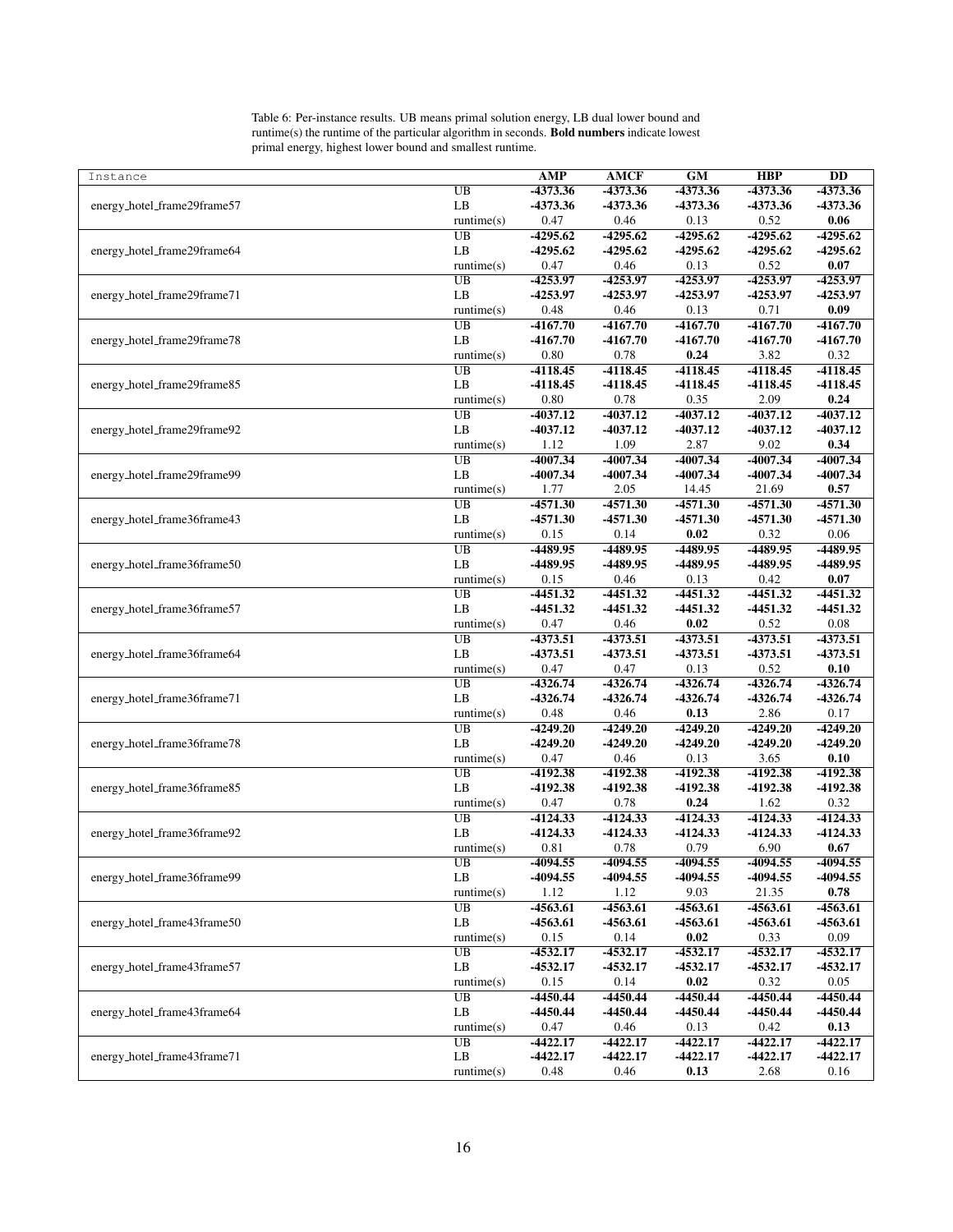|                                                                                                                                                                                                                                                                                                                                                                                                                                                                                                                          |                      | <b>AMP</b> | <b>AMCF</b> | GM         | <b>HBP</b> | $\overline{DD}$ |
|--------------------------------------------------------------------------------------------------------------------------------------------------------------------------------------------------------------------------------------------------------------------------------------------------------------------------------------------------------------------------------------------------------------------------------------------------------------------------------------------------------------------------|----------------------|------------|-------------|------------|------------|-----------------|
|                                                                                                                                                                                                                                                                                                                                                                                                                                                                                                                          |                      |            | $-4351.89$  | $-4351.89$ |            |                 |
|                                                                                                                                                                                                                                                                                                                                                                                                                                                                                                                          | UB                   | -4351.89   |             |            | -4351.89   | -4351.89        |
|                                                                                                                                                                                                                                                                                                                                                                                                                                                                                                                          | LB                   | -4351.89   | -4351.89    | -4351.89   | -4351.89   | -4351.89        |
|                                                                                                                                                                                                                                                                                                                                                                                                                                                                                                                          | $\text{ runtime}(s)$ | 0.48       | 0.46        | 0.13       | 0.71       | 0.10            |
|                                                                                                                                                                                                                                                                                                                                                                                                                                                                                                                          | UB                   | -4295.89   | $-4295.89$  | $-4295.89$ | -4295.89   | $-4295.89$      |
|                                                                                                                                                                                                                                                                                                                                                                                                                                                                                                                          | LB                   | -4295.89   | -4295.89    | -4295.89   | -4295.89   | -4295.89        |
|                                                                                                                                                                                                                                                                                                                                                                                                                                                                                                                          | $\text{ runtime}(s)$ | 0.48       | 0.46        | 0.13       | 0.82       | 0.24            |
|                                                                                                                                                                                                                                                                                                                                                                                                                                                                                                                          |                      |            |             |            |            |                 |
| Instance<br>energy_hotel_frame43frame78<br>energy_hotel_frame43frame85<br>energy_hotel_frame43frame92<br>energy_hotel_frame43frame99<br>energy_hotel_frame50frame57<br>energy_hotel_frame50frame64<br>energy_hotel_frame50frame71<br>energy_hotel_frame50frame78<br>energy_hotel_frame50frame85<br>energy_hotel_frame50frame92<br>energy_hotel_frame50frame99<br>energy_hotel_frame57frame64<br>energy_hotel_frame57frame71<br>energy_hotel_frame57frame78<br>energy_hotel_frame57frame85<br>energy_hotel_frame57frame92 | UB                   | $-4221.52$ | $-4221.52$  | $-4221.52$ | $-4221.52$ | $-4221.52$      |
|                                                                                                                                                                                                                                                                                                                                                                                                                                                                                                                          | LB                   | $-4221.52$ | $-4221.52$  | $-4221.52$ | $-4221.52$ | $-4221.52$      |
|                                                                                                                                                                                                                                                                                                                                                                                                                                                                                                                          | $\text{ runtime}(s)$ | 0.80       | 0.78        | 0.24       | 3.58       | 0.13            |
|                                                                                                                                                                                                                                                                                                                                                                                                                                                                                                                          | UB                   | -4190.13   | $-4190.13$  | $-4190.13$ | $-4190.13$ | $-4190.13$      |
|                                                                                                                                                                                                                                                                                                                                                                                                                                                                                                                          | LB                   | $-4190.13$ | $-4190.13$  | $-4190.13$ | $-4190.13$ | -4190.13        |
|                                                                                                                                                                                                                                                                                                                                                                                                                                                                                                                          | $\text{ runtime}(s)$ | 0.80       | 0.78        | 0.35       | 5.01       | 0.34            |
|                                                                                                                                                                                                                                                                                                                                                                                                                                                                                                                          |                      |            |             |            |            |                 |
|                                                                                                                                                                                                                                                                                                                                                                                                                                                                                                                          | UB                   | -4566.79   | $-4566.79$  | -4566.79   | -4566.79   | $-4566.79$      |
|                                                                                                                                                                                                                                                                                                                                                                                                                                                                                                                          | LB                   | -4566.79   | -4566.79    | -4566.79   | -4566.79   | -4566.79        |
|                                                                                                                                                                                                                                                                                                                                                                                                                                                                                                                          | runtime(s)           | 0.15       | 0.14        | 0.02       | 0.41       | 0.05            |
|                                                                                                                                                                                                                                                                                                                                                                                                                                                                                                                          | $\overline{UB}$      | -4517.31   | $-4517.31$  | $-4517.31$ | $-4517.31$ | $-4517.31$      |
|                                                                                                                                                                                                                                                                                                                                                                                                                                                                                                                          | LB                   | -4517.31   | -4517.31    | -4517.31   | -4517.31   | -4517.31        |
|                                                                                                                                                                                                                                                                                                                                                                                                                                                                                                                          | $\text{ runtime}(s)$ | 0.47       | 0.46        | 0.02       | 0.42       | 0.06            |
|                                                                                                                                                                                                                                                                                                                                                                                                                                                                                                                          |                      | $-4463.52$ |             | $-4463.52$ |            |                 |
|                                                                                                                                                                                                                                                                                                                                                                                                                                                                                                                          | UB                   |            | -4463.52    |            | -4463.52   | $-4463.52$      |
|                                                                                                                                                                                                                                                                                                                                                                                                                                                                                                                          | LB                   | -4463.52   | -4463.52    | -4463.52   | -4463.52   | $-4463.52$      |
|                                                                                                                                                                                                                                                                                                                                                                                                                                                                                                                          | $\text{ runtime}(s)$ | 0.47       | 0.46        | 0.13       | 0.52       | 0.10            |
|                                                                                                                                                                                                                                                                                                                                                                                                                                                                                                                          | UB                   | $-4400.83$ | $-4400.83$  | $-4400.83$ | -4400.83   | $-4400.83$      |
|                                                                                                                                                                                                                                                                                                                                                                                                                                                                                                                          | LB                   | -4400.83   | $-4400.83$  | -4400.83   | -4400.83   | -4400.83        |
|                                                                                                                                                                                                                                                                                                                                                                                                                                                                                                                          | $\text{ runtime}(s)$ | 0.48       | 0.46        | 0.14       | 0.52       | 0.12            |
|                                                                                                                                                                                                                                                                                                                                                                                                                                                                                                                          | UB                   | -4342.35   | -4342.35    | $-4342.35$ | -4342.35   | $-4342.35$      |
|                                                                                                                                                                                                                                                                                                                                                                                                                                                                                                                          |                      |            |             |            |            |                 |
|                                                                                                                                                                                                                                                                                                                                                                                                                                                                                                                          | LB                   | $-4342.35$ | $-4342.35$  | $-4342.35$ | -4342.35   | -4342.35        |
|                                                                                                                                                                                                                                                                                                                                                                                                                                                                                                                          | $\text{ runtime}(s)$ | 0.47       | 0.46        | 0.13       | 0.72       | 0.15            |
|                                                                                                                                                                                                                                                                                                                                                                                                                                                                                                                          | $\overline{UB}$      | $-4260.01$ | $-4260.01$  | $-4260.01$ | $-4260.01$ | $-4260.01$      |
|                                                                                                                                                                                                                                                                                                                                                                                                                                                                                                                          | LB                   | -4260.01   | $-4260.01$  | $-4260.01$ | $-4260.01$ | $-4260.01$      |
|                                                                                                                                                                                                                                                                                                                                                                                                                                                                                                                          | $\text{ runtime}(s)$ | 0.47       | 0.46        | 0.24       | 3.36       | 0.17            |
|                                                                                                                                                                                                                                                                                                                                                                                                                                                                                                                          | UB                   | -4240.95   | $-4240.95$  | $-4240.95$ | $-4240.95$ | $-4240.95$      |
|                                                                                                                                                                                                                                                                                                                                                                                                                                                                                                                          |                      |            |             |            |            |                 |
|                                                                                                                                                                                                                                                                                                                                                                                                                                                                                                                          | LB                   | -4240.95   | $-4240.95$  | -4240.95   | $-4240.95$ | $-4240.95$      |
|                                                                                                                                                                                                                                                                                                                                                                                                                                                                                                                          | $\text{ runtime}(s)$ | 0.80       | 0.46        | 0.24       | 4.63       | 0.14            |
|                                                                                                                                                                                                                                                                                                                                                                                                                                                                                                                          | UB                   | $-4567.13$ | $-4567.13$  | $-4567.13$ | $-4567.13$ | $-4567.13$      |
|                                                                                                                                                                                                                                                                                                                                                                                                                                                                                                                          | LB                   | $-4567.13$ | $-4567.13$  | $-4567.13$ | $-4567.13$ | $-4567.13$      |
|                                                                                                                                                                                                                                                                                                                                                                                                                                                                                                                          | $\text{ runtime}(s)$ | 0.15       | 0.14        | 0.02       | 0.32       | 0.07            |
|                                                                                                                                                                                                                                                                                                                                                                                                                                                                                                                          | UB                   | -4508.58   | -4508.58    | -4508.58   | -4508.58   | -4508.58        |
|                                                                                                                                                                                                                                                                                                                                                                                                                                                                                                                          | LB                   | -4508.58   | -4508.58    | -4508.58   | -4508.58   | -4508.58        |
|                                                                                                                                                                                                                                                                                                                                                                                                                                                                                                                          |                      |            |             |            |            |                 |
|                                                                                                                                                                                                                                                                                                                                                                                                                                                                                                                          | $\text{ runtime}(s)$ | 0.15       | 0.15        | 0.02       | 0.32       | 0.11            |
|                                                                                                                                                                                                                                                                                                                                                                                                                                                                                                                          | UB                   | -4475.54   | $-4475.54$  | $-4475.54$ | $-4475.54$ | $-4475.54$      |
|                                                                                                                                                                                                                                                                                                                                                                                                                                                                                                                          | LB                   | $-4475.54$ | $-4475.54$  | $-4475.54$ | $-4475.54$ | -4475.54        |
|                                                                                                                                                                                                                                                                                                                                                                                                                                                                                                                          | $\text{ runtime}(s)$ | 0.48       | 0.46        | 0.13       | 0.42       | 0.13            |
|                                                                                                                                                                                                                                                                                                                                                                                                                                                                                                                          | $\overline{UB}$      | -4398.90   | -4398.90    | -4398.90   | -4398.90   | -4398.90        |
|                                                                                                                                                                                                                                                                                                                                                                                                                                                                                                                          | LB                   | -4398.90   | -4398.90    | -4398.90   | -4398.90   | -4398.90        |
|                                                                                                                                                                                                                                                                                                                                                                                                                                                                                                                          | $\text{ runtime}(s)$ | 0.48       | 0.46        | 0.13       | 0.62       | 0.19            |
|                                                                                                                                                                                                                                                                                                                                                                                                                                                                                                                          |                      |            |             |            |            |                 |
|                                                                                                                                                                                                                                                                                                                                                                                                                                                                                                                          | UB                   | -4344.52   | -4344.52    | -4344.52   | -4344.52   | $-4344.52$      |
|                                                                                                                                                                                                                                                                                                                                                                                                                                                                                                                          | LB                   | -4344.52   | -4344.52    | -4344.52   | -4344.52   | -4344.52        |
|                                                                                                                                                                                                                                                                                                                                                                                                                                                                                                                          | $\text{ runtime}(s)$ | 0.48       | 0.46        | 0.13       | 0.92       | 0.12            |
|                                                                                                                                                                                                                                                                                                                                                                                                                                                                                                                          | UB                   | -4332.33   | -4332.33    | $-4332.33$ | -4332.33   | -4332.33        |
| energy_hotel_frame57frame99                                                                                                                                                                                                                                                                                                                                                                                                                                                                                              | LB                   | -4332.33   | -4332.33    | -4332.33   | -4332.33   | -4332.33        |
|                                                                                                                                                                                                                                                                                                                                                                                                                                                                                                                          | $\text{ runtime}(s)$ | 0.48       | 0.46        | 0.13       | 3.06       | 0.23            |
|                                                                                                                                                                                                                                                                                                                                                                                                                                                                                                                          |                      |            |             |            |            | $-4578.65$      |
|                                                                                                                                                                                                                                                                                                                                                                                                                                                                                                                          | UB                   | -4578.65   | -4578.65    | -4578.65   | -4578.65   |                 |
| energy_hotel_frame64frame71                                                                                                                                                                                                                                                                                                                                                                                                                                                                                              | LB                   | -4578.65   | -4578.65    | -4578.65   | -4578.65   | -4578.65        |
|                                                                                                                                                                                                                                                                                                                                                                                                                                                                                                                          | $\text{ runtime}(s)$ | 0.15       | 0.14        | 0.02       | 0.32       | 0.07            |
|                                                                                                                                                                                                                                                                                                                                                                                                                                                                                                                          | $\overline{UB}$      | $-4545.63$ | $-4545.63$  | $-4545.63$ | $-4545.63$ | $-4545.63$      |
| energy_hotel_frame64frame78                                                                                                                                                                                                                                                                                                                                                                                                                                                                                              | LB                   | -4545.63   | -4545.63    | -4545.63   | -4545.63   | -4545.63        |
|                                                                                                                                                                                                                                                                                                                                                                                                                                                                                                                          | $\text{ runtime}(s)$ | 0.47       | 0.14        | 0.02       | 0.41       | 0.07            |
|                                                                                                                                                                                                                                                                                                                                                                                                                                                                                                                          | UB                   | $-4481.13$ | $-4481.13$  | $-4481.13$ | $-4481.13$ | $-4481.13$      |
|                                                                                                                                                                                                                                                                                                                                                                                                                                                                                                                          |                      |            |             |            |            |                 |
| energy_hotel_frame64frame85                                                                                                                                                                                                                                                                                                                                                                                                                                                                                              | LB                   | -4481.13   | $-4481.13$  | $-4481.13$ | -4481.13   | $-4481.13$      |
|                                                                                                                                                                                                                                                                                                                                                                                                                                                                                                                          | $\text{ runtime}(s)$ | 0.47       | 0.46        | 0.13       | 0.51       | 0.10            |

Table 6: Per-instance results. UB means primal solution energy, LB dual lower bound and runtime(s) the runtime of the particular algorithm in seconds. **Bold numbers** indicate lowest primal energy, highest lower bound and smallest runtime.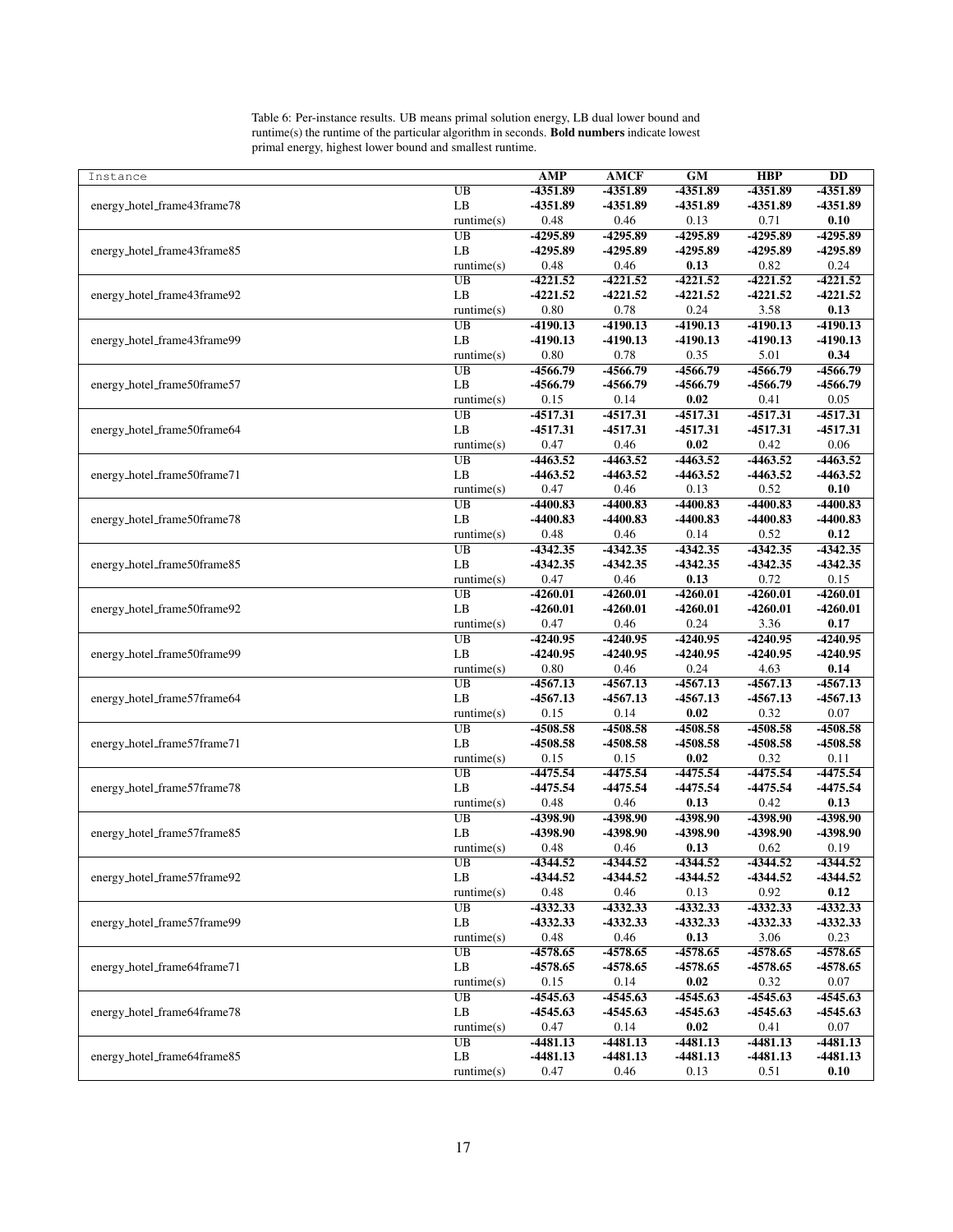| Instance                    |                      | <b>AMP</b>           | <b>AMCF</b>          | GM                     | <b>HBP</b>           | <b>DD</b>                |
|-----------------------------|----------------------|----------------------|----------------------|------------------------|----------------------|--------------------------|
|                             | $\overline{UB}$      | $-4413.01$           | $-4413.01$           | $-4413.01$             | $-4413.01$           | $-4413.01$               |
| energy_hotel_frame64frame92 | LB                   | -4413.01             | -4413.01             | -4413.01               | -4413.01             | -4413.01                 |
|                             | $\text{ runtime}(s)$ | 0.47                 | 0.46                 | 0.13                   | 0.61                 | 0.09                     |
|                             | UB                   | -4385.51             | -4385.51             | -4385.51               | -4385.51             | -4385.51                 |
| energy_hotel_frame64frame99 | LB                   | -4385.51             | $-4385.51$           | $-4385.51$             | $-4385.51$           | $-4385.51$               |
|                             | $\text{ runtime}(s)$ | 0.47                 | 0.46                 | 0.13                   | 0.81                 | 0.11                     |
|                             | UB                   | -4550.95             | $-4550.95$           | -4550.95               | -4550.95             | -4550.95                 |
| energy_hotel_frame71frame78 | LB                   | -4550.95             | $-4550.95$           | $-4550.95$             | $-4550.95$           | $-4550.95$               |
|                             | $\text{ runtime}(s)$ | 0.48                 | 0.46                 | 0.03                   | 0.42                 | 0.10                     |
|                             | UB                   | $-4552.71$           | $-4552.71$           | $-4552.71$             | $-4552.71$           | $-4552.71$               |
| energy_hotel_frame71frame85 | LB                   | -4552.71             | $-4552.71$           | $-4552.71$             | $-4552.71$           | $-4552.71$               |
|                             | runtime(s)           | 0.15                 | 0.14                 | 0.02                   | 0.41                 | 0.17                     |
|                             | UB                   | $-4469.72$           | $-4469.72$           | $-4469.72$             | $-4469.72$           | $-4469.72$               |
| energy_hotel_frame71frame92 | $\rm LB$             | -4469.72             | $-4469.72$           | -4469.72               | $-4469.72$           | $-4469.72$               |
|                             | $\text{ runtime}(s)$ | 0.48                 | 0.46                 | 0.13                   | 0.52                 | 0.10                     |
|                             | $\overline{UB}$      | -4413.34             | -4413.34             | $-4413.34$             | $-4413.34$           | $-4413.34$               |
| energy_hotel_frame71frame99 | LB                   | -4413.34             | $-4413.34$           | -4413.34               | -4413.34             | -4413.34                 |
|                             | $\text{ runtime}(s)$ | 0.47                 | 0.46                 | 0.13                   | 0.52                 | 0.17                     |
|                             | UB                   | $-4589.16$           | -4589.16             | -4589.16               | $-4589.16$           | $-4589.16$               |
| energy_hotel_frame78frame85 | LB                   | -4589.16             | -4589.16             | -4589.16               | -4589.16             | -4589.16                 |
|                             | $\text{ runtime}(s)$ | 0.48                 | 0.14                 | 0.02                   | 0.52                 | 0.09                     |
|                             | UB                   | -4545.04             | $-4545.04$           | $-4545.04$             | $-4545.04$           | $-4545.04$               |
| energy_hotel_frame78frame92 | LB                   | -4545.04             | $-4545.04$           | -4545.04               | $-4545.04$           | $-4545.04$               |
|                             | $\text{ runtime}(s)$ | 0.15                 | 0.14                 | $\bf{0.02}$            | 0.41                 | 0.10                     |
|                             | UB                   | $-4534.77$           | $-4534.77$           | $-4534.77$             | -4534.77             | $-4534.77$               |
| energy_hotel_frame78frame99 | LB                   | -4534.77             | -4534.77             | -4534.77               | -4534.77             | -4534.77                 |
|                             | $\text{ runtime}(s)$ | 0.15                 | 0.14                 | 0.02                   | 0.42                 | 0.08                     |
|                             | UB                   | $-4578.16$           | $-4578.16$           | $-4578.16$             | $-4578.16$           | $-4578.16$               |
| energy_hotel_frame85frame92 | $\rm LB$             | $-4578.16$           | $-4578.16$           | $-4578.16$             | $-4578.16$           | $-4578.16$               |
|                             |                      | 0.15                 | 0.14                 | 0.02                   | 0.32                 | 0.07                     |
|                             | $\text{ runtime}(s)$ |                      |                      |                        |                      |                          |
|                             | <b>UB</b>            | -4528.32<br>-4528.32 | -4528.32<br>-4528.32 | $-4528.32$<br>-4528.32 | -4528.32<br>-4528.32 | $-4528.32$<br>$-4528.32$ |
| energy_hotel_frame85frame99 | LB                   | 0.47                 | 0.46                 |                        |                      |                          |
|                             | $\text{ runtime}(s)$ |                      |                      | 0.02                   | 0.41                 | 0.14                     |
|                             | UB                   | $-4572.64$           | $-4572.64$           | $-4572.64$             | $-4572.64$           | $-4572.64$               |
| energy_hotel_frame8frame15  | LB                   | $-4572.64$           | $-4572.64$           | $-4572.64$             | $-4572.64$           | $-4572.64$               |
|                             | $\text{ runtime}(s)$ | 0.15                 | 0.14                 | 0.02                   | 0.22                 | 0.05                     |
|                             | UB                   | -4491.45             | $-4491.45$           | $-4491.45$             | $-4491.45$           | -4491.45                 |
| energy_hotel_frame8frame22  | LB                   | -4491.45             | $-4491.45$           | -4491.45               | -4491.45             | -4491.45                 |
|                             | $\text{ runtime}(s)$ | 0.47                 | 0.14                 | $0.02\,$               | 0.32                 | 0.05                     |
|                             | UB                   | $-4424.96$           | $-4424.96$           | $-4424.96$             | $-4424.96$           | $-4424.96$               |
| energy_hotel_frame8frame29  | LB                   | -4424.96             | -4424.96             | -4424.96               | -4424.96             | -4424.96                 |
|                             | $\text{ runtime}(s)$ | 0.47                 | 0.48                 | 0.13                   | 2.48                 | 0.07                     |
|                             | $\overline{UB}$      | -4379.36             | -4379.36             | -4379.36               | -4379.36             | -4379.36                 |
| energy_hotel_frame8frame36  | $\rm LB$             | -4379.36             | -4379.36             | -4379.36               | -4379.36             | -4379.36                 |
|                             | $\text{ runtime}(s)$ | 0.48                 | 0.49                 | 0.13                   | 0.52                 | 0.09                     |
|                             | UB                   | $-4262.09$           | $-4262.09$           | $-4262.09$             | $-4262.09$           | $-4262.09$               |
| energy_hotel_frame8frame43  | LB                   | -4262.09             | $-4262.09$           | $-4262.09$             | $-4262.09$           | $-4262.09$               |
|                             | $\text{ runtime}(s)$ | 0.48                 | 0.46                 | 0.13                   | 1.12                 | 0.23                     |
|                             | UB                   | -4179.32             | $-4179.32$           | -4179.32               | $-4179.32$           | $-4179.32$               |
| energy_hotel_frame8frame50  | LB                   | -4179.32             | -4179.32             | -4179.32               | -4179.32             | $-4179.32$               |
|                             | $\text{ runtime}(s)$ | 0.48                 | 0.47                 | 0.13                   | 1.34                 | 0.24                     |
|                             | $\overline{UB}$      | -4131.18             | $-4131.18$           | -4131.18               | $-4131.18$           | $-4131.18$               |
| energy_hotel_frame8frame57  | LB                   | $-4131.18$           | $-4131.18$           | -4131.18               | $-4131.18$           | $-4131.18$               |
|                             | $\text{ runtime}(s)$ | 0.81                 | 0.78                 | 0.24                   | 3.57                 | 0.40                     |
|                             | $\overline{UB}$      | $-4060.05$           | $-4060.05$           | $-4060.05$             | $-4060.05$           | $-4060.05$               |
| energy_hotel_frame8frame64  | LB                   | -4060.05             | -4060.05             | $-4060.05$             | -4060.05             | $-4060.05$               |
|                             | $\text{ runtime}(s)$ | 0.80                 | 0.79                 | 0.35                   | 4.45                 | 0.94                     |
|                             | UB                   | $-4021.39$           | $-4021.39$           | $-4021.39$             | $-4021.39$           | $-4021.39$               |
| energy_hotel_frame8frame71  | LB                   | -4021.39             | -4021.39             | $-4021.39$             | $-4021.39$           | $-4021.39$               |
|                             | runtime(s)           | 1.12                 | 1.10                 | 0.79                   | 10.87                | 0.58                     |

Table 6: Per-instance results. UB means primal solution energy, LB dual lower bound and runtime(s) the runtime of the particular algorithm in seconds. **Bold numbers** indicate lowest primal energy, highest lower bound and smallest runtime.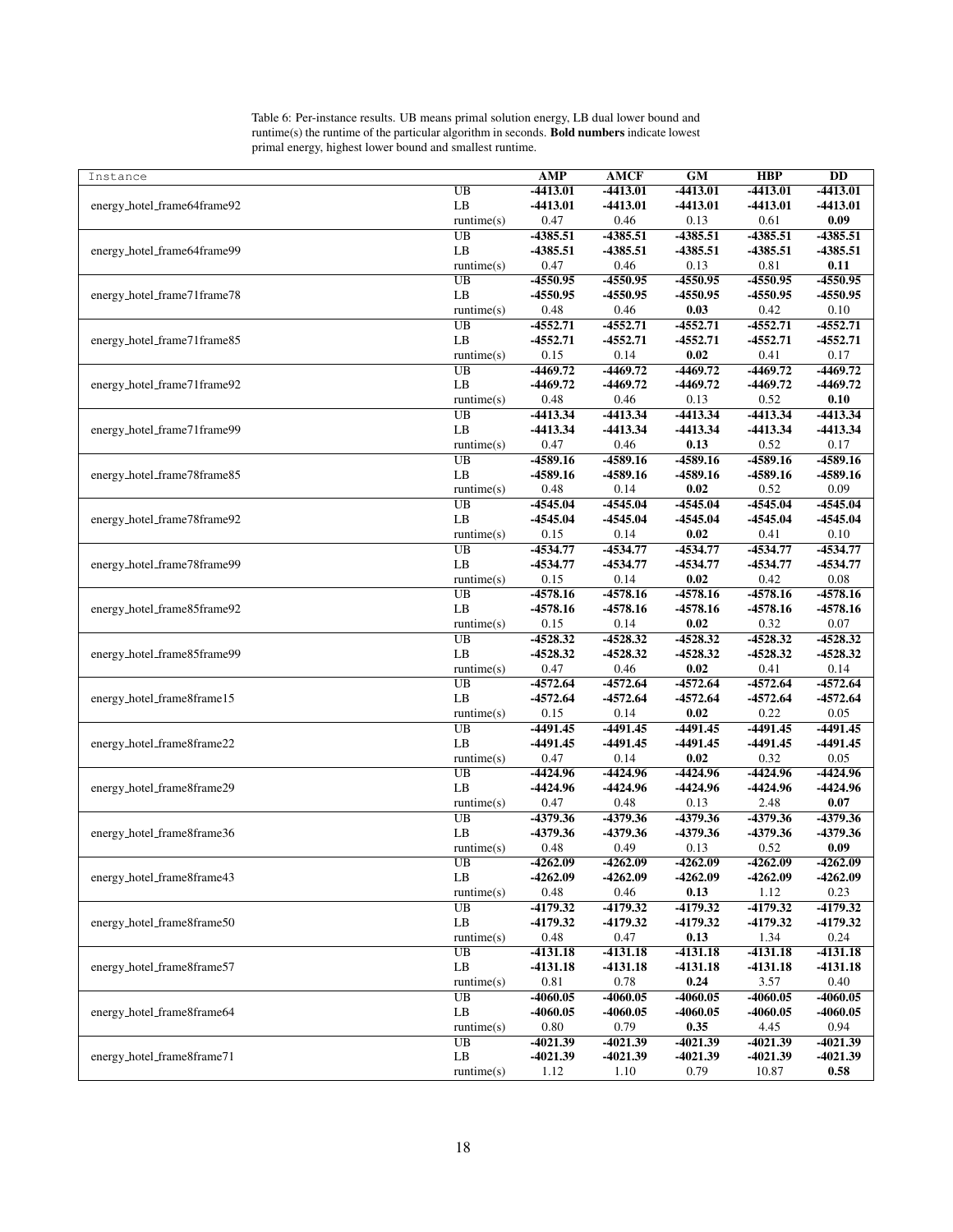Table 6: Per-instance results. UB means primal solution energy, LB dual lower bound and runtime(s) the runtime of the particular algorithm in seconds. **Bold numbers** indicate lowest primal energy, highest lower bound and smallest runtime.

| $-3931.28$<br>$-3931.28$<br>$-3931.28$<br>$-3931.28$<br>UB<br>$-3931.28$<br>LB<br>$-3931.28$<br>$-3931.28$<br>-3931.28<br>$-3931.28$<br>$-3931.28$<br>energy_hotel_frame8frame78<br>2.42<br>3.03<br>28.11<br>28.70<br>1.78<br>$\text{ runtime}(s)$<br>$-3877.57$<br>$-3877.57$<br>$-3877.57$<br>$-3877.57$<br>$-3877.57$<br>UB<br>-3877.57<br>$-3877.57$<br>$-3877.57$<br>$-3877.57$<br>energy_hotel_frame8frame85<br>LB<br>$-3877.57$<br>2.55<br>3.73<br>6.54<br>43.07<br>140.69<br>$\text{ runtime}(s)$<br>UB<br>$-3802.05$<br>$-3802.05$<br>$-3802.05$<br>$-3802.05$<br>$-3802.05$<br>$-3802.05$<br>$-3802.05$<br>LB<br>$-3802.05$<br>$-3816.65$<br>$-3802.05$<br>energy_hotel_frame8frame92<br>14.01<br>105.07<br>190.19<br>2.82<br>16.47<br>$\text{ runtime}(s)$<br>$-3762.66$<br>UB<br>$-3762.66$<br>$-3762.66$<br>$-3654.00$<br>$-3337.29$<br>LB<br>$-3762.66$<br>$-3762.66$<br>$-3790.14$<br>$-3815.80$<br>$-3762.66$<br>energy_hotel_frame8frame99<br>54.33<br>39.25<br>294.09<br>4.86<br>191.97<br>$\text{ runtime}(s)$<br>$-4593.17$<br>$-4593.17$<br>-4593.17<br>UB<br>$-4593.17$<br>-4593.17<br>-4593.17<br>$-4593.17$<br>-4593.17<br>-4593.17<br>-4593.17<br>energy_hotel_frame92frame99<br>LB<br>0.15<br>0.14<br>0.02<br>0.31<br>0.06<br>$\text{ runtime}(s)$<br>house<br>UB<br>$-3720.20$<br>$-3720.20$<br>$-3720.20$<br>$-3720.20$<br>$-3720.20$<br>$-3720.20$<br>$-3720.20$<br>$-3720.20$<br>$-3720.20$<br>$-3720.20$<br>energy_house_frame10frame100<br>LB<br>7.25<br>6.19<br>2.75<br>2.53<br>21.87<br>$\text{ runtime}(s)$<br>-3809.38<br>-3809.38<br>-3809.38<br>$-3809.38$<br>UB<br>-3809.38<br>LB<br>-3809.38<br>-3809.38<br>-3809.38<br>-3809.38<br>-3809.38<br>energy_house_frame10frame95<br>2.69<br>1.01<br>8.79<br>1.98<br>2.08<br>$\text{ runtime}(s)$<br>UB<br>$-3786.86$<br>$-3786.86$<br>$-3786.86$<br>$-3786.86$<br>$-3786.86$<br>energy_house_frame10frame96<br>LB<br>-3786.86<br>-3786.86<br>-3786.86<br>-3786.86<br>-3786.86<br>2.08<br>1.01<br>9.27<br>2.66<br>$\text{ runtime}(s)$<br>2.36<br>UB<br>$-3748.34$<br>$-3748.34$<br>-3748.34<br>-3748.34<br>$-3748.34$<br>LB<br>$-3748.34$<br>$-3748.34$<br>$-3748.34$<br>$-3748.34$<br>$-3748.34$<br>energy_house_frame10frame97<br>3.35<br>1.23<br>16.16<br>2.48<br>2.41<br>$\text{ runtime}(s)$<br>$-3766.04$<br>$-3766.04$<br>$-3766.04$<br>UB<br>$-3766.04$<br>$-3766.04$<br>energy_house_frame10frame98<br>LB<br>$-3766.04$<br>$-3766.04$<br>$-3766.04$<br>$-3766.04$<br>$-3766.04$<br>2.73<br>3.33<br>1.01<br>9.16<br>2.07<br>$\text{ runtime}(s)$<br>$-3728.46$<br>$-3728.46$<br>$-3728.46$<br>UB<br>$-3728.46$<br>$-3728.46$<br>$-3728.46$<br>$-3728.46$<br>$-3728.46$<br>$-3728.46$<br>$-3728.46$<br>energy_house_frame10frame99<br>LB<br>3.38<br>3.25<br>3.32<br>1.55<br>31.91<br>$\text{ runtime}(s)$<br>$-3739.39$<br>-3739.39<br>-3739.39<br>-3739.39<br>UB<br>-3739.39<br>LB<br>-3739.39<br>-3739.39<br>-3739.39<br>-3739.39<br>-3739.39<br>energy_house_frame11frame100<br>4.02<br>1.88<br>16.19<br>2.54<br>4.91<br>$\text{ runtime}(s)$<br>UB<br>$-3748.61$<br>$-3748.61$<br>$-3748.61$<br>$-3748.61$<br>$-3748.61$<br>$-3748.61$<br>energy_house_frame11frame101<br>LB<br>-3748.61<br>-3748.61<br>$-3748.61$<br>-3748.61<br>1.34<br>12.87<br>2.90<br>2.44<br>3.01<br>$\text{ runtime}(s)$<br>-3809.96<br>-3809.96<br>-3809.96<br>UB<br>-3809.96<br>-3809.96<br>LB<br>-3809.96<br>-3809.96<br>-3809.96<br>-3809.96<br>-3809.96<br>energy_house_frame11frame96<br>1.76<br>2.37<br>1.12<br>2.19<br>8.69<br>$\text{ runtime}(s)$<br>$-3748.31$<br>$-3748.31$<br>$-3748.31$<br>$\overline{UB}$<br>$-3748.31$<br>$-3748.31$<br>$-3748.31$<br>$-3748.31$<br>energy_house_frame11frame97<br>LB<br>-3748.31<br>$-3748.31$<br>$-3748.31$<br>3.00<br>1.12<br>12.91<br>1.63<br>2.41<br>$\text{ runtime}(s)$<br>$-3781.51$<br>$\overline{UB}$<br>$-3781.51$<br>$-3781.51$<br>$-3781.51$<br>$-3781.51$<br>$-3781.51$<br>$-3781.51$<br>$-3781.51$<br>-3781.51<br>$-3781.51$<br>energy_house_frame11frame98<br>LB<br>0.79<br>runtime(s)<br>2.42<br>3.32<br>6.22<br>2.27<br>UB<br>$-3736.47$<br>$-3736.47$<br>$-3736.47$<br>$-3736.47$<br>$-3736.47$<br>energy_house_frame11frame99<br>LB<br>$-3736.47$<br>$-3736.47$<br>$-3736.47$<br>$-3736.47$<br>$-3736.47$<br>1.22<br>2.73<br>2.54<br>3.32<br>18.07<br>$\text{ runtime}(s)$<br>UB<br>$-3768.48$<br>$-3768.48$<br>$-3768.48$<br>$-3768.48$<br>$-3768.48$<br>energy_house_frame12frame100<br>$-3768.48$<br>$-3768.48$<br>$-3768.48$<br>$-3768.48$<br>$-3768.48$<br>LB<br>6.60<br>5.53<br>5.37<br>24.18<br>2.38<br>$\text{ runtime}(s)$<br>UB<br>$-3775.50$<br>$-3775.50$<br>$-3775.50$<br>$-3775.50$<br>$-3775.50$<br>energy_house_frame12frame101<br>LB<br>$-3775.50$<br>$-3775.50$<br>$-3775.50$<br>$-3775.50$<br>$-3775.50$<br>1.77<br>4.67<br>3.62<br>28.85<br>2.71<br>$\text{ runtime}(s)$<br>$\overline{UB}$<br>$-3783.42$<br>$-3783.42$<br>$-3783.42$<br>$-3783.42$<br>$-3783.42$<br>energy_house_frame12frame102<br>LB<br>$-3783.42$<br>$-3783.42$<br>$-3783.42$<br>$-3783.42$<br>$-3783.42$<br>3.37<br>3.01<br>1.01<br>2.62<br>$\text{ runtime}(s)$<br>8.71 | Instance | <b>AMP</b> | <b>AMCF</b> | GM | <b>HBP</b> | $\overline{DD}$ |
|------------------------------------------------------------------------------------------------------------------------------------------------------------------------------------------------------------------------------------------------------------------------------------------------------------------------------------------------------------------------------------------------------------------------------------------------------------------------------------------------------------------------------------------------------------------------------------------------------------------------------------------------------------------------------------------------------------------------------------------------------------------------------------------------------------------------------------------------------------------------------------------------------------------------------------------------------------------------------------------------------------------------------------------------------------------------------------------------------------------------------------------------------------------------------------------------------------------------------------------------------------------------------------------------------------------------------------------------------------------------------------------------------------------------------------------------------------------------------------------------------------------------------------------------------------------------------------------------------------------------------------------------------------------------------------------------------------------------------------------------------------------------------------------------------------------------------------------------------------------------------------------------------------------------------------------------------------------------------------------------------------------------------------------------------------------------------------------------------------------------------------------------------------------------------------------------------------------------------------------------------------------------------------------------------------------------------------------------------------------------------------------------------------------------------------------------------------------------------------------------------------------------------------------------------------------------------------------------------------------------------------------------------------------------------------------------------------------------------------------------------------------------------------------------------------------------------------------------------------------------------------------------------------------------------------------------------------------------------------------------------------------------------------------------------------------------------------------------------------------------------------------------------------------------------------------------------------------------------------------------------------------------------------------------------------------------------------------------------------------------------------------------------------------------------------------------------------------------------------------------------------------------------------------------------------------------------------------------------------------------------------------------------------------------------------------------------------------------------------------------------------------------------------------------------------------------------------------------------------------------------------------------------------------------------------------------------------------------------------------------------------------------------------------------------------------------------------------------------------------------------------------------------------------------------------------------------------------------------------------------------------------------------------------------------------------------------------------------------------------------------------------------------------------------------------------------------------------------------------------------------------------------------------------------------------------------------------------------------------------------------------------------------------------------------------------------------------------------------------------------------------------------------------------------------------------------------------------------------------------------------------------------------------------------------------------------------------------------------------------------------------------------------------------------------------------------------------------------------------|----------|------------|-------------|----|------------|-----------------|
|                                                                                                                                                                                                                                                                                                                                                                                                                                                                                                                                                                                                                                                                                                                                                                                                                                                                                                                                                                                                                                                                                                                                                                                                                                                                                                                                                                                                                                                                                                                                                                                                                                                                                                                                                                                                                                                                                                                                                                                                                                                                                                                                                                                                                                                                                                                                                                                                                                                                                                                                                                                                                                                                                                                                                                                                                                                                                                                                                                                                                                                                                                                                                                                                                                                                                                                                                                                                                                                                                                                                                                                                                                                                                                                                                                                                                                                                                                                                                                                                                                                                                                                                                                                                                                                                                                                                                                                                                                                                                                                                                                                                                                                                                                                                                                                                                                                                                                                                                                                                                                                                                                            |          |            |             |    |            |                 |
|                                                                                                                                                                                                                                                                                                                                                                                                                                                                                                                                                                                                                                                                                                                                                                                                                                                                                                                                                                                                                                                                                                                                                                                                                                                                                                                                                                                                                                                                                                                                                                                                                                                                                                                                                                                                                                                                                                                                                                                                                                                                                                                                                                                                                                                                                                                                                                                                                                                                                                                                                                                                                                                                                                                                                                                                                                                                                                                                                                                                                                                                                                                                                                                                                                                                                                                                                                                                                                                                                                                                                                                                                                                                                                                                                                                                                                                                                                                                                                                                                                                                                                                                                                                                                                                                                                                                                                                                                                                                                                                                                                                                                                                                                                                                                                                                                                                                                                                                                                                                                                                                                                            |          |            |             |    |            |                 |
|                                                                                                                                                                                                                                                                                                                                                                                                                                                                                                                                                                                                                                                                                                                                                                                                                                                                                                                                                                                                                                                                                                                                                                                                                                                                                                                                                                                                                                                                                                                                                                                                                                                                                                                                                                                                                                                                                                                                                                                                                                                                                                                                                                                                                                                                                                                                                                                                                                                                                                                                                                                                                                                                                                                                                                                                                                                                                                                                                                                                                                                                                                                                                                                                                                                                                                                                                                                                                                                                                                                                                                                                                                                                                                                                                                                                                                                                                                                                                                                                                                                                                                                                                                                                                                                                                                                                                                                                                                                                                                                                                                                                                                                                                                                                                                                                                                                                                                                                                                                                                                                                                                            |          |            |             |    |            |                 |
|                                                                                                                                                                                                                                                                                                                                                                                                                                                                                                                                                                                                                                                                                                                                                                                                                                                                                                                                                                                                                                                                                                                                                                                                                                                                                                                                                                                                                                                                                                                                                                                                                                                                                                                                                                                                                                                                                                                                                                                                                                                                                                                                                                                                                                                                                                                                                                                                                                                                                                                                                                                                                                                                                                                                                                                                                                                                                                                                                                                                                                                                                                                                                                                                                                                                                                                                                                                                                                                                                                                                                                                                                                                                                                                                                                                                                                                                                                                                                                                                                                                                                                                                                                                                                                                                                                                                                                                                                                                                                                                                                                                                                                                                                                                                                                                                                                                                                                                                                                                                                                                                                                            |          |            |             |    |            |                 |
|                                                                                                                                                                                                                                                                                                                                                                                                                                                                                                                                                                                                                                                                                                                                                                                                                                                                                                                                                                                                                                                                                                                                                                                                                                                                                                                                                                                                                                                                                                                                                                                                                                                                                                                                                                                                                                                                                                                                                                                                                                                                                                                                                                                                                                                                                                                                                                                                                                                                                                                                                                                                                                                                                                                                                                                                                                                                                                                                                                                                                                                                                                                                                                                                                                                                                                                                                                                                                                                                                                                                                                                                                                                                                                                                                                                                                                                                                                                                                                                                                                                                                                                                                                                                                                                                                                                                                                                                                                                                                                                                                                                                                                                                                                                                                                                                                                                                                                                                                                                                                                                                                                            |          |            |             |    |            |                 |
|                                                                                                                                                                                                                                                                                                                                                                                                                                                                                                                                                                                                                                                                                                                                                                                                                                                                                                                                                                                                                                                                                                                                                                                                                                                                                                                                                                                                                                                                                                                                                                                                                                                                                                                                                                                                                                                                                                                                                                                                                                                                                                                                                                                                                                                                                                                                                                                                                                                                                                                                                                                                                                                                                                                                                                                                                                                                                                                                                                                                                                                                                                                                                                                                                                                                                                                                                                                                                                                                                                                                                                                                                                                                                                                                                                                                                                                                                                                                                                                                                                                                                                                                                                                                                                                                                                                                                                                                                                                                                                                                                                                                                                                                                                                                                                                                                                                                                                                                                                                                                                                                                                            |          |            |             |    |            |                 |
|                                                                                                                                                                                                                                                                                                                                                                                                                                                                                                                                                                                                                                                                                                                                                                                                                                                                                                                                                                                                                                                                                                                                                                                                                                                                                                                                                                                                                                                                                                                                                                                                                                                                                                                                                                                                                                                                                                                                                                                                                                                                                                                                                                                                                                                                                                                                                                                                                                                                                                                                                                                                                                                                                                                                                                                                                                                                                                                                                                                                                                                                                                                                                                                                                                                                                                                                                                                                                                                                                                                                                                                                                                                                                                                                                                                                                                                                                                                                                                                                                                                                                                                                                                                                                                                                                                                                                                                                                                                                                                                                                                                                                                                                                                                                                                                                                                                                                                                                                                                                                                                                                                            |          |            |             |    |            |                 |
|                                                                                                                                                                                                                                                                                                                                                                                                                                                                                                                                                                                                                                                                                                                                                                                                                                                                                                                                                                                                                                                                                                                                                                                                                                                                                                                                                                                                                                                                                                                                                                                                                                                                                                                                                                                                                                                                                                                                                                                                                                                                                                                                                                                                                                                                                                                                                                                                                                                                                                                                                                                                                                                                                                                                                                                                                                                                                                                                                                                                                                                                                                                                                                                                                                                                                                                                                                                                                                                                                                                                                                                                                                                                                                                                                                                                                                                                                                                                                                                                                                                                                                                                                                                                                                                                                                                                                                                                                                                                                                                                                                                                                                                                                                                                                                                                                                                                                                                                                                                                                                                                                                            |          |            |             |    |            |                 |
|                                                                                                                                                                                                                                                                                                                                                                                                                                                                                                                                                                                                                                                                                                                                                                                                                                                                                                                                                                                                                                                                                                                                                                                                                                                                                                                                                                                                                                                                                                                                                                                                                                                                                                                                                                                                                                                                                                                                                                                                                                                                                                                                                                                                                                                                                                                                                                                                                                                                                                                                                                                                                                                                                                                                                                                                                                                                                                                                                                                                                                                                                                                                                                                                                                                                                                                                                                                                                                                                                                                                                                                                                                                                                                                                                                                                                                                                                                                                                                                                                                                                                                                                                                                                                                                                                                                                                                                                                                                                                                                                                                                                                                                                                                                                                                                                                                                                                                                                                                                                                                                                                                            |          |            |             |    |            |                 |
|                                                                                                                                                                                                                                                                                                                                                                                                                                                                                                                                                                                                                                                                                                                                                                                                                                                                                                                                                                                                                                                                                                                                                                                                                                                                                                                                                                                                                                                                                                                                                                                                                                                                                                                                                                                                                                                                                                                                                                                                                                                                                                                                                                                                                                                                                                                                                                                                                                                                                                                                                                                                                                                                                                                                                                                                                                                                                                                                                                                                                                                                                                                                                                                                                                                                                                                                                                                                                                                                                                                                                                                                                                                                                                                                                                                                                                                                                                                                                                                                                                                                                                                                                                                                                                                                                                                                                                                                                                                                                                                                                                                                                                                                                                                                                                                                                                                                                                                                                                                                                                                                                                            |          |            |             |    |            |                 |
|                                                                                                                                                                                                                                                                                                                                                                                                                                                                                                                                                                                                                                                                                                                                                                                                                                                                                                                                                                                                                                                                                                                                                                                                                                                                                                                                                                                                                                                                                                                                                                                                                                                                                                                                                                                                                                                                                                                                                                                                                                                                                                                                                                                                                                                                                                                                                                                                                                                                                                                                                                                                                                                                                                                                                                                                                                                                                                                                                                                                                                                                                                                                                                                                                                                                                                                                                                                                                                                                                                                                                                                                                                                                                                                                                                                                                                                                                                                                                                                                                                                                                                                                                                                                                                                                                                                                                                                                                                                                                                                                                                                                                                                                                                                                                                                                                                                                                                                                                                                                                                                                                                            |          |            |             |    |            |                 |
|                                                                                                                                                                                                                                                                                                                                                                                                                                                                                                                                                                                                                                                                                                                                                                                                                                                                                                                                                                                                                                                                                                                                                                                                                                                                                                                                                                                                                                                                                                                                                                                                                                                                                                                                                                                                                                                                                                                                                                                                                                                                                                                                                                                                                                                                                                                                                                                                                                                                                                                                                                                                                                                                                                                                                                                                                                                                                                                                                                                                                                                                                                                                                                                                                                                                                                                                                                                                                                                                                                                                                                                                                                                                                                                                                                                                                                                                                                                                                                                                                                                                                                                                                                                                                                                                                                                                                                                                                                                                                                                                                                                                                                                                                                                                                                                                                                                                                                                                                                                                                                                                                                            |          |            |             |    |            |                 |
|                                                                                                                                                                                                                                                                                                                                                                                                                                                                                                                                                                                                                                                                                                                                                                                                                                                                                                                                                                                                                                                                                                                                                                                                                                                                                                                                                                                                                                                                                                                                                                                                                                                                                                                                                                                                                                                                                                                                                                                                                                                                                                                                                                                                                                                                                                                                                                                                                                                                                                                                                                                                                                                                                                                                                                                                                                                                                                                                                                                                                                                                                                                                                                                                                                                                                                                                                                                                                                                                                                                                                                                                                                                                                                                                                                                                                                                                                                                                                                                                                                                                                                                                                                                                                                                                                                                                                                                                                                                                                                                                                                                                                                                                                                                                                                                                                                                                                                                                                                                                                                                                                                            |          |            |             |    |            |                 |
|                                                                                                                                                                                                                                                                                                                                                                                                                                                                                                                                                                                                                                                                                                                                                                                                                                                                                                                                                                                                                                                                                                                                                                                                                                                                                                                                                                                                                                                                                                                                                                                                                                                                                                                                                                                                                                                                                                                                                                                                                                                                                                                                                                                                                                                                                                                                                                                                                                                                                                                                                                                                                                                                                                                                                                                                                                                                                                                                                                                                                                                                                                                                                                                                                                                                                                                                                                                                                                                                                                                                                                                                                                                                                                                                                                                                                                                                                                                                                                                                                                                                                                                                                                                                                                                                                                                                                                                                                                                                                                                                                                                                                                                                                                                                                                                                                                                                                                                                                                                                                                                                                                            |          |            |             |    |            |                 |
|                                                                                                                                                                                                                                                                                                                                                                                                                                                                                                                                                                                                                                                                                                                                                                                                                                                                                                                                                                                                                                                                                                                                                                                                                                                                                                                                                                                                                                                                                                                                                                                                                                                                                                                                                                                                                                                                                                                                                                                                                                                                                                                                                                                                                                                                                                                                                                                                                                                                                                                                                                                                                                                                                                                                                                                                                                                                                                                                                                                                                                                                                                                                                                                                                                                                                                                                                                                                                                                                                                                                                                                                                                                                                                                                                                                                                                                                                                                                                                                                                                                                                                                                                                                                                                                                                                                                                                                                                                                                                                                                                                                                                                                                                                                                                                                                                                                                                                                                                                                                                                                                                                            |          |            |             |    |            |                 |
|                                                                                                                                                                                                                                                                                                                                                                                                                                                                                                                                                                                                                                                                                                                                                                                                                                                                                                                                                                                                                                                                                                                                                                                                                                                                                                                                                                                                                                                                                                                                                                                                                                                                                                                                                                                                                                                                                                                                                                                                                                                                                                                                                                                                                                                                                                                                                                                                                                                                                                                                                                                                                                                                                                                                                                                                                                                                                                                                                                                                                                                                                                                                                                                                                                                                                                                                                                                                                                                                                                                                                                                                                                                                                                                                                                                                                                                                                                                                                                                                                                                                                                                                                                                                                                                                                                                                                                                                                                                                                                                                                                                                                                                                                                                                                                                                                                                                                                                                                                                                                                                                                                            |          |            |             |    |            |                 |
|                                                                                                                                                                                                                                                                                                                                                                                                                                                                                                                                                                                                                                                                                                                                                                                                                                                                                                                                                                                                                                                                                                                                                                                                                                                                                                                                                                                                                                                                                                                                                                                                                                                                                                                                                                                                                                                                                                                                                                                                                                                                                                                                                                                                                                                                                                                                                                                                                                                                                                                                                                                                                                                                                                                                                                                                                                                                                                                                                                                                                                                                                                                                                                                                                                                                                                                                                                                                                                                                                                                                                                                                                                                                                                                                                                                                                                                                                                                                                                                                                                                                                                                                                                                                                                                                                                                                                                                                                                                                                                                                                                                                                                                                                                                                                                                                                                                                                                                                                                                                                                                                                                            |          |            |             |    |            |                 |
|                                                                                                                                                                                                                                                                                                                                                                                                                                                                                                                                                                                                                                                                                                                                                                                                                                                                                                                                                                                                                                                                                                                                                                                                                                                                                                                                                                                                                                                                                                                                                                                                                                                                                                                                                                                                                                                                                                                                                                                                                                                                                                                                                                                                                                                                                                                                                                                                                                                                                                                                                                                                                                                                                                                                                                                                                                                                                                                                                                                                                                                                                                                                                                                                                                                                                                                                                                                                                                                                                                                                                                                                                                                                                                                                                                                                                                                                                                                                                                                                                                                                                                                                                                                                                                                                                                                                                                                                                                                                                                                                                                                                                                                                                                                                                                                                                                                                                                                                                                                                                                                                                                            |          |            |             |    |            |                 |
|                                                                                                                                                                                                                                                                                                                                                                                                                                                                                                                                                                                                                                                                                                                                                                                                                                                                                                                                                                                                                                                                                                                                                                                                                                                                                                                                                                                                                                                                                                                                                                                                                                                                                                                                                                                                                                                                                                                                                                                                                                                                                                                                                                                                                                                                                                                                                                                                                                                                                                                                                                                                                                                                                                                                                                                                                                                                                                                                                                                                                                                                                                                                                                                                                                                                                                                                                                                                                                                                                                                                                                                                                                                                                                                                                                                                                                                                                                                                                                                                                                                                                                                                                                                                                                                                                                                                                                                                                                                                                                                                                                                                                                                                                                                                                                                                                                                                                                                                                                                                                                                                                                            |          |            |             |    |            |                 |
|                                                                                                                                                                                                                                                                                                                                                                                                                                                                                                                                                                                                                                                                                                                                                                                                                                                                                                                                                                                                                                                                                                                                                                                                                                                                                                                                                                                                                                                                                                                                                                                                                                                                                                                                                                                                                                                                                                                                                                                                                                                                                                                                                                                                                                                                                                                                                                                                                                                                                                                                                                                                                                                                                                                                                                                                                                                                                                                                                                                                                                                                                                                                                                                                                                                                                                                                                                                                                                                                                                                                                                                                                                                                                                                                                                                                                                                                                                                                                                                                                                                                                                                                                                                                                                                                                                                                                                                                                                                                                                                                                                                                                                                                                                                                                                                                                                                                                                                                                                                                                                                                                                            |          |            |             |    |            |                 |
|                                                                                                                                                                                                                                                                                                                                                                                                                                                                                                                                                                                                                                                                                                                                                                                                                                                                                                                                                                                                                                                                                                                                                                                                                                                                                                                                                                                                                                                                                                                                                                                                                                                                                                                                                                                                                                                                                                                                                                                                                                                                                                                                                                                                                                                                                                                                                                                                                                                                                                                                                                                                                                                                                                                                                                                                                                                                                                                                                                                                                                                                                                                                                                                                                                                                                                                                                                                                                                                                                                                                                                                                                                                                                                                                                                                                                                                                                                                                                                                                                                                                                                                                                                                                                                                                                                                                                                                                                                                                                                                                                                                                                                                                                                                                                                                                                                                                                                                                                                                                                                                                                                            |          |            |             |    |            |                 |
|                                                                                                                                                                                                                                                                                                                                                                                                                                                                                                                                                                                                                                                                                                                                                                                                                                                                                                                                                                                                                                                                                                                                                                                                                                                                                                                                                                                                                                                                                                                                                                                                                                                                                                                                                                                                                                                                                                                                                                                                                                                                                                                                                                                                                                                                                                                                                                                                                                                                                                                                                                                                                                                                                                                                                                                                                                                                                                                                                                                                                                                                                                                                                                                                                                                                                                                                                                                                                                                                                                                                                                                                                                                                                                                                                                                                                                                                                                                                                                                                                                                                                                                                                                                                                                                                                                                                                                                                                                                                                                                                                                                                                                                                                                                                                                                                                                                                                                                                                                                                                                                                                                            |          |            |             |    |            |                 |
|                                                                                                                                                                                                                                                                                                                                                                                                                                                                                                                                                                                                                                                                                                                                                                                                                                                                                                                                                                                                                                                                                                                                                                                                                                                                                                                                                                                                                                                                                                                                                                                                                                                                                                                                                                                                                                                                                                                                                                                                                                                                                                                                                                                                                                                                                                                                                                                                                                                                                                                                                                                                                                                                                                                                                                                                                                                                                                                                                                                                                                                                                                                                                                                                                                                                                                                                                                                                                                                                                                                                                                                                                                                                                                                                                                                                                                                                                                                                                                                                                                                                                                                                                                                                                                                                                                                                                                                                                                                                                                                                                                                                                                                                                                                                                                                                                                                                                                                                                                                                                                                                                                            |          |            |             |    |            |                 |
|                                                                                                                                                                                                                                                                                                                                                                                                                                                                                                                                                                                                                                                                                                                                                                                                                                                                                                                                                                                                                                                                                                                                                                                                                                                                                                                                                                                                                                                                                                                                                                                                                                                                                                                                                                                                                                                                                                                                                                                                                                                                                                                                                                                                                                                                                                                                                                                                                                                                                                                                                                                                                                                                                                                                                                                                                                                                                                                                                                                                                                                                                                                                                                                                                                                                                                                                                                                                                                                                                                                                                                                                                                                                                                                                                                                                                                                                                                                                                                                                                                                                                                                                                                                                                                                                                                                                                                                                                                                                                                                                                                                                                                                                                                                                                                                                                                                                                                                                                                                                                                                                                                            |          |            |             |    |            |                 |
|                                                                                                                                                                                                                                                                                                                                                                                                                                                                                                                                                                                                                                                                                                                                                                                                                                                                                                                                                                                                                                                                                                                                                                                                                                                                                                                                                                                                                                                                                                                                                                                                                                                                                                                                                                                                                                                                                                                                                                                                                                                                                                                                                                                                                                                                                                                                                                                                                                                                                                                                                                                                                                                                                                                                                                                                                                                                                                                                                                                                                                                                                                                                                                                                                                                                                                                                                                                                                                                                                                                                                                                                                                                                                                                                                                                                                                                                                                                                                                                                                                                                                                                                                                                                                                                                                                                                                                                                                                                                                                                                                                                                                                                                                                                                                                                                                                                                                                                                                                                                                                                                                                            |          |            |             |    |            |                 |
|                                                                                                                                                                                                                                                                                                                                                                                                                                                                                                                                                                                                                                                                                                                                                                                                                                                                                                                                                                                                                                                                                                                                                                                                                                                                                                                                                                                                                                                                                                                                                                                                                                                                                                                                                                                                                                                                                                                                                                                                                                                                                                                                                                                                                                                                                                                                                                                                                                                                                                                                                                                                                                                                                                                                                                                                                                                                                                                                                                                                                                                                                                                                                                                                                                                                                                                                                                                                                                                                                                                                                                                                                                                                                                                                                                                                                                                                                                                                                                                                                                                                                                                                                                                                                                                                                                                                                                                                                                                                                                                                                                                                                                                                                                                                                                                                                                                                                                                                                                                                                                                                                                            |          |            |             |    |            |                 |
|                                                                                                                                                                                                                                                                                                                                                                                                                                                                                                                                                                                                                                                                                                                                                                                                                                                                                                                                                                                                                                                                                                                                                                                                                                                                                                                                                                                                                                                                                                                                                                                                                                                                                                                                                                                                                                                                                                                                                                                                                                                                                                                                                                                                                                                                                                                                                                                                                                                                                                                                                                                                                                                                                                                                                                                                                                                                                                                                                                                                                                                                                                                                                                                                                                                                                                                                                                                                                                                                                                                                                                                                                                                                                                                                                                                                                                                                                                                                                                                                                                                                                                                                                                                                                                                                                                                                                                                                                                                                                                                                                                                                                                                                                                                                                                                                                                                                                                                                                                                                                                                                                                            |          |            |             |    |            |                 |
|                                                                                                                                                                                                                                                                                                                                                                                                                                                                                                                                                                                                                                                                                                                                                                                                                                                                                                                                                                                                                                                                                                                                                                                                                                                                                                                                                                                                                                                                                                                                                                                                                                                                                                                                                                                                                                                                                                                                                                                                                                                                                                                                                                                                                                                                                                                                                                                                                                                                                                                                                                                                                                                                                                                                                                                                                                                                                                                                                                                                                                                                                                                                                                                                                                                                                                                                                                                                                                                                                                                                                                                                                                                                                                                                                                                                                                                                                                                                                                                                                                                                                                                                                                                                                                                                                                                                                                                                                                                                                                                                                                                                                                                                                                                                                                                                                                                                                                                                                                                                                                                                                                            |          |            |             |    |            |                 |
|                                                                                                                                                                                                                                                                                                                                                                                                                                                                                                                                                                                                                                                                                                                                                                                                                                                                                                                                                                                                                                                                                                                                                                                                                                                                                                                                                                                                                                                                                                                                                                                                                                                                                                                                                                                                                                                                                                                                                                                                                                                                                                                                                                                                                                                                                                                                                                                                                                                                                                                                                                                                                                                                                                                                                                                                                                                                                                                                                                                                                                                                                                                                                                                                                                                                                                                                                                                                                                                                                                                                                                                                                                                                                                                                                                                                                                                                                                                                                                                                                                                                                                                                                                                                                                                                                                                                                                                                                                                                                                                                                                                                                                                                                                                                                                                                                                                                                                                                                                                                                                                                                                            |          |            |             |    |            |                 |
|                                                                                                                                                                                                                                                                                                                                                                                                                                                                                                                                                                                                                                                                                                                                                                                                                                                                                                                                                                                                                                                                                                                                                                                                                                                                                                                                                                                                                                                                                                                                                                                                                                                                                                                                                                                                                                                                                                                                                                                                                                                                                                                                                                                                                                                                                                                                                                                                                                                                                                                                                                                                                                                                                                                                                                                                                                                                                                                                                                                                                                                                                                                                                                                                                                                                                                                                                                                                                                                                                                                                                                                                                                                                                                                                                                                                                                                                                                                                                                                                                                                                                                                                                                                                                                                                                                                                                                                                                                                                                                                                                                                                                                                                                                                                                                                                                                                                                                                                                                                                                                                                                                            |          |            |             |    |            |                 |
|                                                                                                                                                                                                                                                                                                                                                                                                                                                                                                                                                                                                                                                                                                                                                                                                                                                                                                                                                                                                                                                                                                                                                                                                                                                                                                                                                                                                                                                                                                                                                                                                                                                                                                                                                                                                                                                                                                                                                                                                                                                                                                                                                                                                                                                                                                                                                                                                                                                                                                                                                                                                                                                                                                                                                                                                                                                                                                                                                                                                                                                                                                                                                                                                                                                                                                                                                                                                                                                                                                                                                                                                                                                                                                                                                                                                                                                                                                                                                                                                                                                                                                                                                                                                                                                                                                                                                                                                                                                                                                                                                                                                                                                                                                                                                                                                                                                                                                                                                                                                                                                                                                            |          |            |             |    |            |                 |
|                                                                                                                                                                                                                                                                                                                                                                                                                                                                                                                                                                                                                                                                                                                                                                                                                                                                                                                                                                                                                                                                                                                                                                                                                                                                                                                                                                                                                                                                                                                                                                                                                                                                                                                                                                                                                                                                                                                                                                                                                                                                                                                                                                                                                                                                                                                                                                                                                                                                                                                                                                                                                                                                                                                                                                                                                                                                                                                                                                                                                                                                                                                                                                                                                                                                                                                                                                                                                                                                                                                                                                                                                                                                                                                                                                                                                                                                                                                                                                                                                                                                                                                                                                                                                                                                                                                                                                                                                                                                                                                                                                                                                                                                                                                                                                                                                                                                                                                                                                                                                                                                                                            |          |            |             |    |            |                 |
|                                                                                                                                                                                                                                                                                                                                                                                                                                                                                                                                                                                                                                                                                                                                                                                                                                                                                                                                                                                                                                                                                                                                                                                                                                                                                                                                                                                                                                                                                                                                                                                                                                                                                                                                                                                                                                                                                                                                                                                                                                                                                                                                                                                                                                                                                                                                                                                                                                                                                                                                                                                                                                                                                                                                                                                                                                                                                                                                                                                                                                                                                                                                                                                                                                                                                                                                                                                                                                                                                                                                                                                                                                                                                                                                                                                                                                                                                                                                                                                                                                                                                                                                                                                                                                                                                                                                                                                                                                                                                                                                                                                                                                                                                                                                                                                                                                                                                                                                                                                                                                                                                                            |          |            |             |    |            |                 |
|                                                                                                                                                                                                                                                                                                                                                                                                                                                                                                                                                                                                                                                                                                                                                                                                                                                                                                                                                                                                                                                                                                                                                                                                                                                                                                                                                                                                                                                                                                                                                                                                                                                                                                                                                                                                                                                                                                                                                                                                                                                                                                                                                                                                                                                                                                                                                                                                                                                                                                                                                                                                                                                                                                                                                                                                                                                                                                                                                                                                                                                                                                                                                                                                                                                                                                                                                                                                                                                                                                                                                                                                                                                                                                                                                                                                                                                                                                                                                                                                                                                                                                                                                                                                                                                                                                                                                                                                                                                                                                                                                                                                                                                                                                                                                                                                                                                                                                                                                                                                                                                                                                            |          |            |             |    |            |                 |
|                                                                                                                                                                                                                                                                                                                                                                                                                                                                                                                                                                                                                                                                                                                                                                                                                                                                                                                                                                                                                                                                                                                                                                                                                                                                                                                                                                                                                                                                                                                                                                                                                                                                                                                                                                                                                                                                                                                                                                                                                                                                                                                                                                                                                                                                                                                                                                                                                                                                                                                                                                                                                                                                                                                                                                                                                                                                                                                                                                                                                                                                                                                                                                                                                                                                                                                                                                                                                                                                                                                                                                                                                                                                                                                                                                                                                                                                                                                                                                                                                                                                                                                                                                                                                                                                                                                                                                                                                                                                                                                                                                                                                                                                                                                                                                                                                                                                                                                                                                                                                                                                                                            |          |            |             |    |            |                 |
|                                                                                                                                                                                                                                                                                                                                                                                                                                                                                                                                                                                                                                                                                                                                                                                                                                                                                                                                                                                                                                                                                                                                                                                                                                                                                                                                                                                                                                                                                                                                                                                                                                                                                                                                                                                                                                                                                                                                                                                                                                                                                                                                                                                                                                                                                                                                                                                                                                                                                                                                                                                                                                                                                                                                                                                                                                                                                                                                                                                                                                                                                                                                                                                                                                                                                                                                                                                                                                                                                                                                                                                                                                                                                                                                                                                                                                                                                                                                                                                                                                                                                                                                                                                                                                                                                                                                                                                                                                                                                                                                                                                                                                                                                                                                                                                                                                                                                                                                                                                                                                                                                                            |          |            |             |    |            |                 |
|                                                                                                                                                                                                                                                                                                                                                                                                                                                                                                                                                                                                                                                                                                                                                                                                                                                                                                                                                                                                                                                                                                                                                                                                                                                                                                                                                                                                                                                                                                                                                                                                                                                                                                                                                                                                                                                                                                                                                                                                                                                                                                                                                                                                                                                                                                                                                                                                                                                                                                                                                                                                                                                                                                                                                                                                                                                                                                                                                                                                                                                                                                                                                                                                                                                                                                                                                                                                                                                                                                                                                                                                                                                                                                                                                                                                                                                                                                                                                                                                                                                                                                                                                                                                                                                                                                                                                                                                                                                                                                                                                                                                                                                                                                                                                                                                                                                                                                                                                                                                                                                                                                            |          |            |             |    |            |                 |
|                                                                                                                                                                                                                                                                                                                                                                                                                                                                                                                                                                                                                                                                                                                                                                                                                                                                                                                                                                                                                                                                                                                                                                                                                                                                                                                                                                                                                                                                                                                                                                                                                                                                                                                                                                                                                                                                                                                                                                                                                                                                                                                                                                                                                                                                                                                                                                                                                                                                                                                                                                                                                                                                                                                                                                                                                                                                                                                                                                                                                                                                                                                                                                                                                                                                                                                                                                                                                                                                                                                                                                                                                                                                                                                                                                                                                                                                                                                                                                                                                                                                                                                                                                                                                                                                                                                                                                                                                                                                                                                                                                                                                                                                                                                                                                                                                                                                                                                                                                                                                                                                                                            |          |            |             |    |            |                 |
|                                                                                                                                                                                                                                                                                                                                                                                                                                                                                                                                                                                                                                                                                                                                                                                                                                                                                                                                                                                                                                                                                                                                                                                                                                                                                                                                                                                                                                                                                                                                                                                                                                                                                                                                                                                                                                                                                                                                                                                                                                                                                                                                                                                                                                                                                                                                                                                                                                                                                                                                                                                                                                                                                                                                                                                                                                                                                                                                                                                                                                                                                                                                                                                                                                                                                                                                                                                                                                                                                                                                                                                                                                                                                                                                                                                                                                                                                                                                                                                                                                                                                                                                                                                                                                                                                                                                                                                                                                                                                                                                                                                                                                                                                                                                                                                                                                                                                                                                                                                                                                                                                                            |          |            |             |    |            |                 |
|                                                                                                                                                                                                                                                                                                                                                                                                                                                                                                                                                                                                                                                                                                                                                                                                                                                                                                                                                                                                                                                                                                                                                                                                                                                                                                                                                                                                                                                                                                                                                                                                                                                                                                                                                                                                                                                                                                                                                                                                                                                                                                                                                                                                                                                                                                                                                                                                                                                                                                                                                                                                                                                                                                                                                                                                                                                                                                                                                                                                                                                                                                                                                                                                                                                                                                                                                                                                                                                                                                                                                                                                                                                                                                                                                                                                                                                                                                                                                                                                                                                                                                                                                                                                                                                                                                                                                                                                                                                                                                                                                                                                                                                                                                                                                                                                                                                                                                                                                                                                                                                                                                            |          |            |             |    |            |                 |
|                                                                                                                                                                                                                                                                                                                                                                                                                                                                                                                                                                                                                                                                                                                                                                                                                                                                                                                                                                                                                                                                                                                                                                                                                                                                                                                                                                                                                                                                                                                                                                                                                                                                                                                                                                                                                                                                                                                                                                                                                                                                                                                                                                                                                                                                                                                                                                                                                                                                                                                                                                                                                                                                                                                                                                                                                                                                                                                                                                                                                                                                                                                                                                                                                                                                                                                                                                                                                                                                                                                                                                                                                                                                                                                                                                                                                                                                                                                                                                                                                                                                                                                                                                                                                                                                                                                                                                                                                                                                                                                                                                                                                                                                                                                                                                                                                                                                                                                                                                                                                                                                                                            |          |            |             |    |            |                 |
|                                                                                                                                                                                                                                                                                                                                                                                                                                                                                                                                                                                                                                                                                                                                                                                                                                                                                                                                                                                                                                                                                                                                                                                                                                                                                                                                                                                                                                                                                                                                                                                                                                                                                                                                                                                                                                                                                                                                                                                                                                                                                                                                                                                                                                                                                                                                                                                                                                                                                                                                                                                                                                                                                                                                                                                                                                                                                                                                                                                                                                                                                                                                                                                                                                                                                                                                                                                                                                                                                                                                                                                                                                                                                                                                                                                                                                                                                                                                                                                                                                                                                                                                                                                                                                                                                                                                                                                                                                                                                                                                                                                                                                                                                                                                                                                                                                                                                                                                                                                                                                                                                                            |          |            |             |    |            |                 |
|                                                                                                                                                                                                                                                                                                                                                                                                                                                                                                                                                                                                                                                                                                                                                                                                                                                                                                                                                                                                                                                                                                                                                                                                                                                                                                                                                                                                                                                                                                                                                                                                                                                                                                                                                                                                                                                                                                                                                                                                                                                                                                                                                                                                                                                                                                                                                                                                                                                                                                                                                                                                                                                                                                                                                                                                                                                                                                                                                                                                                                                                                                                                                                                                                                                                                                                                                                                                                                                                                                                                                                                                                                                                                                                                                                                                                                                                                                                                                                                                                                                                                                                                                                                                                                                                                                                                                                                                                                                                                                                                                                                                                                                                                                                                                                                                                                                                                                                                                                                                                                                                                                            |          |            |             |    |            |                 |
|                                                                                                                                                                                                                                                                                                                                                                                                                                                                                                                                                                                                                                                                                                                                                                                                                                                                                                                                                                                                                                                                                                                                                                                                                                                                                                                                                                                                                                                                                                                                                                                                                                                                                                                                                                                                                                                                                                                                                                                                                                                                                                                                                                                                                                                                                                                                                                                                                                                                                                                                                                                                                                                                                                                                                                                                                                                                                                                                                                                                                                                                                                                                                                                                                                                                                                                                                                                                                                                                                                                                                                                                                                                                                                                                                                                                                                                                                                                                                                                                                                                                                                                                                                                                                                                                                                                                                                                                                                                                                                                                                                                                                                                                                                                                                                                                                                                                                                                                                                                                                                                                                                            |          |            |             |    |            |                 |
|                                                                                                                                                                                                                                                                                                                                                                                                                                                                                                                                                                                                                                                                                                                                                                                                                                                                                                                                                                                                                                                                                                                                                                                                                                                                                                                                                                                                                                                                                                                                                                                                                                                                                                                                                                                                                                                                                                                                                                                                                                                                                                                                                                                                                                                                                                                                                                                                                                                                                                                                                                                                                                                                                                                                                                                                                                                                                                                                                                                                                                                                                                                                                                                                                                                                                                                                                                                                                                                                                                                                                                                                                                                                                                                                                                                                                                                                                                                                                                                                                                                                                                                                                                                                                                                                                                                                                                                                                                                                                                                                                                                                                                                                                                                                                                                                                                                                                                                                                                                                                                                                                                            |          |            |             |    |            |                 |
|                                                                                                                                                                                                                                                                                                                                                                                                                                                                                                                                                                                                                                                                                                                                                                                                                                                                                                                                                                                                                                                                                                                                                                                                                                                                                                                                                                                                                                                                                                                                                                                                                                                                                                                                                                                                                                                                                                                                                                                                                                                                                                                                                                                                                                                                                                                                                                                                                                                                                                                                                                                                                                                                                                                                                                                                                                                                                                                                                                                                                                                                                                                                                                                                                                                                                                                                                                                                                                                                                                                                                                                                                                                                                                                                                                                                                                                                                                                                                                                                                                                                                                                                                                                                                                                                                                                                                                                                                                                                                                                                                                                                                                                                                                                                                                                                                                                                                                                                                                                                                                                                                                            |          |            |             |    |            |                 |
|                                                                                                                                                                                                                                                                                                                                                                                                                                                                                                                                                                                                                                                                                                                                                                                                                                                                                                                                                                                                                                                                                                                                                                                                                                                                                                                                                                                                                                                                                                                                                                                                                                                                                                                                                                                                                                                                                                                                                                                                                                                                                                                                                                                                                                                                                                                                                                                                                                                                                                                                                                                                                                                                                                                                                                                                                                                                                                                                                                                                                                                                                                                                                                                                                                                                                                                                                                                                                                                                                                                                                                                                                                                                                                                                                                                                                                                                                                                                                                                                                                                                                                                                                                                                                                                                                                                                                                                                                                                                                                                                                                                                                                                                                                                                                                                                                                                                                                                                                                                                                                                                                                            |          |            |             |    |            |                 |
|                                                                                                                                                                                                                                                                                                                                                                                                                                                                                                                                                                                                                                                                                                                                                                                                                                                                                                                                                                                                                                                                                                                                                                                                                                                                                                                                                                                                                                                                                                                                                                                                                                                                                                                                                                                                                                                                                                                                                                                                                                                                                                                                                                                                                                                                                                                                                                                                                                                                                                                                                                                                                                                                                                                                                                                                                                                                                                                                                                                                                                                                                                                                                                                                                                                                                                                                                                                                                                                                                                                                                                                                                                                                                                                                                                                                                                                                                                                                                                                                                                                                                                                                                                                                                                                                                                                                                                                                                                                                                                                                                                                                                                                                                                                                                                                                                                                                                                                                                                                                                                                                                                            |          |            |             |    |            |                 |
|                                                                                                                                                                                                                                                                                                                                                                                                                                                                                                                                                                                                                                                                                                                                                                                                                                                                                                                                                                                                                                                                                                                                                                                                                                                                                                                                                                                                                                                                                                                                                                                                                                                                                                                                                                                                                                                                                                                                                                                                                                                                                                                                                                                                                                                                                                                                                                                                                                                                                                                                                                                                                                                                                                                                                                                                                                                                                                                                                                                                                                                                                                                                                                                                                                                                                                                                                                                                                                                                                                                                                                                                                                                                                                                                                                                                                                                                                                                                                                                                                                                                                                                                                                                                                                                                                                                                                                                                                                                                                                                                                                                                                                                                                                                                                                                                                                                                                                                                                                                                                                                                                                            |          |            |             |    |            |                 |
|                                                                                                                                                                                                                                                                                                                                                                                                                                                                                                                                                                                                                                                                                                                                                                                                                                                                                                                                                                                                                                                                                                                                                                                                                                                                                                                                                                                                                                                                                                                                                                                                                                                                                                                                                                                                                                                                                                                                                                                                                                                                                                                                                                                                                                                                                                                                                                                                                                                                                                                                                                                                                                                                                                                                                                                                                                                                                                                                                                                                                                                                                                                                                                                                                                                                                                                                                                                                                                                                                                                                                                                                                                                                                                                                                                                                                                                                                                                                                                                                                                                                                                                                                                                                                                                                                                                                                                                                                                                                                                                                                                                                                                                                                                                                                                                                                                                                                                                                                                                                                                                                                                            |          |            |             |    |            |                 |
|                                                                                                                                                                                                                                                                                                                                                                                                                                                                                                                                                                                                                                                                                                                                                                                                                                                                                                                                                                                                                                                                                                                                                                                                                                                                                                                                                                                                                                                                                                                                                                                                                                                                                                                                                                                                                                                                                                                                                                                                                                                                                                                                                                                                                                                                                                                                                                                                                                                                                                                                                                                                                                                                                                                                                                                                                                                                                                                                                                                                                                                                                                                                                                                                                                                                                                                                                                                                                                                                                                                                                                                                                                                                                                                                                                                                                                                                                                                                                                                                                                                                                                                                                                                                                                                                                                                                                                                                                                                                                                                                                                                                                                                                                                                                                                                                                                                                                                                                                                                                                                                                                                            |          |            |             |    |            |                 |
|                                                                                                                                                                                                                                                                                                                                                                                                                                                                                                                                                                                                                                                                                                                                                                                                                                                                                                                                                                                                                                                                                                                                                                                                                                                                                                                                                                                                                                                                                                                                                                                                                                                                                                                                                                                                                                                                                                                                                                                                                                                                                                                                                                                                                                                                                                                                                                                                                                                                                                                                                                                                                                                                                                                                                                                                                                                                                                                                                                                                                                                                                                                                                                                                                                                                                                                                                                                                                                                                                                                                                                                                                                                                                                                                                                                                                                                                                                                                                                                                                                                                                                                                                                                                                                                                                                                                                                                                                                                                                                                                                                                                                                                                                                                                                                                                                                                                                                                                                                                                                                                                                                            |          |            |             |    |            |                 |
|                                                                                                                                                                                                                                                                                                                                                                                                                                                                                                                                                                                                                                                                                                                                                                                                                                                                                                                                                                                                                                                                                                                                                                                                                                                                                                                                                                                                                                                                                                                                                                                                                                                                                                                                                                                                                                                                                                                                                                                                                                                                                                                                                                                                                                                                                                                                                                                                                                                                                                                                                                                                                                                                                                                                                                                                                                                                                                                                                                                                                                                                                                                                                                                                                                                                                                                                                                                                                                                                                                                                                                                                                                                                                                                                                                                                                                                                                                                                                                                                                                                                                                                                                                                                                                                                                                                                                                                                                                                                                                                                                                                                                                                                                                                                                                                                                                                                                                                                                                                                                                                                                                            |          |            |             |    |            |                 |
|                                                                                                                                                                                                                                                                                                                                                                                                                                                                                                                                                                                                                                                                                                                                                                                                                                                                                                                                                                                                                                                                                                                                                                                                                                                                                                                                                                                                                                                                                                                                                                                                                                                                                                                                                                                                                                                                                                                                                                                                                                                                                                                                                                                                                                                                                                                                                                                                                                                                                                                                                                                                                                                                                                                                                                                                                                                                                                                                                                                                                                                                                                                                                                                                                                                                                                                                                                                                                                                                                                                                                                                                                                                                                                                                                                                                                                                                                                                                                                                                                                                                                                                                                                                                                                                                                                                                                                                                                                                                                                                                                                                                                                                                                                                                                                                                                                                                                                                                                                                                                                                                                                            |          |            |             |    |            |                 |
|                                                                                                                                                                                                                                                                                                                                                                                                                                                                                                                                                                                                                                                                                                                                                                                                                                                                                                                                                                                                                                                                                                                                                                                                                                                                                                                                                                                                                                                                                                                                                                                                                                                                                                                                                                                                                                                                                                                                                                                                                                                                                                                                                                                                                                                                                                                                                                                                                                                                                                                                                                                                                                                                                                                                                                                                                                                                                                                                                                                                                                                                                                                                                                                                                                                                                                                                                                                                                                                                                                                                                                                                                                                                                                                                                                                                                                                                                                                                                                                                                                                                                                                                                                                                                                                                                                                                                                                                                                                                                                                                                                                                                                                                                                                                                                                                                                                                                                                                                                                                                                                                                                            |          |            |             |    |            |                 |
|                                                                                                                                                                                                                                                                                                                                                                                                                                                                                                                                                                                                                                                                                                                                                                                                                                                                                                                                                                                                                                                                                                                                                                                                                                                                                                                                                                                                                                                                                                                                                                                                                                                                                                                                                                                                                                                                                                                                                                                                                                                                                                                                                                                                                                                                                                                                                                                                                                                                                                                                                                                                                                                                                                                                                                                                                                                                                                                                                                                                                                                                                                                                                                                                                                                                                                                                                                                                                                                                                                                                                                                                                                                                                                                                                                                                                                                                                                                                                                                                                                                                                                                                                                                                                                                                                                                                                                                                                                                                                                                                                                                                                                                                                                                                                                                                                                                                                                                                                                                                                                                                                                            |          |            |             |    |            |                 |
|                                                                                                                                                                                                                                                                                                                                                                                                                                                                                                                                                                                                                                                                                                                                                                                                                                                                                                                                                                                                                                                                                                                                                                                                                                                                                                                                                                                                                                                                                                                                                                                                                                                                                                                                                                                                                                                                                                                                                                                                                                                                                                                                                                                                                                                                                                                                                                                                                                                                                                                                                                                                                                                                                                                                                                                                                                                                                                                                                                                                                                                                                                                                                                                                                                                                                                                                                                                                                                                                                                                                                                                                                                                                                                                                                                                                                                                                                                                                                                                                                                                                                                                                                                                                                                                                                                                                                                                                                                                                                                                                                                                                                                                                                                                                                                                                                                                                                                                                                                                                                                                                                                            |          |            |             |    |            |                 |
|                                                                                                                                                                                                                                                                                                                                                                                                                                                                                                                                                                                                                                                                                                                                                                                                                                                                                                                                                                                                                                                                                                                                                                                                                                                                                                                                                                                                                                                                                                                                                                                                                                                                                                                                                                                                                                                                                                                                                                                                                                                                                                                                                                                                                                                                                                                                                                                                                                                                                                                                                                                                                                                                                                                                                                                                                                                                                                                                                                                                                                                                                                                                                                                                                                                                                                                                                                                                                                                                                                                                                                                                                                                                                                                                                                                                                                                                                                                                                                                                                                                                                                                                                                                                                                                                                                                                                                                                                                                                                                                                                                                                                                                                                                                                                                                                                                                                                                                                                                                                                                                                                                            |          |            |             |    |            |                 |
|                                                                                                                                                                                                                                                                                                                                                                                                                                                                                                                                                                                                                                                                                                                                                                                                                                                                                                                                                                                                                                                                                                                                                                                                                                                                                                                                                                                                                                                                                                                                                                                                                                                                                                                                                                                                                                                                                                                                                                                                                                                                                                                                                                                                                                                                                                                                                                                                                                                                                                                                                                                                                                                                                                                                                                                                                                                                                                                                                                                                                                                                                                                                                                                                                                                                                                                                                                                                                                                                                                                                                                                                                                                                                                                                                                                                                                                                                                                                                                                                                                                                                                                                                                                                                                                                                                                                                                                                                                                                                                                                                                                                                                                                                                                                                                                                                                                                                                                                                                                                                                                                                                            |          |            |             |    |            |                 |
|                                                                                                                                                                                                                                                                                                                                                                                                                                                                                                                                                                                                                                                                                                                                                                                                                                                                                                                                                                                                                                                                                                                                                                                                                                                                                                                                                                                                                                                                                                                                                                                                                                                                                                                                                                                                                                                                                                                                                                                                                                                                                                                                                                                                                                                                                                                                                                                                                                                                                                                                                                                                                                                                                                                                                                                                                                                                                                                                                                                                                                                                                                                                                                                                                                                                                                                                                                                                                                                                                                                                                                                                                                                                                                                                                                                                                                                                                                                                                                                                                                                                                                                                                                                                                                                                                                                                                                                                                                                                                                                                                                                                                                                                                                                                                                                                                                                                                                                                                                                                                                                                                                            |          |            |             |    |            |                 |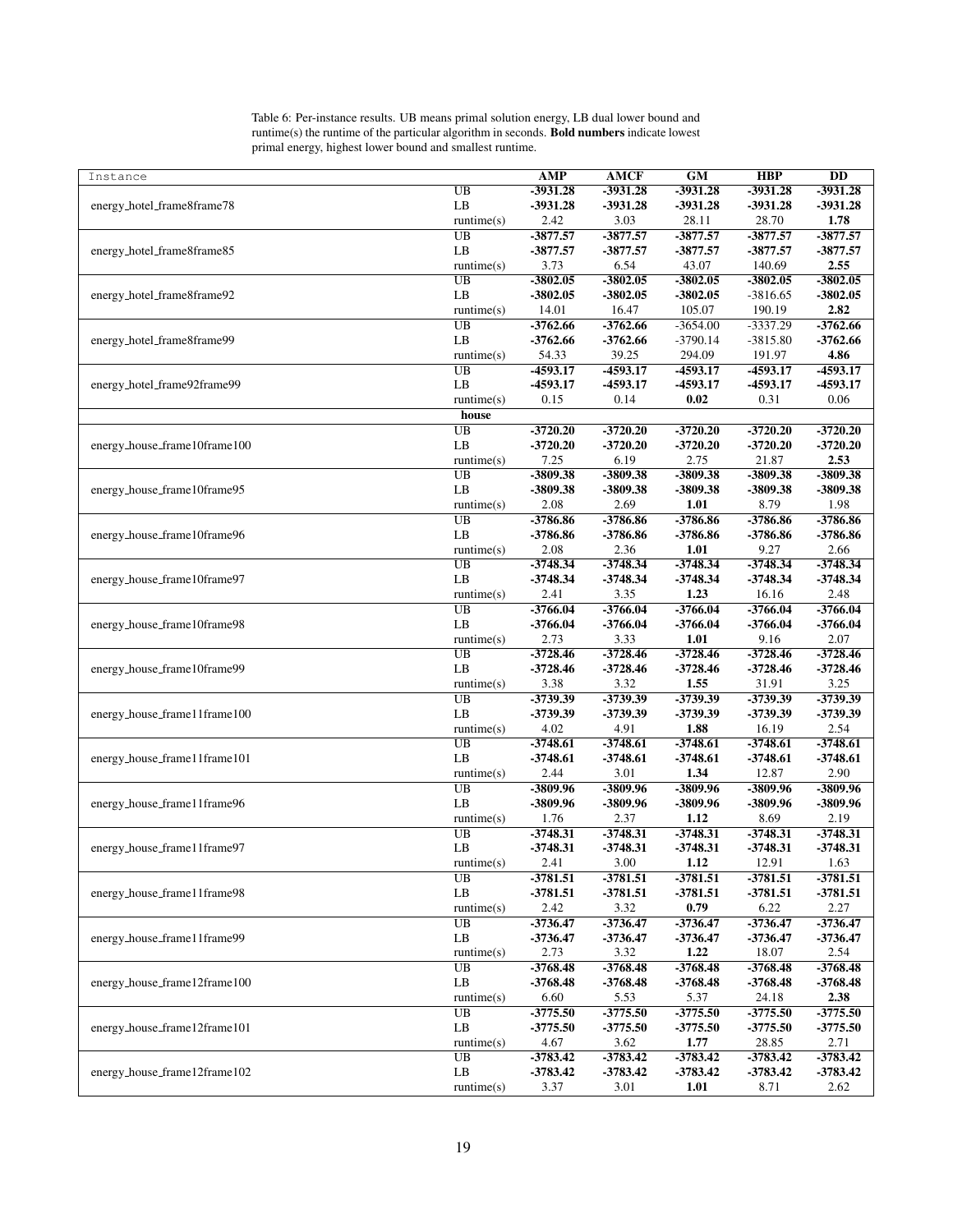Table 6: Per-instance results. UB means primal solution energy, LB dual lower bound and runtime(s) the runtime of the particular algorithm in seconds. **Bold numbers** indicate lowest primal energy, highest lower bound and smallest runtime.

| Instance                     |                            | <b>AMP</b>         | <b>AMCF</b>      | <b>GM</b>                | <b>HBP</b>          | DD                 |
|------------------------------|----------------------------|--------------------|------------------|--------------------------|---------------------|--------------------|
|                              | $\overline{UB}$            | $-3780.35$         | $-3780.35$       | $-3780.35$               | $-3780.35$          | $-3780.35$         |
| energy_house_frame12frame97  | LB                         | -3780.35           | -3780.35         | $-3780.35$               | -3780.35            | $-3780.35$         |
|                              | $\text{ runtime}(s)$       | 3.05               | 2.99             | 1.45                     | 15.89               | 2.68               |
|                              | UB                         | $-3807.50$         | $-3807.50$       | $-3807.50$               | $-3807.50$          | $-3807.50$         |
| energy_house_frame12frame98  | LB                         | $-3807.50$         | $-3807.50$       | -3807.50                 | $-3807.50$          | $-3807.50$         |
|                              | runtime(s)                 | 3.06               | 3.02             | 1.11                     | 9.30                | 1.76               |
|                              | UB                         | $-3766.79$         | $-3766.79$       | $-3766.79$               | $-3766.79$          | -3766.79           |
| energy_house_frame12frame99  | LB                         | $-3766.79$         | $-3766.79$       | $-3766.79$               | $-3766.79$          | $-3766.79$         |
|                              | $\text{ runtime}(s)$       | 4.34               | 3.31             | 1.89                     | 28.90               | 2.49               |
|                              | UB                         | $-3749.52$         | $-3749.52$       | $-3749.52$               | $-3749.52$          | $-3749.52$         |
| energy_house_frame13frame100 | LB                         | $-3749.52$         | $-3749.52$       | $-3749.52$               | $-3749.52$          | $-3749.52$         |
|                              | runtime(s)                 | 4.34               | 4.26             | 2.66                     | 46.79               | 2.44               |
|                              | UB                         | $-3773.17$         | $-3773.17$       | $-3773.17$               | $-3773.17$          | $-3773.17$         |
| energy_house_frame13frame101 | LB                         | $-3773.17$         | $-3773.17$       | $-3773.17$               | $-3773.17$          | $-3773.17$         |
|                              | runtime(s)                 | 2.73               | 2.35             | 1.33                     | 18.01               | 2.78               |
|                              | $\overline{UB}$            | $-3775.96$         | $-3775.96$       | $-3775.96$               | $-3775.96$          | $-3775.96$         |
| energy_house_frame13frame102 | LB                         | $-3775.96$         | $-3775.96$       | $-3775.96$               | -3775.96            | $-3775.96$         |
|                              | $\text{ runtime}(s)$       | 2.42               | 2.35             | 1.01                     | 5.60                | 2.62               |
|                              | UB                         | $-3749.50$         | $-3749.50$       | $-3749.50$               | $-3749.50$          | $-3749.50$         |
| energy_house_frame13frame103 | LB                         | $-3749.50$         | $-3749.50$       | $-3749.50$               | $-3749.50$          | $-3749.50$         |
|                              | runtime(s)                 | 2.41               | 2.68             | 1.12                     | 17.98               | 2.61               |
|                              | UB                         | -3798.88           | -3798.88         | $-3798.88$               | -3798.88            | $-3798.88$         |
| energy_house_frame13frame98  | LB                         | -3798.88           | -3798.88         | $-3798.88$               | -3798.88            | -3798.88           |
|                              | $\text{ runtime}(s)$       | 2.08               | 2.68             | 1.01                     | 6.64                | 2.45               |
|                              | UB                         | $-3754.97$         | $-3754.97$       | $-3754.97$               | $-3754.97$          | $-3754.97$         |
| energy_house_frame13frame99  | LB                         | $-3754.97$         | -3754.97         | -3754.97                 | $-3754.97$          | -3754.97           |
|                              | runtime(s)                 | 2.73               | 2.36             | 1.45                     | 13.06               | 2.36               |
|                              | UB                         | $-3785.20$         | $-3785.20$       | $-3785.20$               | $-3785.20$          | $-3785.20$         |
| energy_house_frame14frame100 | LB                         | $-3785.20$         | $-3785.20$       | $-3785.20$               | $-3785.20$          | $-3785.20$         |
|                              | $\text{ runtime}(s)$       | 5.63               | 4.25             | 6.35                     | 31.82               | 2.92               |
|                              | UB                         | $-3796.54$         | $-3796.54$       | $-3796.54$               | $-3796.54$          | $-3796.54$         |
| energy_house_frame14frame101 | LB                         | $-3796.54$         | -3796.54         | $-3796.54$               | -3796.54            | $-3796.54$         |
|                              | $\text{ runtime}(s)$       | 4.01               | 3.32             | 1.55                     | 12.88               | 2.68               |
|                              | UB                         | -3806.95           | -3806.95         | -3806.95                 | -3806.95            | -3806.95           |
| energy_house_frame14frame102 | LB                         | -3806.95           | -3806.95         | -3806.95                 | -3806.95            | -3806.95           |
|                              | $\text{ runtime}(s)$       | 2.73               | 2.67             | 1.22                     | 8.27                | 2.56               |
|                              | UB                         | $-3769.12$         | $-3769.12$       | $-3769.12$               | $-3769.12$          | $-3769.12$         |
| energy_house_frame14frame103 | LB                         | $-3769.12$         | $-3769.12$       | $-3769.12$               | $-3769.12$          | $-3769.12$         |
|                              | $\text{ runtime}(s)$       | 3.06               | 2.99             | 1.35                     | 12.88               | 3.29               |
|                              | UB                         | $-3761.22$         | $-3761.22$       | $-3761.22$               | $-3761.22$          | $-3761.22$         |
| energy_house_frame14frame104 | LB                         | $-3761.22$         | $-3761.22$       | $-3761.22$               | $-3761.22$          | $-3761.22$         |
|                              | $\text{ runtime}(s)$       | 4.99               | 4.57             | 6.66                     | 37.48               | 2.92               |
|                              | UB                         | $-3788.42$         | $-3788.42$       | $-3788.42$               | $-3788.42$          | $-3788.42$         |
| energy_house_frame14frame99  | LB                         | -3788.42           | $-3788.42$       | $-3788.42$               | $-3788.42$          | $-3788.42$         |
|                              | $\text{ runtime}(s)$       | 3.69               | 2.68             | 1.55                     | 14.36               | 2.65               |
|                              | UB                         | $-3784.87$         | $-3784.87$       | $-3784.87$               | -3784.87            | $-3784.87$         |
| energy_house_frame15frame100 | LB                         | $-3784.87$         | $-3784.87$       | -3784.87                 | $-3784.87$          | $-3784.87$         |
|                              | $r$ untime $(s)$           | 3.05               | 3.31             | 1.23<br>$-3796.63$       | 16.19               | 2.27               |
|                              | UB                         | -3796.63           | -3796.63         |                          | -3796.63            | $-3796.63$         |
| energy_house_frame15frame101 | LB                         | -3796.63<br>2.09   | -3796.63<br>2.36 | $-3796.63$<br>0.79       | -3796.63<br>8.64    | $-3796.63$<br>2.19 |
|                              | $\text{ runtime}(s)$       |                    | $-3798.54$       |                          | $-3798.54$          |                    |
|                              | UB                         | -3798.54           |                  | $-3798.54$<br>$-3798.54$ |                     | $-3798.54$         |
| energy_house_frame15frame102 | LB                         | $-3798.54$         | -3798.54         |                          | -3798.54            | -3798.54           |
|                              | $\text{ runtime}(s)$       | 2.09<br>$-3774.99$ | 2.04             | 0.57                     | 5.66                | 2.03               |
|                              | UB                         |                    | $-3774.99$       | $-3774.99$               | $-3774.99$          | $-3774.99$         |
| energy_house_frame15frame103 | LB                         | -3774.99           | -3774.99<br>2.69 | -3774.99<br>0.68         | -3774.99            | $-3774.99$         |
|                              | $\text{ runtime}(s)$<br>UB | 2.09<br>$-3762.50$ | $-3762.50$       | $-3762.50$               | 12.87<br>$-3762.50$ | 1.98<br>$-3762.50$ |
| energy_house_frame15frame104 | LB                         | $-3762.50$         | $-3762.50$       | -3762.50                 | $-3762.50$          | $-3762.50$         |
|                              | runtime(s)                 | 3.05               | 3.62             | 1.67                     | 17.90               | 3.07               |
|                              |                            |                    |                  |                          |                     |                    |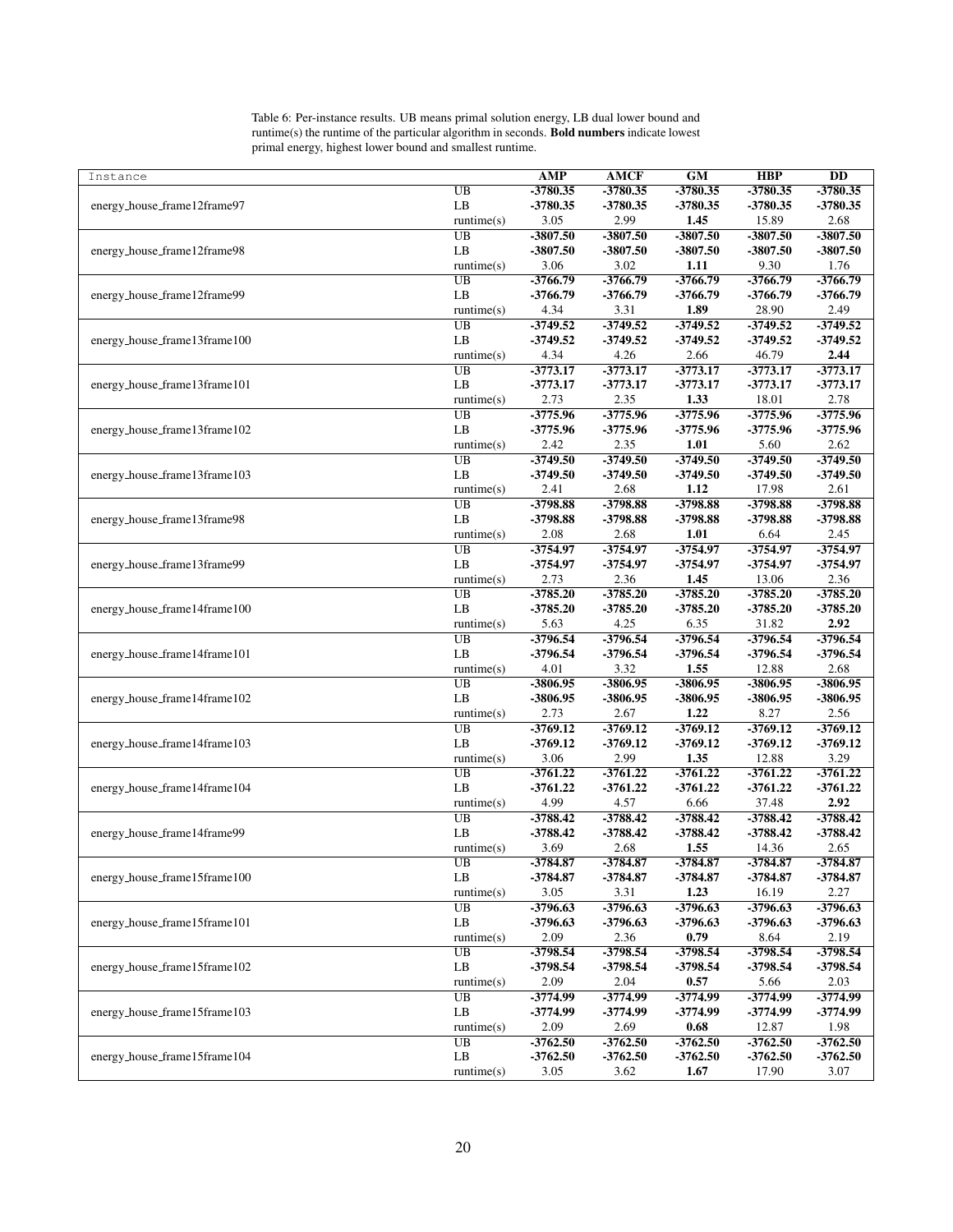| Instance                     |                      | <b>AMP</b> | <b>AMCF</b> | GM         | <b>HBP</b> | $\overline{DD}$ |
|------------------------------|----------------------|------------|-------------|------------|------------|-----------------|
|                              | UB                   | $-3745.16$ | $-3745.16$  | $-3745.16$ | $-3745.16$ | $-3745.16$      |
| energy_house_frame15frame105 | LB                   | $-3745.16$ | $-3745.16$  | $-3745.16$ | $-3745.16$ | $-3745.16$      |
|                              | $\text{ runtime}(s)$ | 2.41       | 3.62        | 0.90       | 9.21       | 2.09            |
|                              | UB                   | -3804.83   | -3804.83    | -3804.83   | -3804.83   | -3804.83        |
| energy_house_frame16frame101 | LB                   | -3804.83   | -3804.83    | -3804.83   | -3804.83   | -3804.83        |
|                              | $\text{ runtime}(s)$ | 1.76       | 2.36        | 4.38       | 9.34       | 1.44            |
|                              | UB                   | $-3815.11$ | $-3815.11$  | $-3815.11$ | $-3815.11$ | $-3815.11$      |
| energy_house_frame16frame102 | LB                   | -3815.11   | $-3815.11$  | $-3815.11$ | $-3815.11$ | $-3815.11$      |
|                              | $\text{ runtime}(s)$ | 1.77       | 1.73        | 0.68       | 6.15       | 1.40            |
|                              | UB                   | $-3787.76$ | $-3787.76$  | $-3787.76$ | $-3787.76$ | $-3787.76$      |
| energy_house_frame16frame103 | LB                   | $-3787.76$ | $-3787.76$  | $-3787.76$ | -3787.76   | $-3787.76$      |
|                              | $\text{ runtime}(s)$ | 1.76       | 2.05        | 0.78       | 8.06       | 2.01            |
|                              | $\overline{UB}$      | $-3774.51$ | $-3774.51$  | $-3774.51$ | $-3774.51$ | $-3774.51$      |
| energy_house_frame16frame104 | LB                   | $-3774.51$ | $-3774.51$  | $-3774.51$ | $-3774.51$ | $-3774.51$      |
|                              | $\text{ runtime}(s)$ | 2.41       | 2.99        | 6.07       | 18.36      | 1.83            |
|                              | UB                   | $-3752.97$ | $-3752.97$  | $-3752.97$ | $-3752.97$ | $-3752.97$      |
| energy_house_frame16frame105 | LB                   | $-3752.97$ | -3752.97    | $-3752.97$ | $-3752.97$ | $-3752.97$      |
|                              | $\text{ runtime}(s)$ | 2.09       | 2.99        | 4.81       | 12.93      | 1.62            |
|                              | UB                   | -3820.84   | $-3820.84$  | -3820.84   | -3820.84   | $-3820.84$      |
| energy_house_frame17frame102 | LB                   | $-3820.84$ | $-3820.84$  | -3820.84   | $-3820.84$ | $-3820.84$      |
|                              | $\text{ runtime}(s)$ | 1.44       | 1.73        | 0.46       | 3.32       | 1.34            |
|                              | UB                   | -3799.56   | -3799.56    | $-3799.56$ | -3799.56   | $-3799.56$      |
| energy_house_frame17frame103 | LB                   | -3799.56   | -3799.56    | -3799.56   | -3799.56   | -3799.56        |
|                              | $\text{ runtime}(s)$ | 1.77       | 2.04        | 0.57       | 6.48       | 1.97            |
|                              | UB                   | $-3774.96$ | $-3774.96$  | $-3774.96$ | $-3774.96$ | $-3774.96$      |
| energy_house_frame17frame104 | LB                   | $-3774.96$ | $-3774.96$  | $-3774.96$ | $-3774.96$ | $-3774.96$      |
|                              | $\text{ runtime}(s)$ | 2.09       | 2.36        | 1.11       | 12.83      | 1.93            |
|                              | $\overline{UB}$      | $-3756.27$ | $-3756.27$  | $-3756.27$ | $-3756.27$ | $-3756.27$      |
| energy_house_frame17frame105 | LB                   | $-3756.27$ | $-3756.27$  | -3756.27   | $-3756.27$ | $-3756.27$      |
|                              | $\text{ runtime}(s)$ | 2.41       | 2.99        | 0.79       | 9.35       | 2.97            |
|                              | UB                   | $-3821.69$ | $-3821.69$  | $-3821.69$ | $-3821.69$ | $-3821.69$      |
| energy_house_frame18frame103 | LB                   | $-3821.69$ | $-3821.69$  | $-3821.69$ | $-3821.69$ | $-3821.69$      |
|                              | $\text{ runtime}(s)$ | 2.41       | 2.36        | 0.90       | 12.89      | 1.81            |
|                              | UB                   | $-3794.07$ | -3794.07    | $-3794.07$ | -3794.07   | -3794.07        |
| energy_house_frame18frame104 | LB                   | $-3794.07$ | -3794.07    | $-3794.07$ | -3794.07   | $-3794.07$      |
|                              | $\text{ runtime}(s)$ | 3.38       | 3.64        | 2.10       | 24.01      | 2.99            |
|                              | UB                   | $-3777.39$ | $-3777.39$  | $-3777.39$ | $-3777.39$ | $-3777.39$      |
| energy_house_frame18frame105 | LB                   | $-3777.39$ | $-3777.39$  | $-3777.39$ | -3777.39   | -3777.39        |
|                              | $\text{ runtime}(s)$ | 2.72       | 2.99        | 1.12       | 17.78      | 2.39            |
|                              | UB                   | $-3799.19$ | $-3799.19$  | $-3799.19$ | $-3799.19$ | -3799.19        |
| energy_house_frame19frame104 | LB                   | $-3799.19$ | $-3799.19$  | $-3799.19$ | $-3799.19$ | $-3799.19$      |
|                              | $\text{ runtime}(s)$ | 3.37       | 3.50        | 2.21       | 12.89      | 3.46            |
|                              | UB                   | $-3767.45$ | $-3767.45$  | $-3767.45$ | $-3767.45$ | $-3767.45$      |
| energy_house_frame19frame105 | LB                   | -3767.45   | -3767.45    | -3767.45   | $-3767.45$ | $-3767.45$      |
|                              | $\text{ runtime}(s)$ | 3.08       | 2.68        | 1.45       | 24.10      | 2.33            |
|                              | UB                   | -3833.13   | -3833.13    | -3833.13   | -3833.13   | -3833.13        |
| energy_house_frame1frame86   | LB                   | -3833.13   | -3833.13    | -3833.13   | $-3833.13$ | -3833.13        |
|                              | $\text{ runtime}(s)$ | 1.44       | 1.41        | 0.35       | 2.72       | 1.74            |
|                              | UB                   | -3808.48   | -3808.48    | -3808.48   | -3808.48   | -3808.48        |
| energy_house_frame1frame87   | $\rm LB$             | -3808.48   | -3808.48    | -3808.48   | -3808.48   | -3808.48        |
|                              | runtime(s)           | 1.44       | 1.10        | 0.46       | 4.38       | 1.60            |
|                              | UB                   | $-3758.22$ | $-3758.22$  | $-3758.22$ | $-3758.22$ | $-3758.22$      |
| energy_house_frame1frame88   | LB                   | $-3758.22$ | $-3758.22$  | $-3758.22$ | $-3758.22$ | $-3758.22$      |
|                              | $\text{ runtime}(s)$ | 1.76       | 1.92        | 0.68       | 7.04       | 2.06            |
|                              | $\overline{UB}$      | $-3776.74$ | $-3776.74$  | $-3776.74$ | $-3776.74$ | -3776.74        |
| energy_house_frame1frame89   | LB                   | -3776.74   | $-3776.74$  | -3776.74   | $-3776.74$ | $-3776.74$      |
|                              | $\text{ runtime}(s)$ | 2.09       | 2.04        | 0.68       | 8.37       | 2.31            |
|                              | UB                   | -3710.78   | $-3710.78$  | $-3710.78$ | $-3710.78$ | -3710.78        |
| energy_house_frame1frame90   | LB                   | $-3710.78$ | $-3710.78$  | $-3710.78$ | $-3710.78$ | $-3710.78$      |
|                              | $\text{ runtime}(s)$ | 2.40       | 2.04        | 1.78       | 56.87      | 3.92            |

Table 6: Per-instance results. UB means primal solution energy, LB dual lower bound and runtime(s) the runtime of the particular algorithm in seconds. **Bold numbers** indicate lowest primal energy, highest lower bound and smallest runtime.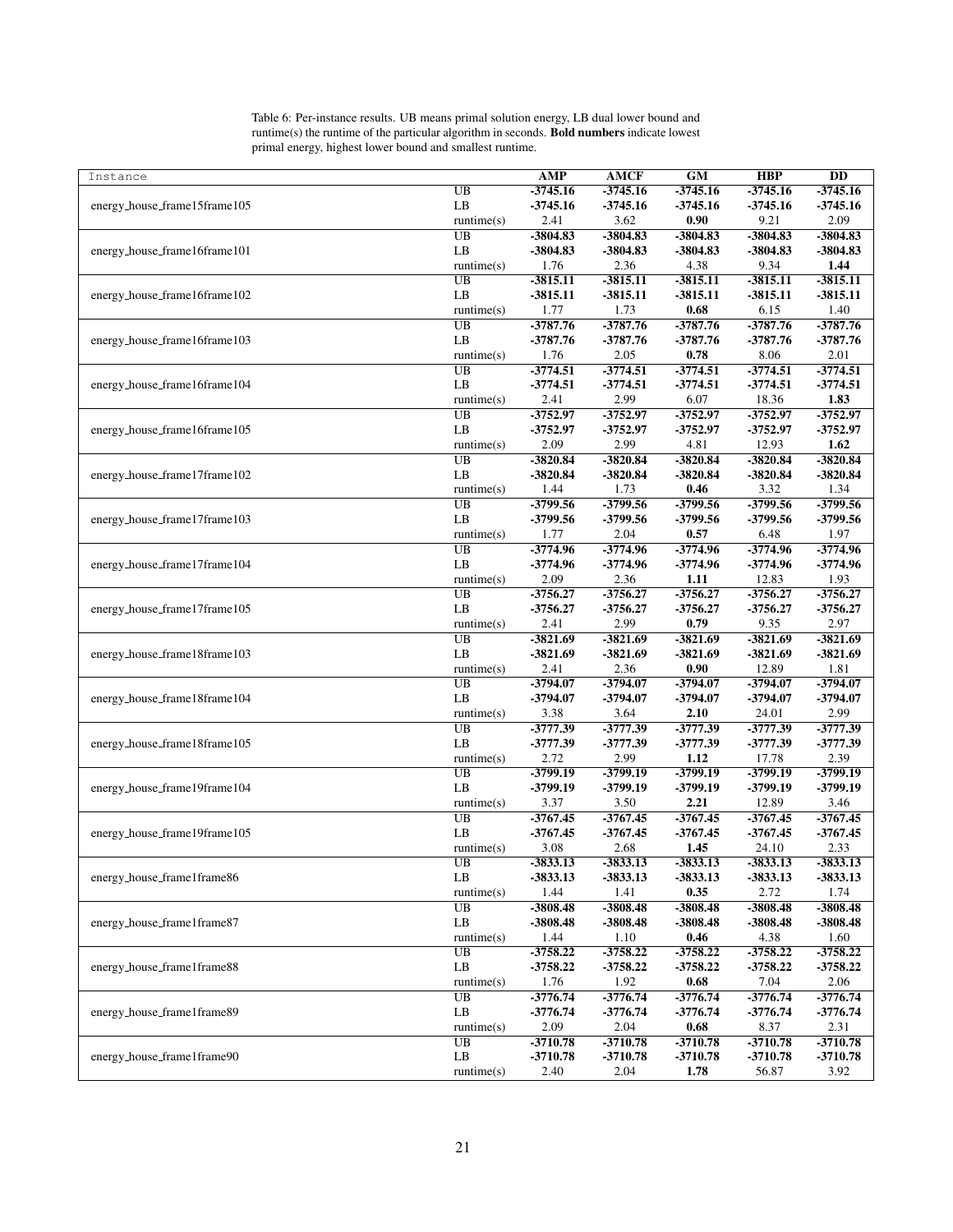| Instance                     |                      | <b>AMP</b> | <b>AMCF</b> | GM         | <b>HBP</b> | $\overline{DD}$ |
|------------------------------|----------------------|------------|-------------|------------|------------|-----------------|
|                              | $\overline{UB}$      | $-3761.74$ | $-3761.74$  | $-3761.74$ | $-3761.74$ | $-3761.74$      |
| energy_house_frame1frame91   | LB                   | $-3761.74$ | $-3761.74$  | $-3761.74$ | $-3761.74$ | $-3761.74$      |
|                              | $\text{ runtime}(s)$ | 2.08       | 2.36        | 0.79       | 5.97       | 2.66            |
|                              | UB                   | $-3772.12$ | $-3772.12$  | $-3772.12$ | $-3772.12$ | $-3772.12$      |
| energy_house_frame20frame105 | LB                   | $-3772.12$ | $-3772.12$  | $-3772.12$ | $-3772.12$ | $-3772.12$      |
|                              | $\text{ runtime}(s)$ | 2.40       | 2.68        | 0.90       | 9.59       | 2.50            |
|                              | UB                   | -3837.08   | -3837.08    | -3837.08   | -3837.08   | -3837.08        |
| energy_house_frame2frame87   | LB                   | -3837.08   | $-3837.08$  | -3837.08   | -3837.08   | -3837.08        |
|                              | $\text{ runtime}(s)$ | 1.44       | 1.10        | 0.35       | 2.01       | 1.32            |
|                              | UB                   | $-3807.53$ | -3807.53    | $-3807.53$ | $-3807.53$ | -3807.53        |
| energy_house_frame2frame88   | LB                   | -3807.53   | -3807.53    | -3807.53   | -3807.53   | -3807.53        |
|                              | $\text{ runtime}(s)$ | 1.44       | 2.04        | 0.46       | 5.97       | 1.69            |
|                              | UB                   | $-3807.82$ | $-3807.82$  | $-3807.82$ | $-3807.82$ | $-3807.82$      |
| energy_house_frame2frame89   | LB                   | -3807.82   | -3807.82    | -3807.82   | -3807.82   | $-3807.82$      |
|                              | $\text{ runtime}(s)$ | 1.76       | 2.06        | 0.68       | 7.47       | 2.05            |
|                              | UB                   | $-3766.17$ | $-3766.17$  | $-3766.17$ | $-3766.17$ | $-3766.17$      |
| energy_house_frame2frame90   | LB                   | $-3766.17$ | $-3766.17$  | $-3766.17$ | $-3766.17$ | $-3766.17$      |
|                              | $\text{ runtime}(s)$ | 2.08       | 2.36        | 1.00       | 16.25      | 1.72            |
|                              | $_{\rm UB}$          | $-3791.43$ | $-3791.43$  | $-3791.43$ | $-3791.43$ | $-3791.43$      |
| energy_house_frame2frame91   | LB                   | $-3791.43$ | $-3791.43$  | $-3791.43$ | $-3791.43$ | $-3791.43$      |
|                              | $\text{ runtime}(s)$ | 1.76       | 2.67        | 0.81       | 6.42       | 2.12            |
|                              | UB                   | $-3753.22$ | $-3753.22$  | $-3753.22$ | $-3753.22$ | $-3753.22$      |
| energy_house_frame2frame92   | LB                   | $-3753.22$ | $-3753.22$  | $-3753.22$ | $-3753.22$ | $-3753.22$      |
|                              | $\text{ runtime}(s)$ | 2.73       | 3.31        | 1.01       | 16.13      | 1.56            |
|                              | UB                   | $-3808.14$ | $-3808.14$  | $-3808.14$ | $-3808.14$ | $-3808.14$      |
| energy_house_frame3frame88   | LB                   | -3808.14   | $-3808.14$  | $-3808.14$ | -3808.14   | $-3808.14$      |
|                              | $\text{ runtime}(s)$ | 1.76       | 2.04        | 0.68       | 7.18       | 1.95            |
|                              | $\overline{UB}$      | $-3815.26$ | $-3815.26$  | $-3815.26$ | $-3815.26$ | $-3815.26$      |
| energy_house_frame3frame89   | LB                   | $-3815.26$ | $-3815.26$  | $-3815.26$ | $-3815.26$ | $-3815.26$      |
|                              | $\text{ runtime}(s)$ | 2.40       | 2.36        | 0.68       | 7.58       | 2.06            |
|                              | UB                   | $-3761.33$ | $-3761.33$  | $-3761.33$ | $-3761.33$ | $-3761.33$      |
| energy_house_frame3frame90   | LB                   | $-3761.33$ | $-3761.33$  | $-3761.33$ | $-3761.33$ | $-3761.33$      |
|                              | $\text{ runtime}(s)$ | 2.41       | 2.68        | 1.22       | 24.28      | 2.13            |
|                              | UB                   | -3808.47   | -3808.47    | $-3808.47$ | $-3808.47$ | $-3808.47$      |
| energy_house_frame3frame91   | LB                   | -3808.47   | -3808.47    | -3808.47   | -3808.47   | -3808.47        |
|                              | $\text{ runtime}(s)$ | 2.08       | 2.99        | 0.79       | 6.61       | 1.71            |
|                              | UB                   | $-3769.27$ | $-3769.27$  | $-3769.27$ | $-3769.27$ | -3769.27        |
| energy_house_frame3frame92   | LB                   | $-3769.27$ | -3769.27    | -3769.27   | $-3769.27$ | -3769.27        |
|                              | $\text{ runtime}(s)$ | 3.05       | 3.64        | 1.12       | 11.88      | 1.87            |
|                              | UB                   | -3763.96   | -3763.96    | $-3763.96$ | -3763.96   | $-3763.96$      |
| energy_house_frame3frame93   | LB                   | -3763.96   | -3763.96    | -3763.96   | -3763.96   | -3763.96        |
|                              | $\text{ runtime}(s)$ | 3.38       | 3.63        | 1.56       | 12.86      | 3.31            |
|                              | $\overline{UB}$      | $-3826.43$ | $-3826.43$  | $-3826.43$ | $-3826.43$ | $-3826.43$      |
| energy_house_frame4frame89   | LB                   | $-3826.43$ | $-3826.43$  | -3826.43   | $-3826.43$ | $-3826.43$      |
|                              | $\text{ runtime}(s)$ | 2.08       | 2.36        | 1.00       | 9.00       | 2.12            |
|                              | UB                   | $-3772.11$ | $-3772.11$  | $-3772.11$ | $-3772.11$ | $-3772.11$      |
| energy_house_frame4frame90   | $\rm LB$             | $-3772.11$ | $-3772.11$  | $-3772.11$ | $-3772.11$ | $-3772.11$      |
|                              | $\text{ runtime}(s)$ | 2.08       | 2.36        | 1.55       | 12.91      | 2.29            |
|                              | $\overline{UB}$      | -3813.78   | -3813.78    | -3813.78   | -3813.78   | -3813.78        |
| energy_house_frame4frame91   | LB                   | $-3813.78$ | -3813.78    | -3813.78   | -3813.78   | -3813.78        |
|                              | runtime(s)           | 2.08       | 2.68        | 1.00       | 8.87       | 2.99            |
|                              | UB                   | $-3769.21$ | $-3769.21$  | $-3769.21$ | $-3769.21$ | $-3769.21$      |
| energy_house_frame4frame92   | LB                   | $-3769.21$ | $-3769.21$  | -3769.21   | $-3769.21$ | $-3769.21$      |
|                              | $\text{ runtime}(s)$ | 2.73       | 3.95        | 1.88       | 12.89      | 3.15            |
|                              | $\overline{UB}$      | $-3770.02$ | $-3770.02$  | $-3770.02$ | $-3770.02$ | -3770.02        |
| energy_house_frame4frame93   | LB                   | $-3770.02$ | $-3770.02$  | $-3770.02$ | $-3770.02$ | $-3770.02$      |
|                              | $\text{ runtime}(s)$ | 3.05       | 3.63        | 2.21       | 12.91      | 1.78            |
|                              | UB                   | $-3781.42$ | $-3781.42$  | $-3781.42$ | $-3781.42$ | $-3781.42$      |
| energy_house_frame4frame94   | LB                   | $-3781.42$ | $-3781.42$  | $-3781.42$ | $-3781.42$ | $-3781.42$      |
|                              | $\text{ runtime}(s)$ | 2.41       | 3.33        | 1.66       | 12.92      | 2.72            |

Table 6: Per-instance results. UB means primal solution energy, LB dual lower bound and runtime(s) the runtime of the particular algorithm in seconds. **Bold numbers** indicate lowest primal energy, highest lower bound and smallest runtime.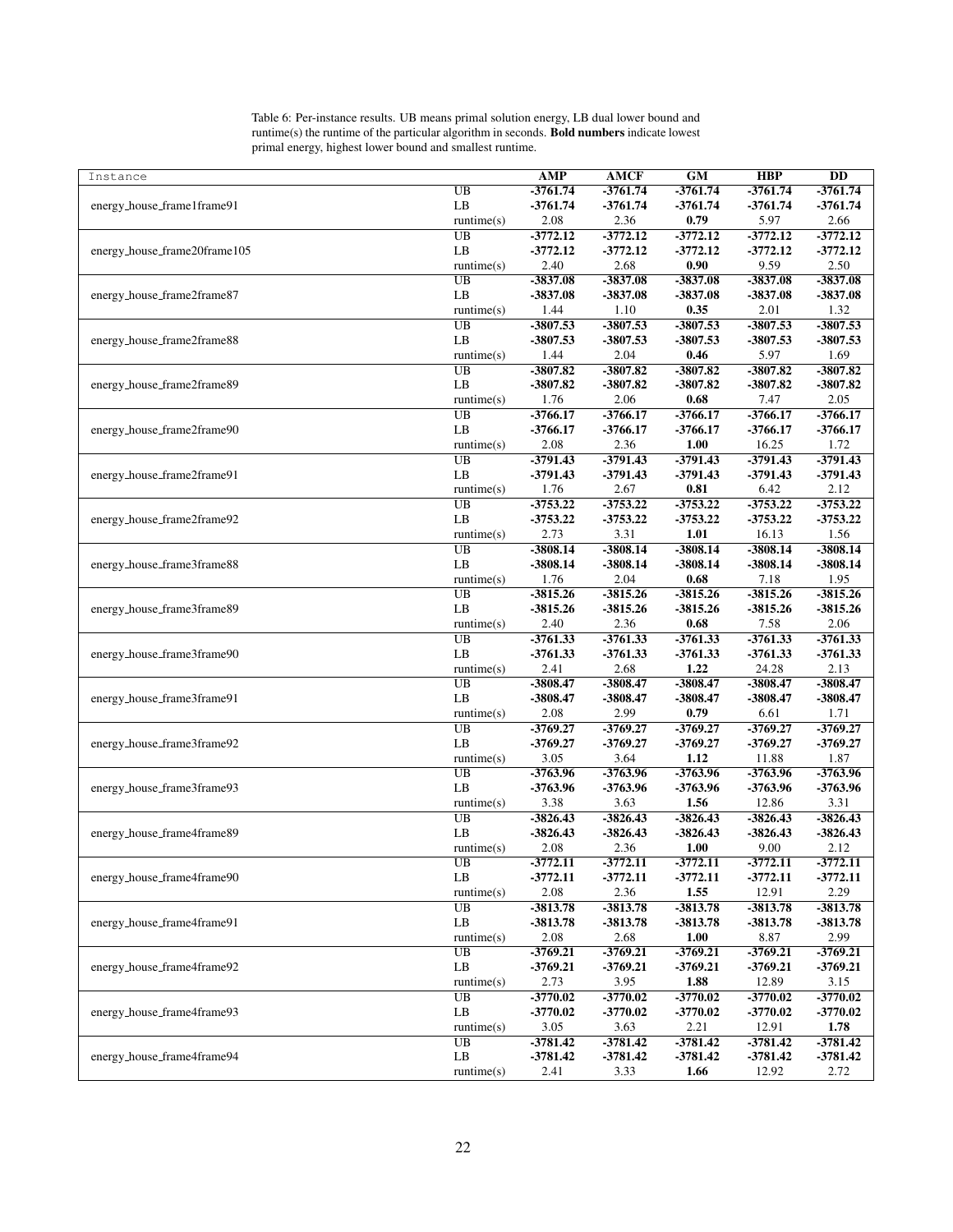Table 6: Per-instance results. UB means primal solution energy, LB dual lower bound and runtime(s) the runtime of the particular algorithm in seconds. **Bold numbers** indicate lowest primal energy, highest lower bound and smallest runtime.

| Instance                   |                      | <b>AMP</b> | <b>AMCF</b> | GM         | <b>HBP</b> | $\overline{DD}$ |
|----------------------------|----------------------|------------|-------------|------------|------------|-----------------|
|                            | UB                   | $-3757.48$ | $-3757.48$  | $-3757.48$ | $-3757.48$ | $-3757.48$      |
| energy_house_frame5frame90 | LB                   | $-3757.48$ | $-3757.48$  | $-3757.48$ | $-3757.48$ | $-3757.48$      |
|                            | $\text{ runtime}(s)$ | 2.40       | 2.04        | 1.44       | 37.31      | 1.94            |
|                            | UB                   | -3801.56   | $-3801.56$  | $-3801.56$ | $-3801.56$ | $-3801.56$      |
| energy_house_frame5frame91 | LB                   | -3801.56   | -3801.56    | -3801.56   | $-3801.56$ | $-3801.56$      |
|                            | $\text{ runtime}(s)$ | 2.09       | 2.36        | 0.90       | 8.11       | 1.78            |
|                            | UB                   | -3759.36   | $-3759.36$  | -3759.36   | $-3759.36$ | $-3759.36$      |
| energy_house_frame5frame92 | LB                   | -3759.36   | -3759.36    | -3759.36   | $-3759.36$ | -3759.36        |
|                            | $\text{ runtime}(s)$ | 2.74       | 2.68        | 1.34       | 18.41      | 2.52            |
|                            | UB                   | $-3764.02$ | $-3764.02$  | $-3764.02$ | $-3764.02$ | $-3764.02$      |
| energy_house_frame5frame93 | LB                   | $-3764.02$ | $-3764.02$  | $-3764.02$ | $-3764.02$ | $-3764.02$      |
|                            | $\text{ runtime}(s)$ | 3.05       | 3.00        | 1.66       | 12.93      | 2.15            |
|                            | UB                   | $-3765.23$ | $-3765.23$  | $-3765.23$ | $-3765.23$ | $-3765.23$      |
| energy_house_frame5frame94 | LB                   | $-3765.23$ | $-3765.23$  | $-3765.23$ | $-3765.23$ | $-3765.23$      |
|                            | runtime(s)           | 2.73       | 2.68        | 1.56       | 12.87      | 2.06            |
|                            | UB                   | $-3773.62$ | $-3773.62$  | $-3773.62$ | $-3773.62$ | $-3773.62$      |
| energy_house_frame5frame95 | LB                   | $-3773.62$ | $-3773.62$  | $-3773.62$ | $-3773.62$ | $-3773.62$      |
|                            | $\text{ runtime}(s)$ | 3.37       | 3.01        | 1.55       | 11.99      | 1.72            |
|                            | UB                   | -3824.94   | $-3824.94$  | $-3824.94$ | -3824.94   | $-3824.94$      |
| energy_house_frame6frame91 | LB                   | -3824.94   | $-3824.94$  | $-3824.94$ | -3824.94   | -3824.94        |
|                            | $\text{ runtime}(s)$ | 1.77       | 2.36        | 1.11       | 7.96       | 2.60            |
|                            | UB                   | $-3779.95$ | $-3779.95$  | $-3779.95$ | $-3779.95$ | $-3779.95$      |
| energy_house_frame6frame92 | LB                   | -3779.95   | -3779.95    | -3779.95   | -3779.95   | -3779.95        |
|                            | $\text{ runtime}(s)$ | 3.05       | 3.32        | 1.56       | 12.95      | 2.34            |
|                            | UB                   | $-3780.40$ | -3780.40    | $-3780.40$ | $-3780.40$ | $-3780.40$      |
| energy_house_frame6frame93 | LB                   | $-3780.40$ | $-3780.40$  | $-3780.40$ | $-3780.40$ | $-3780.40$      |
|                            | $\text{ runtime}(s)$ | 3.69       | 3.00        | 2.32       | 16.16      | 3.18            |
|                            | UB                   | $-3787.27$ | $-3787.27$  | $-3787.27$ | $-3787.27$ | $-3787.27$      |
| energy_house_frame6frame94 | LB                   | $-3787.27$ | $-3787.27$  | $-3787.27$ | $-3787.27$ | $-3787.27$      |
|                            | $\text{ runtime}(s)$ | 2.09       | 2.78        | 1.77       | 17.81      | 2.27            |
|                            | UB                   | $-3794.15$ | $-3794.15$  | $-3794.15$ | $-3794.15$ | $-3794.15$      |
| energy_house_frame6frame95 | LB                   | $-3794.15$ | $-3794.15$  | -3794.15   | $-3794.15$ | $-3794.15$      |
|                            | $\text{ runtime}(s)$ | 3.37       | 3.31        | 1.78       | 11.84      | 2.06            |
|                            | UB                   | $-3770.58$ | $-3770.58$  | $-3770.58$ | $-3770.58$ | $-3770.58$      |
| energy_house_frame6frame96 | LB                   | $-3770.58$ | $-3770.58$  | $-3770.58$ | $-3770.58$ | $-3770.58$      |
|                            | $\text{ runtime}(s)$ | 3.70       | 3.00        | 2.03       | 28.82      | 2.20            |
|                            | UB                   | $-3764.47$ | $-3764.47$  | $-3764.47$ | $-3764.47$ | $-3764.47$      |
| energy_house_frame7frame92 | LB                   | $-3764.47$ | $-3764.47$  | $-3764.47$ | $-3764.47$ | $-3764.47$      |
|                            | $\text{ runtime}(s)$ | 3.05       | 3.31        | 1.66       | 16.11      | 3.04            |
|                            | UB                   | $-3768.98$ | -3768.98    | $-3768.98$ | $-3768.98$ | $-3768.98$      |
| energy_house_frame7frame93 | LB                   | -3768.98   | $-3768.98$  | -3768.98   | $-3768.98$ | $-3768.98$      |
|                            | $\text{ runtime}(s)$ | 3.38       | 3.63        | 2.09       | 28.11      | 2.29            |
|                            | UB                   | $-3771.82$ | $-3771.82$  | $-3771.82$ | $-3771.82$ | $-3771.82$      |
| energy_house_frame7frame94 | LB                   | $-3771.82$ | -3771.82    | $-3771.82$ | $-3771.82$ | $-3771.82$      |
|                            | $\text{ runtime}(s)$ | 2.41       | 3.08        | 1.66       | 12.86      | 2.32            |
|                            | UB                   | -3780.66   | -3780.66    | -3780.66   | -3780.66   | -3780.66        |
| energy_house_frame7frame95 | $\rm LB$             | -3780.66   | -3780.66    | -3780.66   | -3780.66   | $-3780.66$      |
|                            | $\text{ runtime}(s)$ | 3.38       | 3.19        | 1.67       | 16.48      | 2.16            |
|                            | <b>UB</b>            | $-3755.85$ | $-3755.85$  | $-3755.85$ | $-3755.85$ | $-3755.85$      |
| energy_house_frame7frame96 | LB                   | $-3755.85$ | -3755.85    | $-3755.85$ | $-3755.85$ | $-3755.85$      |
|                            | $\text{ runtime}(s)$ | 4.03       | 3.00        | 1.99       | 17.88      | 2.67            |
|                            | UB                   | -3712.31   | $-3712.31$  | $-3712.31$ | $-3712.31$ | $-3712.31$      |
| energy_house_frame7frame97 | LB                   | $-3712.31$ | $-3712.31$  | $-3712.31$ | $-3712.31$ | $-3712.31$      |
|                            | $\text{ runtime}(s)$ | 3.37       | 3.63        | 2.54       | 17.82      | 4.17            |
|                            | $\overline{UB}$      | $-3787.12$ | $-3787.12$  | $-3787.12$ | $-3787.12$ | $-3787.12$      |
| energy_house_frame8frame93 | LB                   | $-3787.12$ | $-3787.12$  | $-3787.12$ | $-3787.12$ | $-3787.12$      |
|                            | $\text{ runtime}(s)$ | 3.38       | 3.96        | 2.32       | 21.87      | 2.78            |
|                            | UB                   | $-3794.54$ | $-3794.54$  | $-3794.54$ | $-3794.54$ | $-3794.54$      |
| energy_house_frame8frame94 | LB                   | -3794.54   | -3794.54    | -3794.54   | -3794.54   | -3794.54        |
|                            | runtime(s)           | 3.05       | 3.96        | 2.32       | 16.17      | 2.13            |
|                            |                      |            |             |            |            |                 |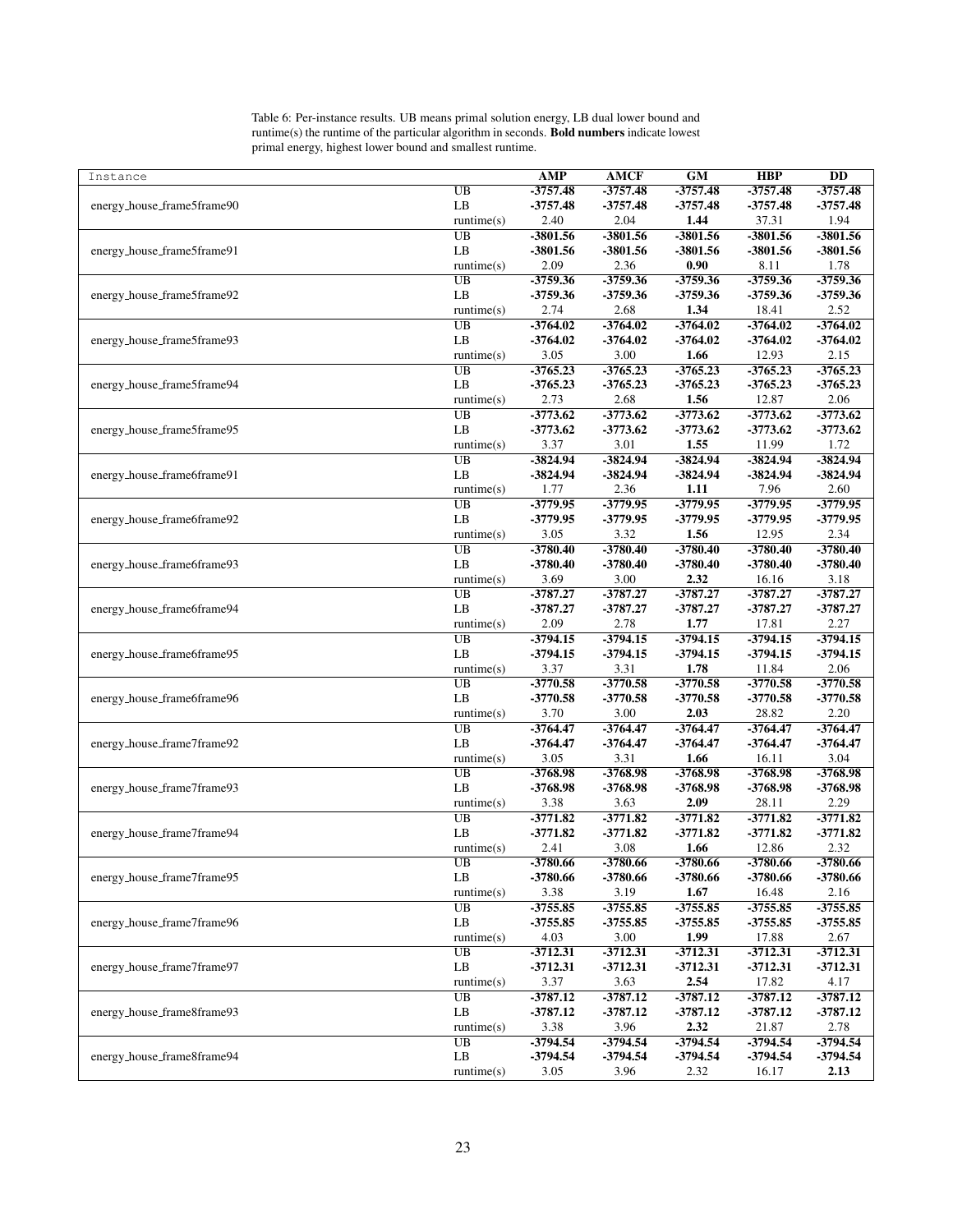| Table 6: Per-instance results. UB means primal solution energy, LB dual lower bound and            |
|----------------------------------------------------------------------------------------------------|
| runtime(s) the runtime of the particular algorithm in seconds. <b>Bold numbers</b> indicate lowest |
| primal energy, highest lower bound and smallest runtime.                                           |

| Instance                   |                      | <b>AMP</b> | <b>AMCF</b> | <b>GM</b>  | <b>HBP</b> | <b>DD</b>  |
|----------------------------|----------------------|------------|-------------|------------|------------|------------|
|                            | UB                   | $-3800.01$ | $-3800.01$  | $-3800.01$ | $-3800.01$ | $-3800.01$ |
| energy_house_frame8frame95 | LB                   | $-3800.01$ | -3800.01    | $-3800.01$ | $-3800.01$ | $-3800.01$ |
|                            | $\text{ runtime}(s)$ | 4.02       | 4.58        | 2.54       | 28.82      | 2.29       |
|                            | UB                   | $-3781.83$ | $-3781.83$  | $-3781.83$ | $-3781.83$ | $-3781.83$ |
| energy_house_frame8frame96 | LB                   | -3781.83   | $-3781.83$  | $-3781.83$ | -3781.83   | $-3781.83$ |
|                            | $\text{ runtime}(s)$ | 4.67       | 5.22        | 3.51       | 16.45      | 3.14       |
|                            | UB                   | $-3738.27$ | $-3738.27$  | $-3738.27$ | $-3738.27$ | $-3738.27$ |
|                            | LB                   | $-3738.27$ | -3738.27    | $-3738.27$ | $-3738.27$ | $-3738.27$ |
| energy_house_frame8frame97 |                      | 4.35       | 5.24        | 6.04       |            | 2.53       |
|                            | $\text{ runtime}(s)$ |            |             |            | 16.24      |            |
|                            | UB                   | $-3759.21$ | $-3759.21$  | $-3759.21$ | $-3759.21$ | $-3759.21$ |
| energy_house_frame8frame98 | LB                   | $-3759.21$ | $-3759.21$  | $-3759.21$ | $-3759.21$ | $-3759.21$ |
|                            | $\text{ runtime}(s)$ | 4.99       | 6.17        | 2.64       | 21.78      | 2.29       |
|                            | UB                   | -3806.80   | $-3806.80$  | $-3806.80$ | $-3806.80$ | $-3806.80$ |
| energy_house_frame9frame94 | LB                   | -3806.80   | -3806.80    | -3806.80   | -3806.80   | $-3806.80$ |
|                            | $\text{ runtime}(s)$ | 1.76       | 2.38        | 0.90       | 8.27       | 2.47       |
|                            | UB                   | $-3811.22$ | $-3811.22$  | $-3811.22$ | $-3811.22$ | $-3811.22$ |
| energy_house_frame9frame95 | LB                   | $-3811.22$ | $-3811.22$  | $-3811.22$ | $-3811.22$ | $-3811.22$ |
|                            | $\text{ runtime}(s)$ | 2.09       | 2.70        | 1.01       | 9.27       | 2.05       |
|                            | UB                   | -3797.97   | $-3797.97$  | $-3797.97$ | $-3797.97$ | $-3797.97$ |
| energy_house_frame9frame96 | LB                   | -3797.97   | -3797.97    | -3797.97   | -3797.97   | -3797.97   |
|                            | $\text{ runtime}(s)$ | 2.08       | 2.36        | 1.01       | 9.29       | 2.55       |
|                            | UB                   | $-3748.62$ | $-3748.62$  | $-3748.62$ | $-3748.62$ | $-3748.62$ |
| energy_house_frame9frame97 | LB                   | $-3748.62$ | $-3748.62$  | $-3748.62$ | $-3748.62$ | $-3748.62$ |
|                            | $\text{ runtime}(s)$ | 2.09       | 3.00        | 1.12       | 16.17      | 2.98       |
|                            | UB                   | $-3770.40$ | $-3770.40$  | $-3770.40$ | $-3770.40$ | $-3770.40$ |
| energy_house_frame9frame98 | LB                   | $-3770.40$ | $-3770.40$  | $-3770.40$ | $-3770.40$ | $-3770.40$ |
|                            | $\text{ runtime}(s)$ | 2.40       | 3.63        | 0.90       | 9.01       | 2.53       |
|                            | $\overline{UB}$      | $-3726.83$ | $-3726.83$  | $-3726.83$ | $-3726.83$ | $-3726.83$ |
| energy_house_frame9frame99 | LB                   | $-3726.83$ | $-3726.83$  | $-3726.83$ | $-3726.83$ | $-3726.83$ |
|                            | $\text{ runtime}(s)$ | 3.05       | 3.63        | 1.55       | 18.35      | 2.66       |
|                            | Hassan               |            |             |            |            |            |
|                            | UB                   | $-2262.66$ | $-2262.66$  | $-2262.66$ | $-2236.29$ | $-2262.66$ |
| board_torresani            | LB                   | $-2262.66$ | $-2262.66$  | $-2262.66$ | $-2263.27$ | $-2262.66$ |
|                            | $\text{ runtime}(s)$ | 2.58       | 2.57        | 3.24       | 54.25      | 3.23       |
|                            | UB                   |            |             |            |            |            |
|                            |                      |            |             |            |            |            |
|                            |                      | $-4124.40$ | $-4105.15$  | $-4091.01$ | $-2991.97$ | $-4135.27$ |
| books_torresani            | LB                   | -4153.99   | $-4163.54$  | $-4200.55$ | $-4232.44$ | -4137.02   |
|                            | $\text{ runtime}(s)$ | 459.31     | 480.94      | 464.50     | 444.69     | 45.79      |
|                            | UB                   | $-2097.78$ | $-2092.19$  | $-1901.89$ | $-903.62$  | $-2097.78$ |
| hammer_torresani           | LB                   | $-2108.19$ | $-2119.02$  | $-2138.38$ | $-2169.68$ | $-2097.78$ |
|                            | $\text{ runtime}(s)$ | 305.12     | 312.79      | 302.55     | 218.99     | 17.60      |
|                            | UB                   | $-3629.91$ | $-3629.91$  | $-3629.91$ | $-3005.44$ | $-3629.91$ |
| party_torresani            | LB                   | $-3643.57$ | $-3639.94$  | $-3662.25$ | $-3671.11$ | $-3629.91$ |
|                            | $\text{ runtime}(s)$ | 292.56     | 334.90      | 258.55     | 220.28     | 16.76      |
|                            | $\overline{UB}$      | $-3278.81$ | $-3261.48$  | $-3277.33$ | $-2328.58$ | $-3288.51$ |
| table_torresani            | LB                   | $-3305.51$ | -3312.67    | $-3301.49$ | $-3369.81$ | $-3288.51$ |
|                            | $\text{ runtime}(s)$ | 245.39     | 249.47      | 255.71     | 151.99     | 7.68       |
|                            | UB                   | $-1625.85$ | $-1625.55$  | $-1625.85$ | $-1625.85$ | $-1625.85$ |
| walking_torresani          | $\rm LB$             | $-1625.85$ | $-1625.85$  | $-1625.85$ | $-1627.00$ | $-1625.85$ |
|                            | runtime(s)           | 4.35       | 8.53        | 13.78      | 76.41      | 16.47      |
|                            | car                  |            |             |            |            |            |
|                            | UB                   | $-34.88$   | -34.88      | $-34.88$   | -34.88     | $-34.88$   |
| car1                       | LB                   | $-34.88$   | $-34.88$    | $-34.88$   | $-34.88$   | $-34.88$   |
|                            | $\text{ runtime}(s)$ | 1.48       | 1.94        | 20.52      | 5.13       | 8.56       |
|                            | UB                   | $-57.62$   | $-57.62$    | $-57.62$   | $-57.62$   | $-46.19$   |
| car10                      | LB                   | $-57.62$   | $-57.62$    | $-57.62$   | $-57.62$   | $-58.66$   |
|                            | $\text{ runtime}(s)$ | 5.38       | 11.43       | 13.41      | 17.78      | 60.73      |
|                            | UB                   | $-63.06$   | $-63.06$    | $-63.06$   | $-63.06$   | $-63.06$   |
| car11                      | LB                   | $-63.06$   | $-63.06$    | $-63.06$   | $-63.06$   | $-63.06$   |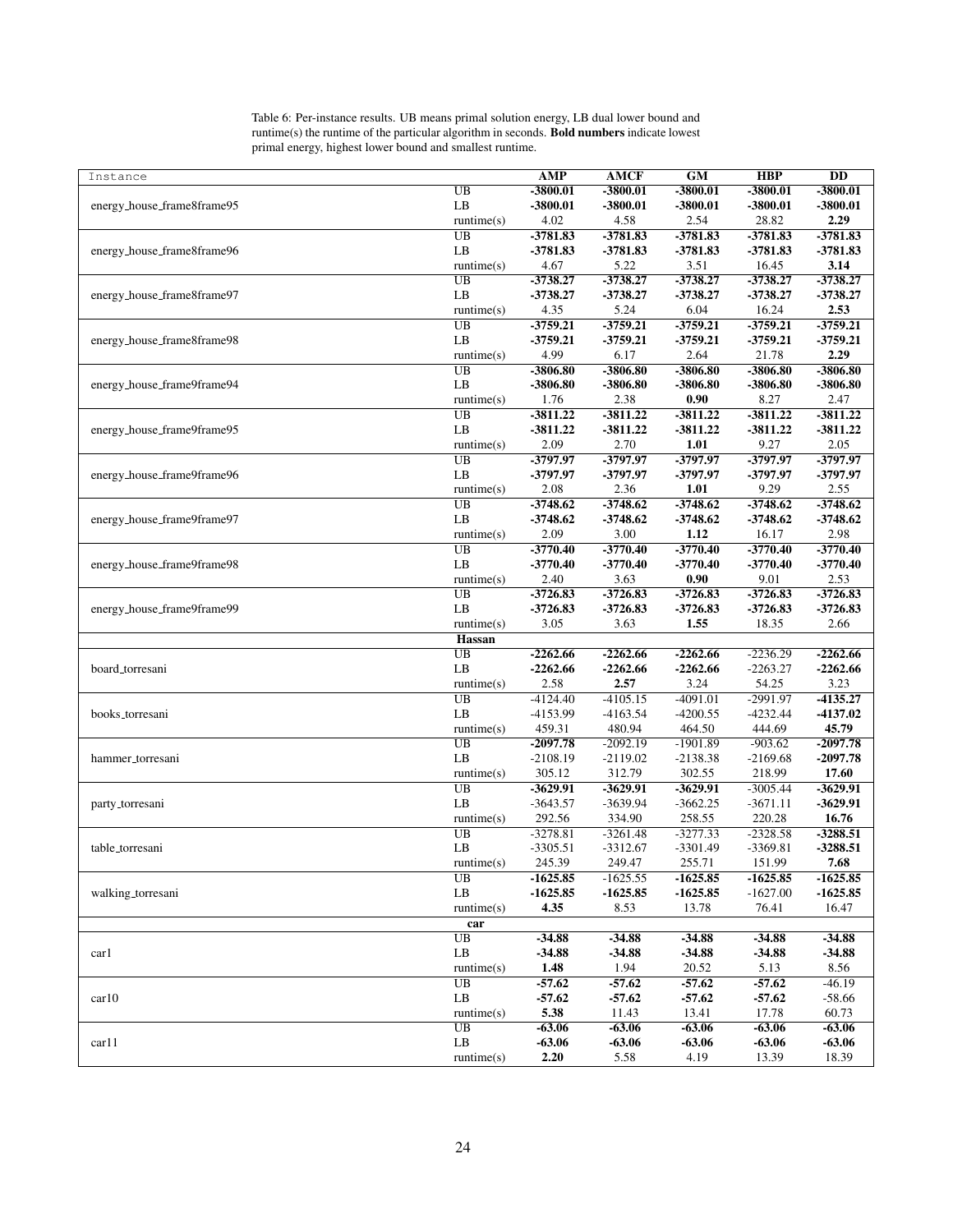| Instance |                            | <b>AMP</b>         | <b>AMCF</b>        | <b>GM</b>          | <b>HBP</b>          | DD                |
|----------|----------------------------|--------------------|--------------------|--------------------|---------------------|-------------------|
|          | UB                         | $-57.36$           | $-55.88$           | $-57.36$           | $-57.36$            | $-37.26$          |
| car12    | LB                         | $-57.36$           | $-57.36$           | $-57.36$           | $-57.36$            | $-59.47$          |
|          | runtime(s)                 | 4.92               | 8.87               | 36.30              | 25.84               | 55.86             |
|          | UB                         | $-72.15$           | $-72.15$           | $-72.15$           | $-72.15$            | $-58.93$          |
| car13    | LB                         | $-72.15$           | $-72.15$           | $-72.15$           | $-72.15$            | $-73.94$          |
|          | runtime(s)                 | 15.10              | 8.94               | 22.94              | 49.63               | 54.78             |
|          | UB                         | $-97.96$           | $-97.70$           | $-97.52$           | $-97.77$            | $-60.72$          |
| car14    | LB                         | $-98.15$           | $-98.02$           | $-98.32$           | $-98.77$            | $-120.95$         |
|          | $\text{ runtime}(s)$       | 3614.22            | 3615.70            | 3610.92            | 2833.06             | 114.21            |
|          | UB                         | $-66.89$           | $-66.89$           | $-66.89$           | $-66.89$            | $-66.89$          |
| car15    | $\rm LB$                   | $-66.89$           | $-66.89$           | $-66.89$           | $-66.89$            | $-67.17$          |
|          | $\text{ runtime}(s)$       | 2.61               | 6.55               | 13.85              | 35.16               | 37.40             |
|          | $\overline{UB}$            | $-68.21$           | $-68.21$           | $-68.21$           | $-68.21$            | $-68.21$          |
| car16    | LB                         | $-68.21$<br>6.25   | $-68.21$<br>5.13   | $-68.21$<br>13.07  | $-68.21$<br>34.80   | $-68.21$<br>55.55 |
|          | runtime(s)<br>UB           | $-57.09$           | $-57.09$           | $-57.09$           | $-57.09$            | $-57.09$          |
| car17    | LB                         | $-57.09$           | $-57.09$           | $-57.09$           | $-57.09$            | $-57.09$          |
|          | $\text{ runtime}(s)$       | 4.78               | 12.26              | 94.38              | 10.31               | 76.36             |
|          | UB                         | $-92.18$           | $-92.18$           | $-92.18$           | $-92.18$            | $-92.18$          |
| car18    | LB                         | $-92.18$           | $-92.18$           | $-92.18$           | $-92.18$            | $-92.18$          |
|          | $\text{ runtime}(s)$       | 15.08              | 18.47              | 29.70              | 114.35              | 105.84            |
|          | UB                         | $-115.11$          | $-115.11$          | $-115.11$          | $-115.11$           | $-80.58$          |
| car19    | LB                         | $-115.11$          | $-115.11$          | $-115.11$          | $-115.11$           | $-120.55$         |
|          | $\text{ runtime}(s)$       | 82.44              | 109.77             | 132.66             | 1604.25             | 349.92            |
|          | UB                         | $-48.85$           | $-48.85$           | $-48.85$           | $-48.85$            | $-48.85$          |
| car2     | LB                         | $-48.85$           | $-48.85$           | $-48.85$           | $-48.85$            | $-48.85$          |
|          | $\text{ runtime}(s)$       | 93.72              | 138.94             | 215.20             | 67.66               | 32.59             |
|          | $\overline{UB}$            | $-106.69$          | $-106.69$          | $-106.69$          | $-106.69$           | $-94.48$          |
| car20    | LB                         | $-106.69$          | $-106.69$          | $-106.69$          | -106.69             | $-107.46$         |
|          | $\text{ runtime}(s)$       | 20.42              | 20.15              | 17.38              | 56.33               | 163.27            |
|          | UB                         | $-94.55$           | $-94.55$           | $-94.55$           | $-94.55$            | $-94.55$          |
| car21    | LB                         | $-94.55$           | $-94.55$           | $-94.55$           | $-94.55$            | $-94.55$          |
|          | $\text{ runtime}(s)$       | 63.10              | 57.48              | 86.08              | 302.83              | 145.09            |
|          | UB                         | $-55.58$           | $-55.58$           | $-55.58$           | $-55.58$            | $-55.58$          |
| car22    | LB                         | $-55.58$           | $-55.58$           | $-55.58$           | $-55.58$            | $-55.58$          |
|          | $\text{ runtime}(s)$       | 1.69               | 1.47               | 1.72               | 3.43                | 27.37             |
|          | UB                         | $-70.20$           | $-64.70$           | $-70.20$           | $-70.20$            | $-47.36$          |
| car23    | LB                         | $-70.20$           | $-70.20$           | $-70.20$           | $-70.20$            | $-75.29$          |
|          | $r$ untime $(s)$           | 29.92              | 61.96              | 41.27              | 165.15              | 63.77             |
|          | UB                         | $-64.58$           | $-64.58$           | $-64.58$           | $-64.58$            | $-55.40$          |
| car24    | LB                         | $-64.58$<br>146.68 | $-64.58$           | $-64.58$<br>392.19 | $-64.58$<br>1158.90 | $-66.32$<br>48.65 |
|          | $\text{ runtime}(s)$<br>UB | $-34.19$           | 139.16<br>$-34.19$ | $-34.19$           | $-34.19$            | $-34.19$          |
| car25    | LB                         | $-34.19$           | $-34.19$           | $-34.19$           | $-34.19$            | $-34.19$          |
|          | $\text{ runtime}(s)$       | 2.01               | 4.20               | 16.96              | 8.67                | 17.74             |
|          | $\overline{UB}$            | $-59.92$           | $-56.97$           | $-59.92$           | $-59.92$            | $-59.92$          |
| car26    | LB                         | $-59.92$           | -59.92             | $-59.92$           | $-59.92$            | $-59.98$          |
|          | runtime(s)                 | 27.64              | 17.56              | 53.86              | 63.54               | 56.01             |
|          | UB                         | $-67.95$           | $-67.95$           | $-67.95$           | $-67.95$            | $-67.95$          |
| car27    | LB                         | $-67.95$           | $-67.95$           | $-67.95$           | $-67.95$            | $-67.95$          |
|          | runtime(s)                 | 13.41              | 25.23              | 28.80              | 81.25               | 54.91             |
|          | UB                         | $-74.92$           | $-74.15$           | $-71.70$           | $-74.73$            | $-38.23$          |
| car28    | LB                         | $-77.06$           | $-76.90$           | $-77.96$           | $-78.18$            | $-113.45$         |
|          | runtime(s)                 | 3630.63            | 3629.86            | 3621.74            | 2392.52             | 133.85            |
|          | UB                         | $-84.31$           | $-81.76$           | $-84.31$           | $-84.31$            | $-48.33$          |
| car29    | LB                         | $-84.37$           | $-84.40$           | $-84.78$           | $-84.73$            | $-93.55$          |
|          | $r$ untime $(s)$           | 3300.78            | 3255.77            | 2735.09            | 2103.61             | 111.87            |
|          | UB                         | $-86.55$           | $-86.55$           | $-86.55$           | $-86.55$            | $-54.10$          |
| car3     | LB                         | $-86.55$           | $-86.55$           | $-86.61$           | $-86.64$            | $-99.20$          |
|          | runtime(s)                 | 1231.46            | 340.40             | 3612.01            | 2044.42             | 158.59            |

Table 6: Per-instance results. UB means primal solution energy, LB dual lower bound and runtime(s) the runtime of the particular algorithm in seconds. **Bold numbers** indicate lowest primal energy, highest lower bound and smallest runtime.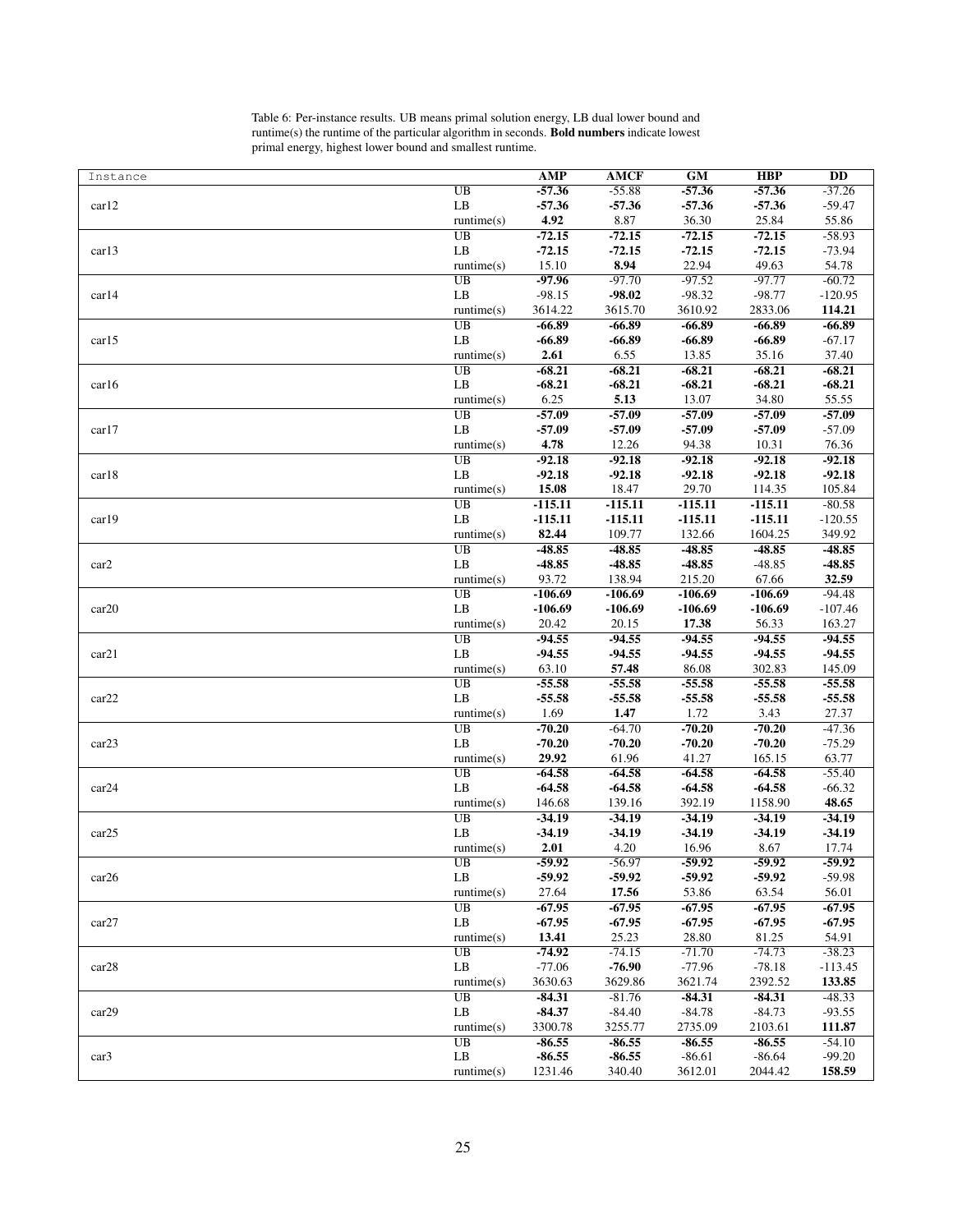| Instance           |                            | <b>AMP</b>         | AMCF                 | <b>GM</b>            | <b>HBP</b>         | DD                   |
|--------------------|----------------------------|--------------------|----------------------|----------------------|--------------------|----------------------|
|                    | $\overline{UB}$            | $-58.85$           | $-58.85$             | $-58.85$             | $-58.85$           | $-52.63$             |
| car30              | LB                         | $-58.85$           | $-58.85$             | $-58.85$             | $-58.85$           | $-60.48$             |
|                    | $\text{ runtime}(s)$       | 41.33              | 87.70                | 207.34               | 62.66              | 40.45                |
|                    | UB                         | $-51.17$           | $-49.20$             | $-49.38$             | $-50.64$           | $-33.85$             |
| car4               | LB                         | $-54.00$           | $-54.36$             | $-55.65$             | $-55.69$           | $-61.03$             |
|                    | $\text{ runtime}(s)$       | 1539.03            | 1791.20              | 1689.60              | 720.89             | 77.74                |
|                    | UB                         | $-65.24$           | $-63.51$             | $-49.11$             | $-66.25$           | $-36.53$             |
| car <sub>5</sub>   | LB                         | $-68.15$           | $-67.82$             | $-69.00$             | $-69.93$           | $-83.96$             |
|                    | $\text{ runtime}(s)$       | 2971.41            | 3614.74              | 3611.02              | 1389.58            | 121.17               |
|                    | UB                         | $-83.78$           | $-83.10$             | $-82.53$             | $-82.52$           | $-49.51$             |
| car <sub>6</sub>   | LB                         | $-83.88$           | $-84.07$             | $-84.14$             | $-84.09$           | $-90.13$             |
|                    | runtime(s)                 | 2495.72            | 3477.40              | 2434.92              | 1403.09            | 238.56               |
|                    | UB                         | $-81.95$           | $-81.95$             | $-81.95$             | $-81.95$           | $-81.95$             |
| car7               | LB                         | $-81.95$           | $-81.95$             | $-81.95$             | $-81.95$           | $-81.95$             |
|                    | $\text{ runtime}(s)$       | 14.95              | 13.28                | 14.09                | 46.10              | 43.76                |
|                    | UB                         | $-43.95$           | $-41.22$             | $-38.30$             | $-44.00$           | $-31.55$             |
| car8               | LB                         | $-44.42$<br>326.15 | $-44.64$<br>480.89   | $-46.72$<br>526.10   | $-44.70$<br>356.44 | $-52.72$<br>28.05    |
|                    | $r$ untime $(s)$           | $-62.40$           |                      |                      |                    |                      |
| car9               | UB<br>LB                   | $-62.40$           | $-62.40$<br>$-62.40$ | $-62.40$<br>$-62.40$ | $-62.40$           | $-62.40$<br>$-62.40$ |
|                    | $r$ untime $(s)$           | 1.37               | 0.22                 | 0.26                 | $-62.40$<br>1.55   | 10.20                |
|                    | motor                      |                    |                      |                      |                    |                      |
|                    | UB                         | $-94.18$           | $-94.18$             | $-94.18$             | $-94.18$           | $-46.36$             |
| motor1             | LB                         | $-94.18$           | $-94.18$             | $-94.20$             | $-94.23$           | $-115.29$            |
|                    | runtime(s)                 | 576.63             | 915.02               | 3625.61              | 3181.60            | 168.71               |
|                    | UB                         | $-48.95$           | $-48.95$             | $-48.05$             | $-48.95$           | $-48.95$             |
| motor10            | LB                         | $-48.95$           | $-48.95$             | $-48.95$             | $-48.95$           | $-48.95$             |
|                    | $\text{ runtime}(s)$       | 0.98               | 0.87                 | 3.68                 | 7.00               | 10.45                |
|                    | UB                         | $-50.16$           | $-50.16$             | $-50.16$             | $-50.16$           | $-50.16$             |
| motor11            | LB                         | $-50.16$           | $-50.16$             | $-50.16$             | $-50.16$           | $-50.16$             |
|                    | $\text{ runtime}(s)$       | 0.27               | 0.87                 | 2.33                 | 2.51               | 15.45                |
|                    | UB                         | $-55.81$           | $-55.81$             | $-55.81$             | $-55.81$           | $-55.81$             |
| motor12            | LB                         | $-55.81$           | $-55.81$             | $-55.81$             | $-55.81$           | $-55.81$             |
|                    | runtime(s)                 | 5.08               | 5.65                 | 14.42                | 21.04              | 22.16                |
|                    | UB                         | $-36.35$           | $-36.35$             | $-36.35$             | $-36.35$           | $-36.35$             |
| motor13            | LB                         | $-36.36$           | $-36.35$             | $-36.37$             | $-36.35$           | $-36.35$             |
|                    | $\text{ runtime}(s)$       | 36.13              | 7.80                 | 189.60               | 29.00              | 18.18                |
|                    | UB                         | $-43.80$           | $-41.49$             | $-39.95$             | $-43.47$           | $-42.99$             |
| motor14            | LB                         | $-44.35$           | $-44.50$             | $-45.21$             | $-44.25$           | $-44.77$             |
|                    | $\text{ runtime}(s)$       | 492.28             | 453.56               | 670.01               | 393.21             | 57.10                |
|                    | $\overline{UB}$            | $-32.30$           | $-32.30$             | $-32.30$             | $-32.30$           | $-27.19$             |
| motor15            | LB                         | $-32.30$<br>8.53   | $-32.30$<br>9.91     | $-32.33$<br>82.75    | $-32.30$<br>53.03  | $-33.74$<br>13.99    |
|                    | $\text{ runtime}(s)$<br>UB | $-75.13$           | $-75.13$             | $-75.13$             | $-75.13$           | $-75.13$             |
| motor16            | LB                         | $-75.13$           | $-75.13$             | $-75.13$             | $-75.13$           | $-75.13$             |
|                    | runtime(s)                 | 33.22              | 19.71                | 19.04                | 114.67             | 123.36               |
|                    | UB                         | $-84.38$           | $-84.38$             | $-84.38$             | $-84.38$           | $-83.99$             |
| motor17            | LB                         | $-84.38$           | $-84.38$             | $-84.38$             | $-84.41$           | $-85.24$             |
|                    | $\text{ runtime}(s)$       | 67.35              | 431.98               | 740.71               | 463.66             | 149.62               |
|                    | UB                         | $-131.41$          | $-131.41$            | $-131.41$            | $-131.41$          | $-120.90$            |
| motor18            | LB                         | $-131.41$          | $-131.41$            | -131.41              | -131.41            | $-131.86$            |
|                    | $\text{ runtime}(s)$       | 63.01              | 46.24                | 44.81                | 424.98             | 365.89               |
|                    | UB                         | $-75.29$           | $-75.29$             | $-75.29$             | $-75.29$           | $-75.29$             |
| motor19            | LB                         | -75.29             | -75.29               | -75.29               | $-75.29$           | $-75.29$             |
|                    | $r$ untime $(s)$           | 1.02               | 0.52                 | 3.37                 | 15.85              | 26.00                |
|                    | UB                         | $-94.93$           | $-94.93$             | $-94.93$             | $-94.93$           | $-94.93$             |
| motor <sub>2</sub> | LB                         | $-94.93$           | -94.93               | -94.93               | $-94.93$           | $-94.93$             |
|                    | $r$ untime $(s)$           | 9.53               | 1.00                 | 0.92                 | 32.43              | 57.88                |
|                    | $\overline{UB}$            | $-82.10$           | $-82.10$             | $-82.10$             | $-82.10$           | $-79.77$             |
| motor20            | LB                         | $-82.10$           | $-82.10$             | $-82.10$             | $-82.18$           | $-83.24$             |
|                    | runtime(s)                 | 49.05              | 43.97                | 142.10               | 1155.51            | 145.62               |

Table 6: Per-instance results. UB means primal solution energy, LB dual lower bound and runtime(s) the runtime of the particular algorithm in seconds. **Bold numbers** indicate lowest primal energy, highest lower bound and smallest runtime.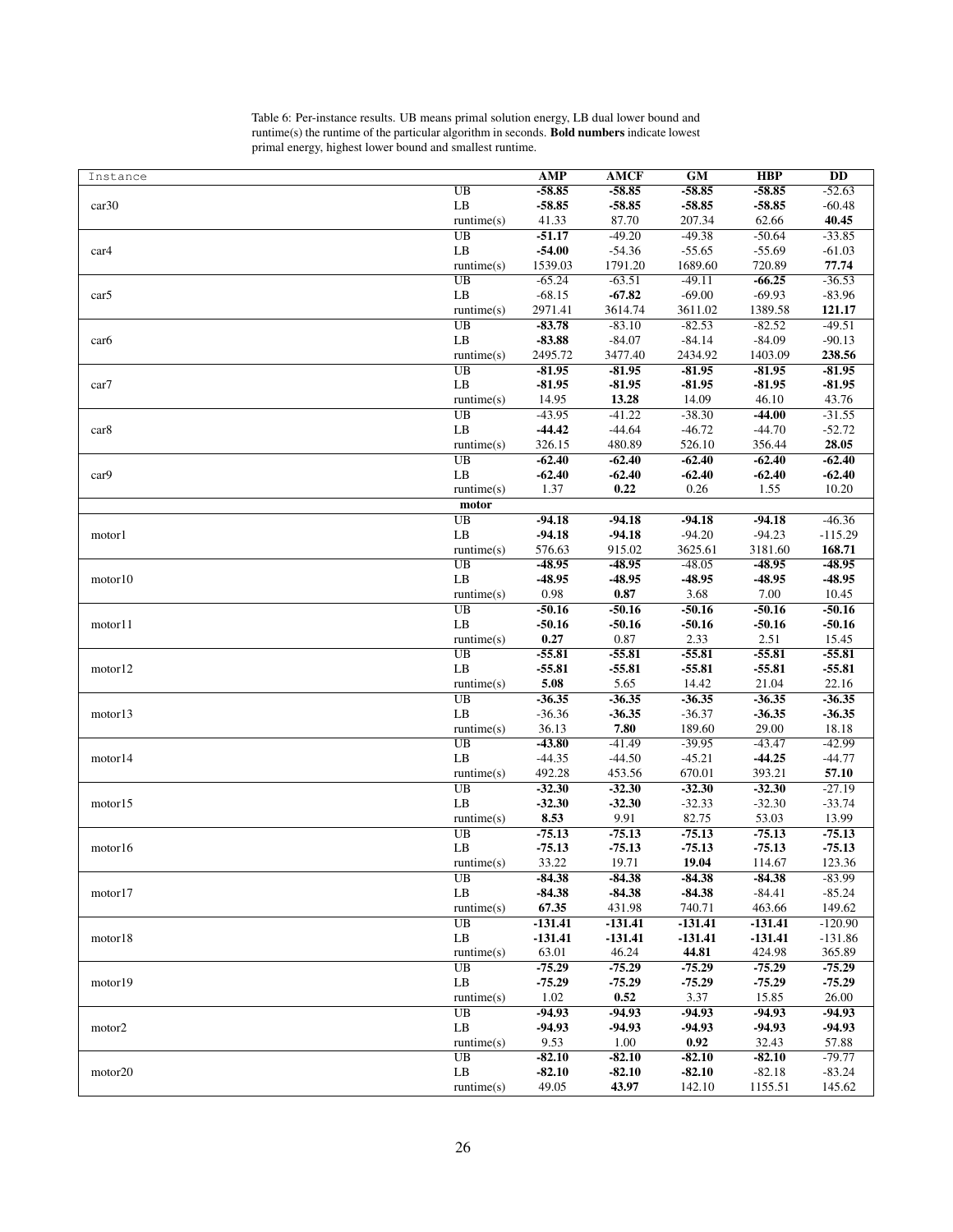Table 6: Per-instance results. UB means primal solution energy, LB dual lower bound and runtime(s) the runtime of the particular algorithm in seconds. **Bold numbers** indicate lowest primal energy, highest lower bound and smallest runtime.

| Instance                                                    |                        | <b>AMP</b>  | <b>AMCF</b> | <b>GM</b>   | <b>HBP</b>  | $\overline{DD}$ |
|-------------------------------------------------------------|------------------------|-------------|-------------|-------------|-------------|-----------------|
|                                                             | $\overline{UB}$        | $-45.37$    | $-45.37$    | $-45.37$    | $-45.37$    | $-45.37$        |
| motor3                                                      | LB                     | $-45.37$    | $-45.37$    | $-45.37$    | $-45.37$    | $-45.37$        |
|                                                             | $\text{ runtime}(s)$   | 1.12        | 2.59        | 19.42       | 5.99        | 9.11            |
|                                                             | UB                     | $-27.50$    | $-27.50$    | $-27.50$    | $-27.50$    | $-27.50$        |
| motor4                                                      | LB                     | $-27.50$    | $-27.50$    | $-27.50$    | $-27.50$    | $-27.50$        |
|                                                             | runtime(s)             | 0.14        | 0.10        | 0.68        | 0.35        | 1.47            |
|                                                             | UB                     | $-29.91$    | $-29.91$    | $-29.91$    | $-29.91$    | $-29.91$        |
| motor <sub>5</sub>                                          | LB                     | $-29.91$    | $-29.91$    | $-29.91$    | $-29.91$    | $-29.91$        |
|                                                             | runtime(s)             | 0.04        | $\bf{0.02}$ | 0.12        | $0.12\,$    | 1.05            |
|                                                             | $\overline{UB}$        | $-51.51$    | $-51.51$    | $-51.51$    | $-51.51$    | $-51.51$        |
| motor <sub>6</sub>                                          | LB                     | $-51.51$    | $-51.51$    | $-51.51$    | $-51.51$    | $-51.51$        |
|                                                             | $\text{ runtime}(s)$   | 1.07        | 1.10        | 4.97        | 4.67        | 10.25           |
|                                                             | $\overline{UB}$        | $-64.93$    | $-64.93$    | $-64.93$    | $-64.93$    | $-64.93$        |
| motor7                                                      | LB                     | $-64.93$    | $-64.93$    | $-64.93$    | $-64.93$    | $-64.93$        |
|                                                             | $\text{ runtime}(s)$   | 6.37        | 3.32        | 21.00       | 21.14       | 52.96           |
|                                                             | $\overline{UB}$        | $-79.71$    | $-79.71$    | $-79.71$    | $-79.71$    | $-79.71$        |
| motor <sub>8</sub>                                          | LB                     | $-79.71$    | $-79.71$    | $-79.71$    | $-79.71$    | $-79.87$        |
|                                                             | $\text{ runtime}(s)$   | 62.98       | 23.81       | 104.01      | 416.33      | 123.32          |
|                                                             | UB                     | $-55.17$    | $-55.17$    | $-55.17$    | $-55.17$    | $-55.17$        |
| motor9                                                      | LB                     | $-55.17$    | $-55.17$    | $-55.17$    | $-55.17$    | $-55.17$        |
|                                                             | $\text{ runtime}(s)$   | 1.57        | 3.31        | 14.15       | 9.02        | 11.89           |
|                                                             | worms                  |             |             |             |             |                 |
|                                                             | UB                     | $-46310.40$ | $-46070.09$ | inf         | $-45774.10$ | 3396.88         |
| C18G1_2L1_1-lowThresh-more-hyp.surf-16-03-11-1745           | $\mathbf{L}\mathbf{B}$ | -46310.87   | -46339.35   | -46366.44   | -46334.22   | $-60642.07$     |
|                                                             | $\text{ runtime}(s)$   | 207.40      | 593.32      | 194.37      | 289.49      | 1482.13         |
|                                                             | $_{\rm UB}$            | -49998.17   | -49933.02   | inf         | -49979.79   | $-17409.57$     |
| cnd1threeL1_1213061-lowThresh-more-hyp.surf-16-03-11-1745   | LB                     | -49998.17   | $-50000.88$ | $-50003.44$ | $-50002.52$ | $-61715.51$     |
|                                                             | $\text{ runtime}(s)$   | 14.33       | 570.65      | 22.99       | 204.90      | 1520.45         |
|                                                             | UB                     | $-50553.88$ | $-50499.12$ | inf         | $-50528.66$ | $-4741.50$      |
| cnd1threeL1_1228061-lowThresh-more-hyp.surf-16-03-11-1745   | $\rm LB$               | -50553.88   | $-50555.70$ | $-50576.63$ | $-50567.57$ | -73855.69       |
|                                                             | $\text{ runtime}(s)$   | 69.22       | 771.24      | 59.42       | 404.33      | 1498.98         |
|                                                             | UB                     | -49113.04   | $-49042.26$ | inf         | $-49024.03$ | $-15101.58$     |
| cnd1threeL1_1229061-lowThresh-more-hyp.surf-16-03-11-1745   | LB                     | -49119.90   | -49133.09   | -49177.09   | -49143.20   | $-56976.00$     |
|                                                             | runtime(s)             | 208.76      | 484.13      | 66.55       | 207.18      | 1424.92         |
|                                                             | UB                     | -49414.48   | $-49217.71$ | inf         | -49159.46   | $-7233.37$      |
| cnd1threeL1_1229062-lowThresh-more-hyp.surf-16-03-11-1745   | LB                     | -49427.52   | -49446.99   | -49452.32   | -49441.35   | $-65090.03$     |
|                                                             | $\text{ runtime}(s)$   | 249.81      | 615.87      | 141.67      | 280.93      | 1438.74         |
|                                                             | UB                     | $-50480.36$ | $-50425.15$ | inf         | $-50427.31$ | $-11408.78$     |
| cnd1threeL1_1229063-lowThresh-more-hyp.surf-16-03-11-1745   | LB                     | -50480.36   | $-50492.21$ | $-50499.47$ | -50489.68   | -63543.89       |
|                                                             | $\text{ runtime}(s)$   | 133.26      | 637.62      | 39.45       | 296.92      | 1525.52         |
|                                                             | UB                     | -47038.08   | -46898.52   | inf         | $-46643.35$ | 6389.96         |
| eft3RW10035L1_0125071-lowThresh-more-hyp.surf-16-03-11-1745 | LB                     | -47075.02   | -47113.47   | $-47120.22$ | $-47110.52$ | $-66393.07$     |
|                                                             | $\text{ runtime}(s)$   | 264.14      | 374.47      | 614.80      | 361.89      | 1439.53         |
|                                                             | $\overline{UB}$        | $-49243.13$ | $-49128.56$ | inf         | $-49156.19$ | $-10301.00$     |
| eft3RW10035L1_0125072-lowThresh-more-hyp.surf-16-03-11-1745 | $\mathbf{L}\mathbf{B}$ | -49273.44   | -49291.64   | -49373.97   | -49305.48   | $-61184.07$     |
|                                                             | $\text{ runtime}(s)$   | 378.21      | 627.18      | 53.24       | 330.01      | 1415.11         |
|                                                             | $\overline{UB}$        | -45145.48   | -44994.08   | inf         | -44960.05   | 4993.09         |
| eft3RW10035L1_0125073-lowThresh-more-hyp.surf-16-03-11-1745 | LB                     | -45152.87   | -45186.69   | $-45262.48$ | -45189.34   | -55876.38       |
|                                                             | $\text{ runtime}(s)$   | 191.76      | 491.98      | 133.49      | 266.09      | 1391.44         |
|                                                             | UB                     | -42290.34   | -41752.20   | inf         | $-41510.29$ | 25094.04        |
| eg15L1_0606074-lowThresh-more-hyp.surf-16-03-11-1745        | LB                     | -42438.31   | -42527.52   | $-42557.47$ | -42522.95   | $-62140.57$     |
|                                                             | $\text{ runtime}(s)$   | 296.69      | 436.30      | 393.89      | 344.93      | 1447.15         |
|                                                             | UB                     | -48663.64   | -48597.23   | inf         | -48553.52   | $-12597.30$     |
| elt3L1_0503071-lowThresh-more-hyp.surf-16-03-11-1745        | LB                     | -48665.33   | -48682.63   | -48685.64   | -48683.32   | $-61435.00$     |
|                                                             | $\text{ runtime}(s)$   | 286.57      | 514.79      | 165.60      | 298.29      | 1546.62         |
|                                                             | UB                     | $-50403.27$ | -50323.34   | inf         | $-50204.28$ | $-17439.71$     |
| elt3L1_0503072-lowThresh-more-hyp.surf-16-03-11-1745        | LB                     | -50404.54   | $-50419.53$ | $-50430.55$ | $-50433.43$ | $-64443.67$     |
|                                                             | $\text{ runtime}(s)$   | 308.49      | 564.10      | 130.73      | 384.55      | 1542.32         |
|                                                             | UB                     | -45831.06   | $-45567.68$ | inf         | $-45728.81$ | 8747.71         |
| elt3L1_0504073-lowThresh-more-hyp.surf-16-03-11-1745        | LB                     | -45831.06   | -45847.62   | -45895.93   | -45868.27   | $-63468.72$     |
|                                                             | runtime(s)             | 90.98       | 592.91      | 50.99       | 217.13      | 1392.60         |